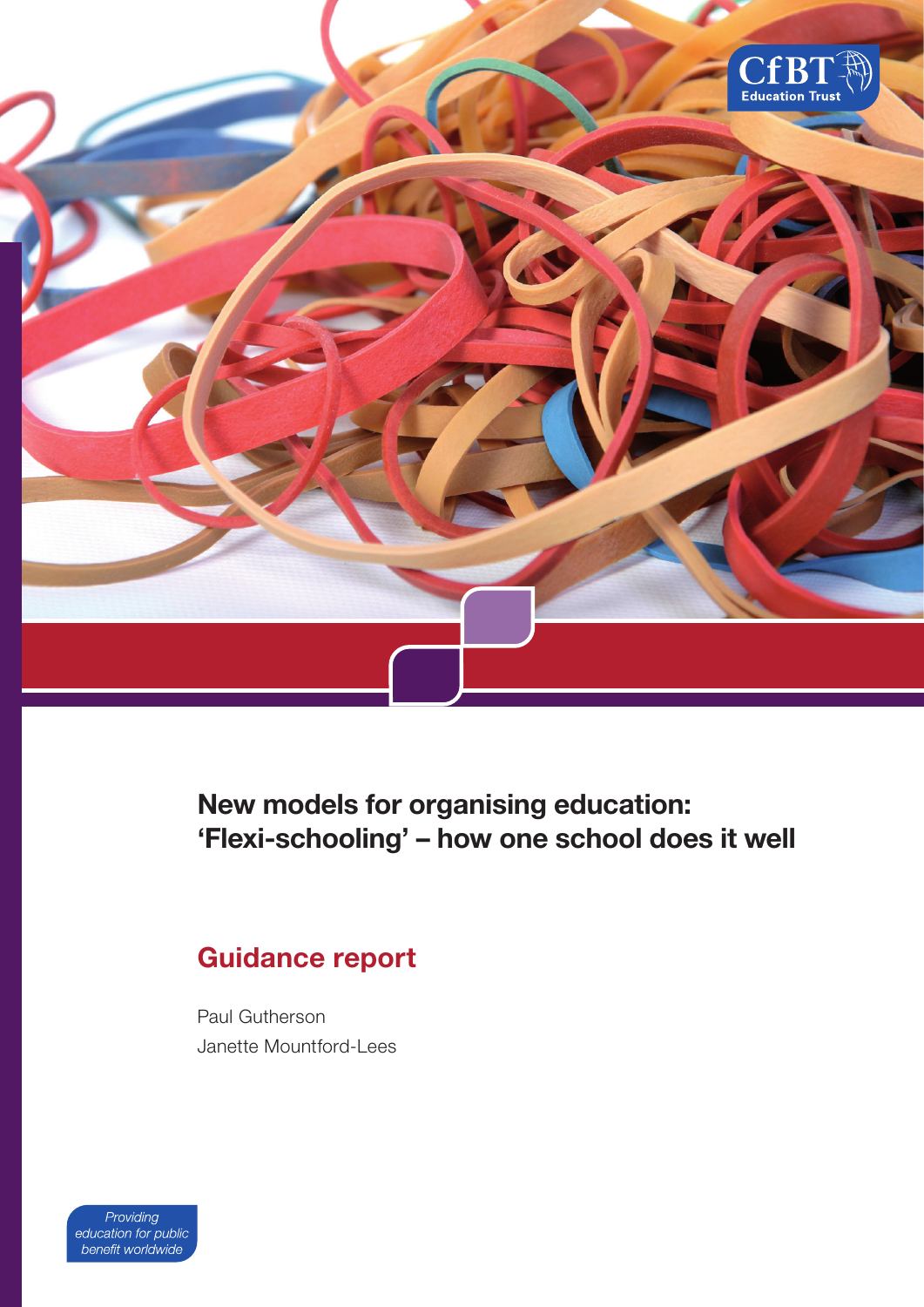





## **Welcome to CfBT Education Trust**

CfBT Education Trust is a top 50 charity providing education services for public benefit in the UK and internationally. Established over 40 years ago, CfBT Education Trust now has an annual turnover exceeding £100 million and employs 2,300 staff worldwide who support educational reform, teach, advise, research and train.

Since we were founded, we have worked in more than 40 countries around the world. Our work involves teacher and leadership training, curriculum design and school improvement services. The majority of staff provide services direct to learners: in nurseries, schools and academies; through projects for excluded pupils; in young offender institutions; and in advice and guidance centres for young people.

We have worked successfully to implement reform programmes for governments throughout the world. Government clients in the UK include the Department for Education (DfE), the Office for Standards in Education, Children's Services and Skills (Ofsted), and local authorities. Internationally, we work with education ministries in Dubai, Abu Dhabi and Brunei among many others.

Surpluses generated by our operations are reinvested in educational research and development. Our research programme – Evidence for Education – aims to improve educational practice on the ground and widen access to research in the UK and overseas.

Visit www.cfbt.com for more information.

# **Welcome to Hollinsclough C of E (VA) Primary School**

Hollinsclough School aims to serve the pupils, their families and the community. It believes that every member of the school community is important and that all can learn from each other. The school provides a safe, secure and caring community, where staff and parents work together to ensure that the children receive an excellent education and achieve their best. Hollinsclough Primary School has for some time offered part-time or flexi-schooling for a number of home schooling families.

The School is set within the Peak District National Park, close to the foot of Chrome Hill. Falling numbers of pupils, with the school roll at one point down to only five children, threatened the viability of the school and its considerable contribution to the life of the community it serves.

The views and opinions expressed in this publication are those of the authors and do not necessarily represent the views of CfBT Education Trust.

© Copyright CfBT 2011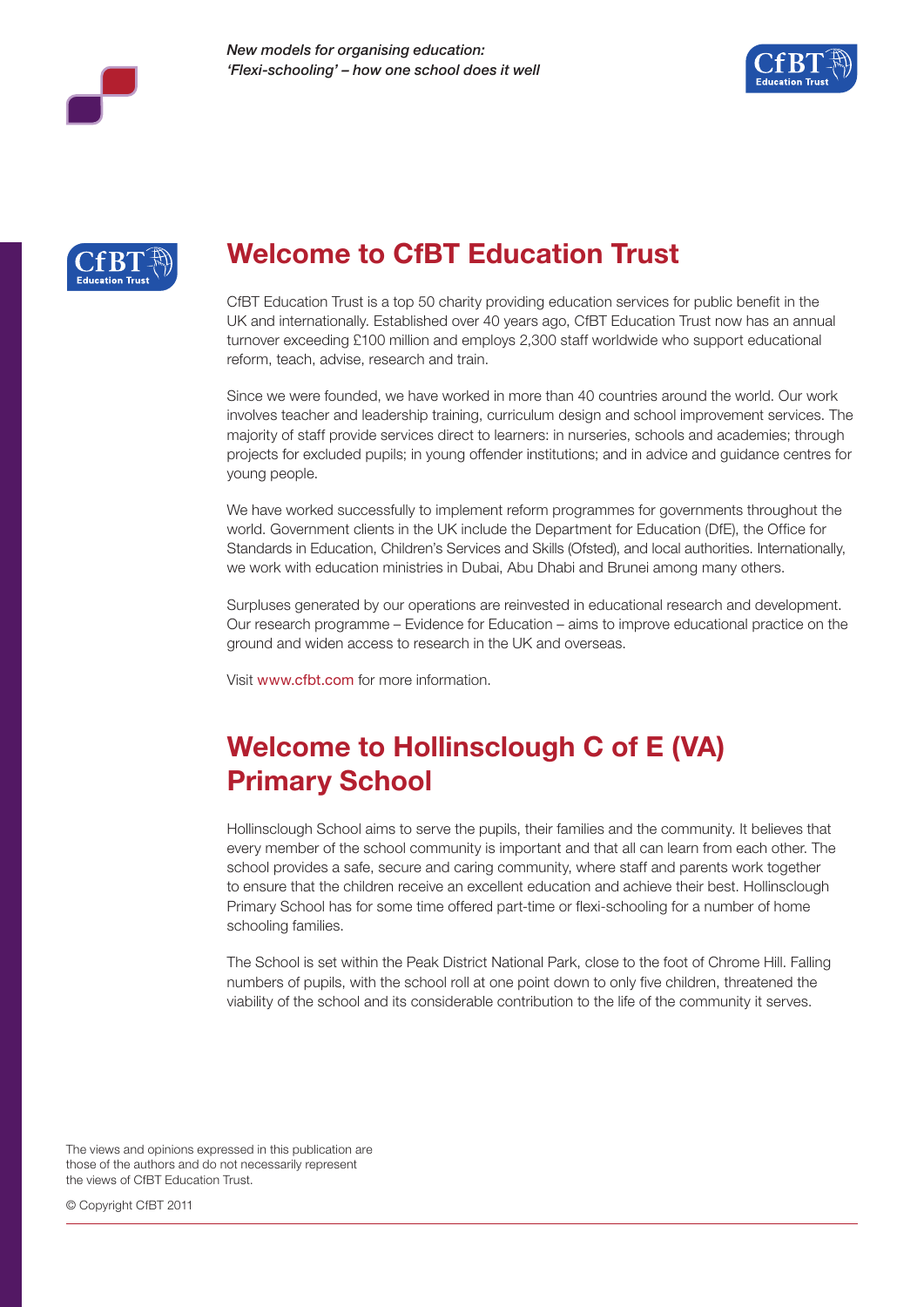



# **Contents**

| Foreword by Sir Jim Rose                                                              | 3  |
|---------------------------------------------------------------------------------------|----|
| Background                                                                            | 4  |
| Part 1: The story of Hollinsclough School                                             | 5  |
| Part 2: A short guide for those considering flexi-school approaches                   | 9  |
| Part 3: Rapid Evidence Review                                                         | 12 |
| References                                                                            | 27 |
| Appendix A: Summary of potential benefits and disadvantages<br>of flexi-schooling     | 29 |
| Appendix B: Research design                                                           | 30 |
| Appendix C: Examples of flexi-schooling documentation used at<br>Hollinsclough School | 33 |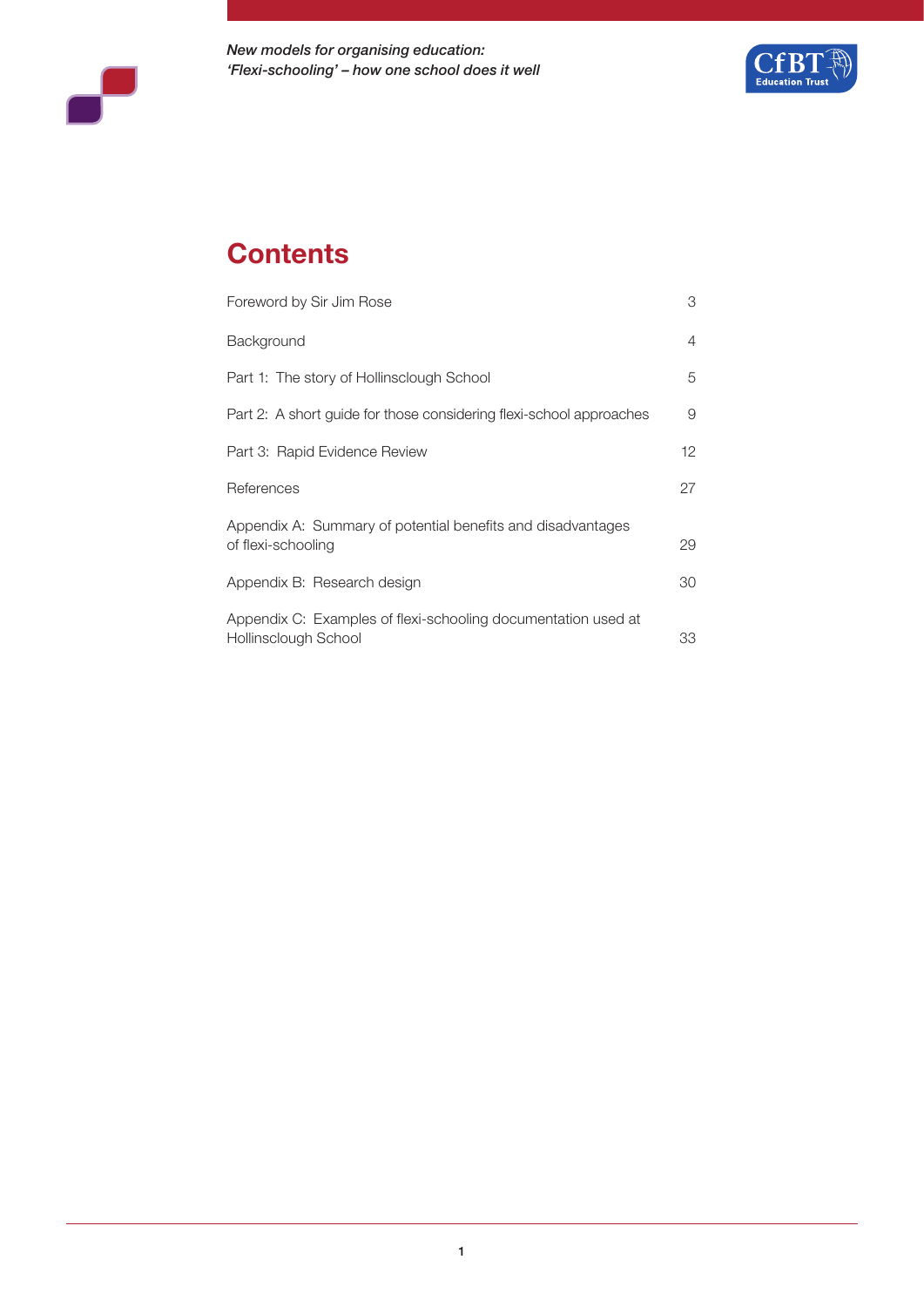



## **Acknowledgements**

We wish to thank parents for their willingness to take part in a pioneering approach to education. The support of Peter Traves, Corporate Director of Children and Lifelong Learning, Staffordshire County Council, in the early stages of the development of the flexi-schooling approach was invaluable. The school also greatly appreciates the constructive support and collaborative dialogue of all members of the wider project advisory group, especially Olaf Hindmarsh, Anne Bailey, Jill Wytcherley, Stephen Malbon and Jason Hails, as well as colleagues across CfBT.

## **About the authors**

Paul Gutherson is a research consultant for CfBT Education Trust. His research has been integral to the design, development and delivery of a range of national and local service transformation programmes within children's, young people's and adult services. His career has focused on developing high quality evidence-based learning programmes that support children and young people and the adults who work with them. Paul has experience of teaching at secondary and tertiary level. Previously he worked as a researcher investigating teaching, learning and assessment in tertiary design education. He has presented a number of single authored and co-authored papers at conferences in the UK and abroad.

Janette Mountford-Lees has been the headteacher at Hollinsclough CE (VA) Primary School, Staffordshire since September 2008. She spent some time working in Iran before starting her teaching career in schools around Stoke-on-Trent and in Staffordshire. Janette's research interests focus on inclusive education and making education accessible for all children and young adults. She is currently researching methods to develop 'self-managed' learning as part of the everyday curriculum for both full-time and flexi-school children.

## **About the report**

This report is split into three parts. It can be read as one document, or you may prefer just to read the part that is of most interest to you.

**Part 1** is the story of Hollinsclough School. The story is told by the headteacher, by the local authority, and by the parents of the pupils attending the school.

Part 2 provides a guide for readers considering adopting flexi-school approaches themselves. This includes the principles that need to be established, and a range of key issues that need to be considered.

Part 3 documents the evidence that exists for a flexi-school approach. It has been written following a Rapid Evidence Review methodology and draws on literature and studies from around the world.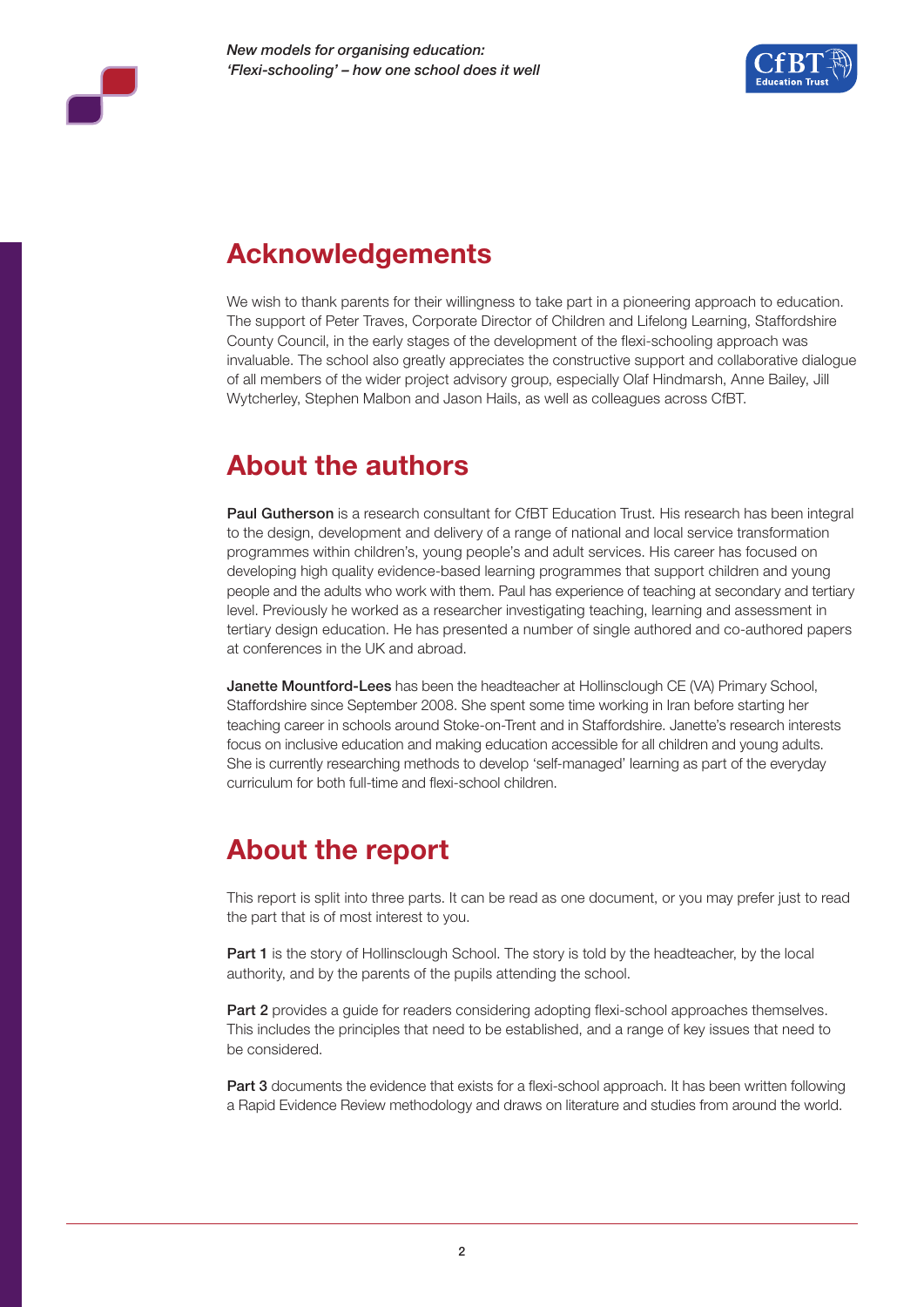





## **Foreword by Sir Jim Rose**

'Flexi-schooling' or 'flexible school attendance' is an arrangement between the parent and the school where the child is registered at school in the normal way but where the child attends the school only part time; the rest of the time the child is home-educated (effectively on authorised absence from school). Flexi-schooling is a legal option provided that the headteacher at the school concerned agrees to the arrangement.

Home schooling is a long-standing option that is open to parents who, for example, take the view that their children are not always best served by entering full-time, statutory education at the age of five. Some parents prefer to educate their children full time at home while others seek varying periods of part-time schooling, irrespective of their child's age.

The purpose of this report is not to argue for or against home schooling but to describe the provision and practice of a small school where an approach to 'flexi-schooling' is widely acknowledged as successfully meeting parents' wishes and children's educational needs. Its innovative flexi-school approach enables a mix of parent-led educational activities to blend with school-based educational activities.

The report does not provide a blueprint for others to follow; it is simply a story of one school's approach to flexi-schooling and the benefits to children and parents that have stemmed from it. The hope is that this will be a helpful narrative which sets out some of the issues for parents, headteachers, governors and local authorities to consider, should they wish to offer the option of flexi-schooling in like circumstances.

 $\sin \beta$ me

Sir Jim Rose Trustee and Chairman of the education committee CfBT Education Trust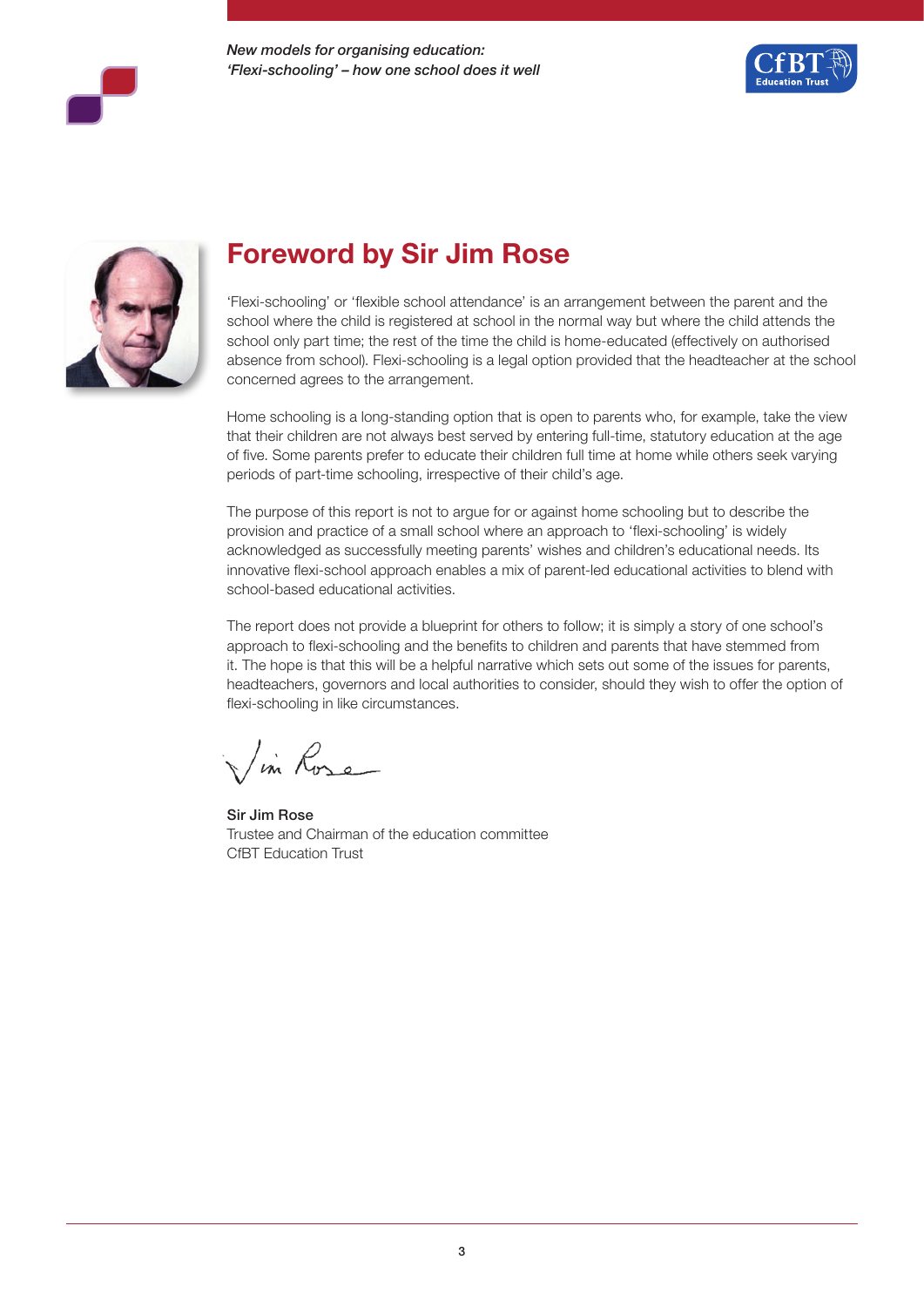



## **Background**

Hollinsclough is a small, Church of England, Voluntary-aided primary school which serves a rural area within the Peak District National Park. The school is organised as two classes: one is for reception age children and those in Years 1 and 2; the other is for children in Years 3 to 6. It also offers a pre-school facility called 'Little Berries' for children from 2 years of age. The school provides wider community support, hosting an informal carer and toddler group which meets on one morning a week, a weekly yoga class, an after-school maths club and a monthly family film club. Additionally the school has become the 'village office', providing photocopying and internet facilities. It has developed links with a local high school in Buxton (St Thomas More) and has hosted an adult family learning programme leading to English and mathematics qualifications. The school has gained the Healthy Schools and Active Schools awards and the foundation status of the School's International Award; it is working towards the Eco Schools Bronze Award and aims to gain Forest School status. It has also achieved recognition as a 'dyslexia friendly school'.

Parents who wish to educate their children partly at home and partly at school are encouraged to take advantage of the arrangements for 'flexi-schooling' introduced by the headteacher when she was appointed two years ago.

An Ofsted Inspection in March 2010 reported: *'Within the school's very friendly, secure, calm and intimate family ethos, pupils achieve well and make good progress academically and in their personal development. Pupils behave and look after each other exceptionally well. They feel especially safe,*  and are very confident in the adults, who they regard as 'kind'. Staff know the pupils extremely well *and this provides the foundation for the outstanding care, guidance and support that the school provides for its pupils… Pupils make good progress because of the effective combination of formal, informal and one-to-one teaching.'*

Though judged by Ofsted to be a good school, falling numbers, at one point down to only five children, threatened its viability and a lessening contribution to community life. Spare capacity in the school has been turned to advantage by introducing 'flexi-schooling' which, among other gains, has attracted children from a wider area than previously. Though still a small school, the numbers on roll have risen to twelve full-time pupils plus twelve flexi-schooled pupils.

This report describes and comments on how Hollinsclough has supported 'flexi-schooling', an approach to education which offers to parents, some of whom wish to educate their children at home, opportunities for part-time attendance at the school. The headteacher describes the approach as follows:

*Our broad and balanced curriculum, together with high quality teaching, equips pupils with worthwhile knowledge, skills, concepts, attitudes and values. The approach fosters a life-long love of learning, in an atmosphere where pupils, parents and teachers can effectively work together to enhance education for all. The Hollinsclough model of flexi-schooling enables parents to adopt one of three options that best suits their children's needs:*

- *• Option 1 Full-time education within statutory guidelines*
- *• Option 2 Part-time education, where the child comes on agreed days, wears school uniform, and joins in with timetabled opportunities for that day*
- *• Option 3 Children and parents/carers come to a 'Learning Hub' at least once every two weeks, for an education surgery, show and tell opportunities or an activity.*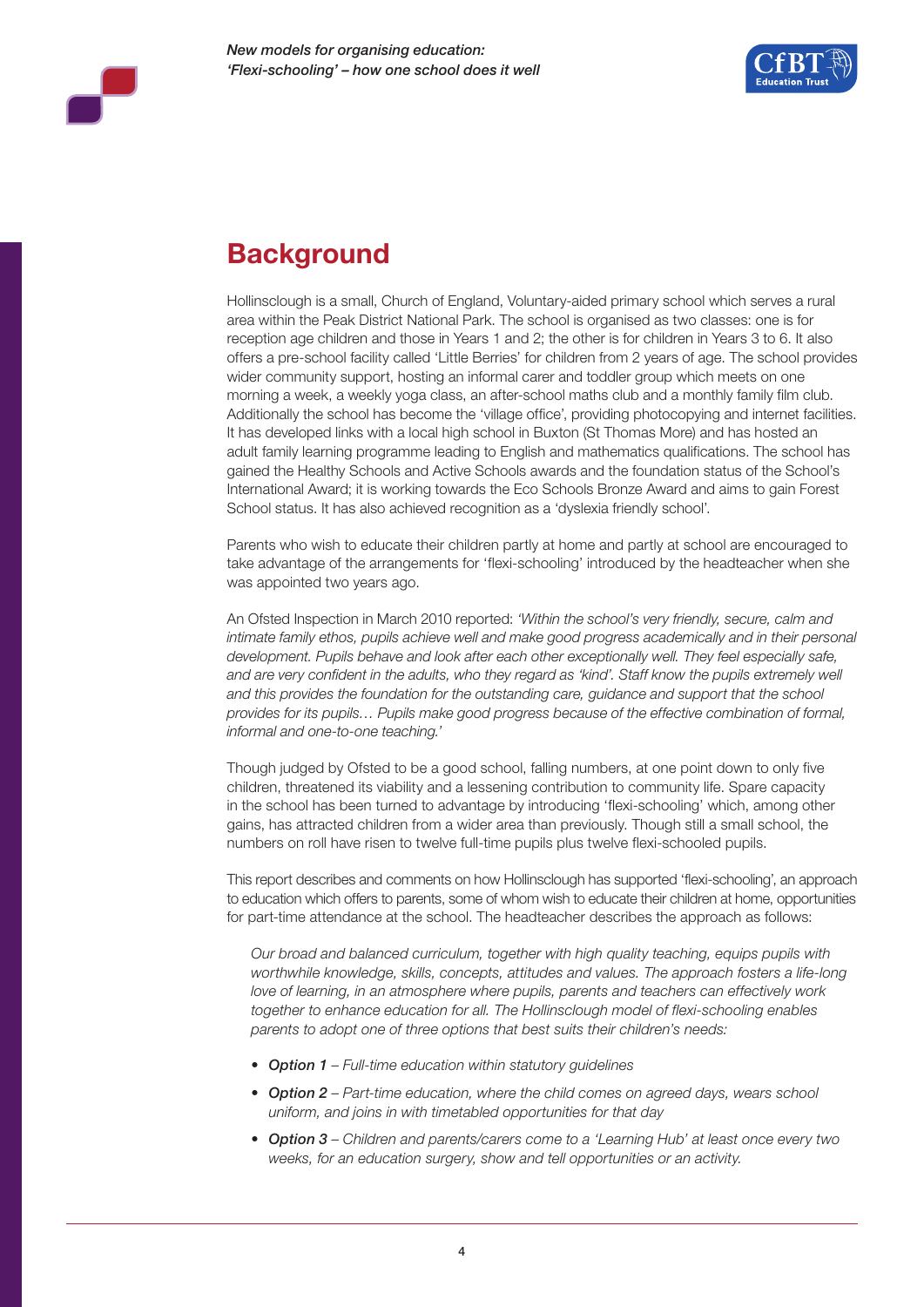

# **Part 1: The story of Hollinsclough School**

### **The school's story**

*The fear was that the school would no longer be deemed viable – a big blow for the village and the local community.*

Our interest in the flexi-school approach began at a time when we had falling numbers at Hollinsclough: at one point we only had five children on the roll. The fear was that the school would no longer be deemed viable – a big blow for the village and the local community. During this time we had an enquiry from a parent who home-schooled her children, asking if we would consider parttime education for her children as she had difficulty finding a school that would agree to this. The idea seemed to fit with Hollinsclough's approach to inclusive education and with the support of the then Director of Education for Staffordshire we began to investigate the possibilities of flexi-schooling.

We believe that education should be tailored to the needs of each child, and responsive to their different but developing abilities, irrespective of their age. One of the advantages of such a small school is that we get to know each child and their family to a depth that may not be possible in a larger school. This means we can give each child a personalised learning plan with all the advantages of, for example, one-to-one tuition as well as participation in group work and whole class teaching. We felt that we could develop a working partnership with parents who electively home-school their children but still seek some support from the school system. We value the support of parents and members of the community who have the requisite skills, to help us enrich the curriculum. We therefore developed an approach which provides:

- mutual support an opportunity for those who choose to educate at home to come together and receive additional support through sharing best practice
- enhanced social development opportunities for children who may be educated on their own at home to mix on a regular basis for learning and interacting with other children
- dynamic teaching and learning opportunities for mutual enrichment and exchange of ideas through a learning community of children, staff and parents in which there is ongoing dialogue about key aspects of teaching and learning that are evidence based.

A flexi-school approach, we believed, would bring financial benefits, shared ideas and shared resources. We wanted to offer a real alternative to parents through a more flexible approach to education that embraced and supported those parents and children who had made this choice but were uncertain about the legalities and practicalities of offering flexi-schooling.

We had some concerns about adding to the workload of our staff; for example, rigorous planning for, and assessing, continuity and progression of learning are crucial factors in achieving successful outcomes for each child. Organisational and timetabling difficulties had to be resolved; for example, many of our flexi-schooled children come from quite a distance and sometimes arrive late to school; some children may feel left out or marginalised if they miss events such as educational visits and birthdays. We were also concerned to ensure that children who attend full time did not feel 'hard-done-by'.

The intake of pupils has more than quadrupled in three years. The immediate impact has been a rush of interest and support from parents who home-educate their children but still want links with or support from a school. There are clear benefits to the small group of children who are full-time pupils of the school in that they have other children from a variety of backgrounds to socialise and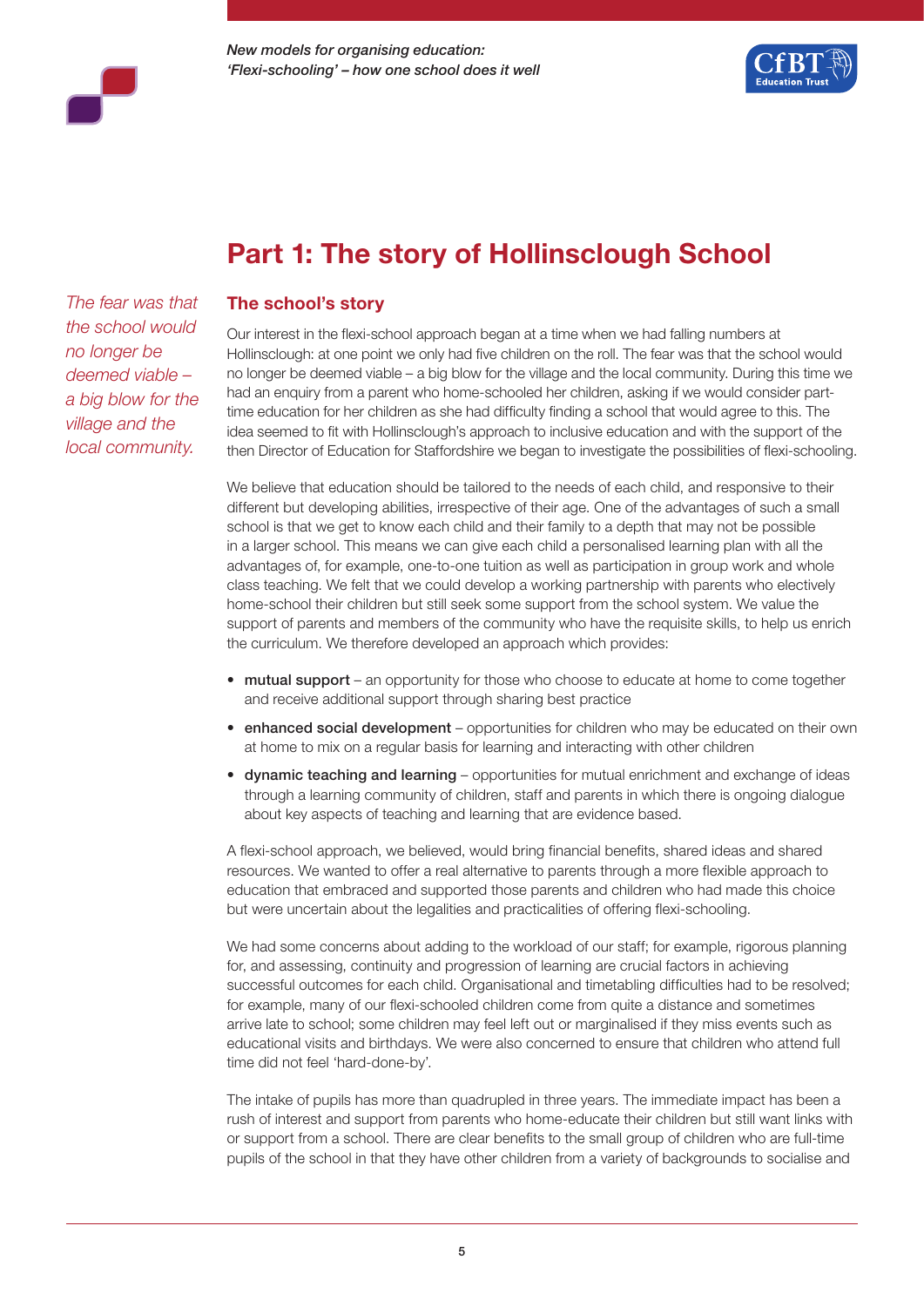



*The school is continuing to adapt its processes and curriculum to ensure that the needs of all families attending the school are appropriately met.* 

work with. We have pupils who previously refused school, coming into this school consistently for one or two days a week.

The Learning Hub (option 3) had its first meeting in January 2011, and was very well received, with over 20 parents and children attending. More enquiries about the Learning Hub are being taken weekly. Within our Learning Hub are some children who had never been into a school before and were surprised to find that they enjoyed the experience. Parents, too, were surprised, as their children who had formerly refused to attend school, now looked forward to the next session, and one parent has started an online group.

The school hoped that children coming to the hub would sign up to the full flexi-schooling programme. However, so far, these parents seem to prefer to make a financial contribution to the hub rather than 'going onto the system'. They really like the idea of borrowing books and other resources, and one parent has taken responsibility for developing the loan system. The indications are that these parents are beginning to see flexi-schooling as a viable alternative to full-time education.

The school is continuing to adapt its processes and curriculum to ensure that the needs of all families attending the school are appropriately met. We must also demonstrate that the Learning Hub can be financially sustainable. The school is keen to build on its experience and knowledge to date in order to develop flexi-schooling in partnership with local secondary schools, to ensure progression. The school has already made links with two secondary schools, one in Staffordshire and one in Derbyshire. The model under consideration is that children register with the secondary school, but work in the Hollinsclough hub, with an outreach worker from the secondary school supporting the child at regular intervals. The school is exploring becoming a registered examination centre for GCSEs.

## **The local authority's story**

Staffordshire local authority recognised that the approach could become a model for other schools, although the criteria for success would not make it an option for all schools. This is believed to be the only school in the country at the moment attempting to take this approach seriously and to overcome the many barriers to effective flexi-schooling. The local authority agreed to the school undertaking a pilot project during the year 2010–11 to see if the flexi-school idea could be a realistic and sustainable option for Hollinsclough. The key issue for the school and the local authority is whether there will be enough take-up of places to give the school a sustainable future in terms of funding.

Hollinsclough is unique as a setting, with small numbers of full-time students in a very rural community. The small numbers and the setting make it possible for the school to accommodate children who are being home-schooled and to offer some alternative educational provision in a specially devised curriculum.

The school has attracted a great deal of interest in its ethos and approach from parents who want a particular type of education for their children. The school has already gained more full-time pupils, some of whom were previously home-educated, and it may be that this profile can make the school sustainable in terms of numbers of pupils for the future.

A number of home-schooled children now attend the school part time, as part of their education. The school offers parents some options, according to their particular needs in supporting their children's education. Some children attend for the basic national curriculum and will take the usual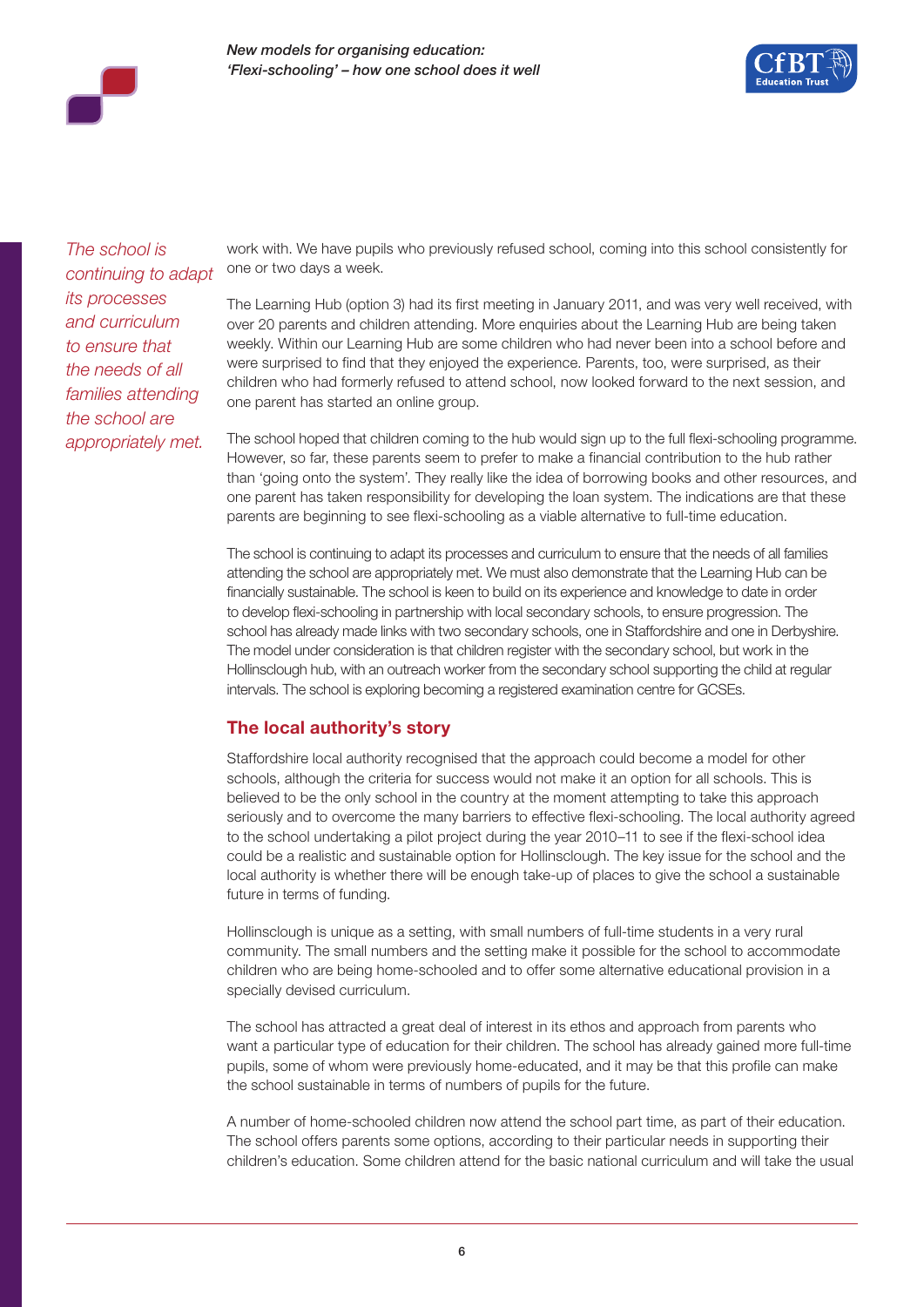



SATs. Others attend for a more creative curriculum option which develops cross-curricular skills, knowledge and understanding. This also allows them to mix with other children to develop the personal, social and emotional aspects of their learning.

We are now aware of a number of home-educating families who are not registered with the local authority. Families that are registered gain support from the local authority and from the network of families who work in this way. We feel that all children, wherever they are educated in Staffordshire, should be known to the local authority, both for safeguarding purposes and to ensure they are receiving their entitlement to good quality educational provision.

Some useful lessons have been learned. There has been some very creative thinking about how education can be delivered differently, and this is very much in line with the current political thinking on educational provision. This creative thinking has been necessary to ensure some of the barriers to flexi-schooling could be overcome, for example finding a registration code that recognises the flexi-school attendance, gaining access to information on home-schooling and the needs of parents and children, devising a contract that is acceptable to all parties and working out curriculum and safeguarding issues.

Flexi-schooling is a legitimate way of educating children and young people and recognises that there are 'win-win' opportunities for all. It can help develop effective partnerships between schools and parents. When learning is planned together with other stakeholders it has increased potential to 'stick with the child' although it does require agreements which recognise and celebrate personalised learning. It is vital that the headteacher and governors are committed to the flexi-school concept and the school is able to accommodate flexible approaches. Parents need to be equally committed to the approach and to work together and in partnership with the headteacher and governors to ensure that their children actively participate. Finally it is essential that a review is undertaken to evaluate the effectiveness of flexi-schooling and an exit strategy is in place should it not achieve its aims.

### **The parents' story**

All of us have different reasons for choosing this path; some parents choose to home-educate their children as they have experienced education systems in other countries which they feel differ significantly from mainstream education in the UK, others because they hold strong beliefs about 'personalising' education to fit their children's different but developing abilities and dispositions. However, work or family commitments can make home-schooling difficult and the opportunity to 'share educational responsibility' with a school may appear attractive. For other families the opportunity to access a wider variety of activities than they themselves can offer, or recognition that the social interaction afforded by time in school can be a positive experience for their child has driven their interest in flexi-schooling. For yet others flexi-schooling provides an opportunity for the child to be part of the 'education system' in readiness for them to access full-time schooling in the future.

Despite the fact that Hollinsclough is a small school with a distinct ethos of inclusive learning, some home-schooled children and their families can experience difficulties adjusting or bridging the two systems. The learning hub option at Hollinsclough may ease this period of adjustment as it is more parent and child led than the part-time schooling option, thus allowing a phased/managed transition to part-time schooling for those who decide to take advantage of that option.

The relationship between parents and teaching staff at Hollinsclough feels different from that between a teacher and the parents of full-time pupils. There is more of a sense of being a team, of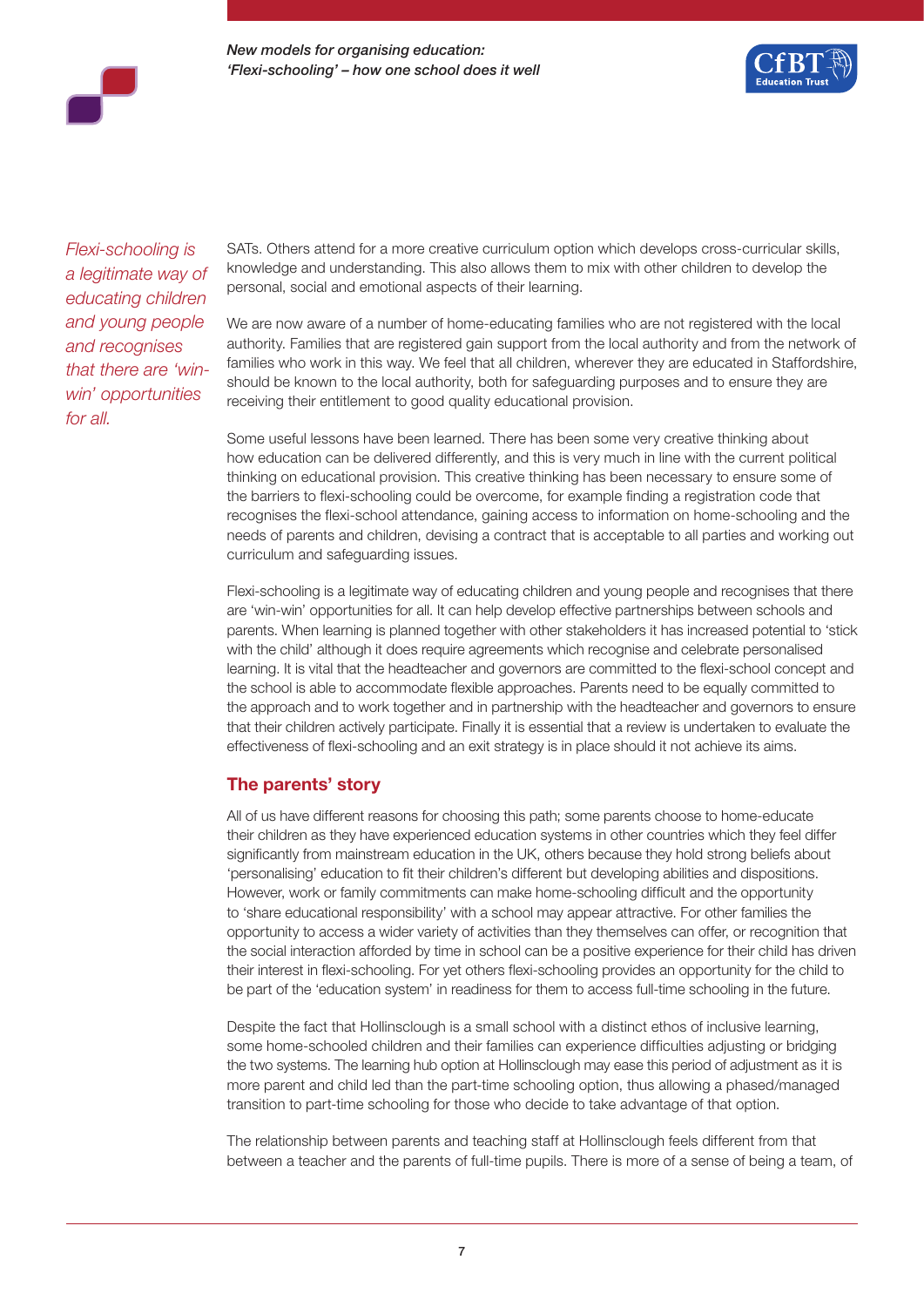



*Good quality flexischooling adds this dimension to the creative thinking, problemsolving and selfmanagement skills that are typically well developed in home-schooled children.*

being jointly responsible for the education of the child. Thus parent participation in the education process is more meaningful and feels like 'real partnership'.

Some of us feel that academic gains are one of several major benefits for our children. Other significant benefits include social development, participation and enjoyment of team sports and variety of experience. Some focus on the importance of beginning to acquire specific bodies of knowledge and to be comfortable in 'test' situations as a child progresses through education. Good quality flexi-schooling adds this dimension to the creative thinking, problem-solving and self-management skills that are typically well developed in home-schooled children.

There are also potential benefits to siblings of home-schooled children. A flexi-school can offer increased flexibility within a home-educated environment. One child can experience collaborative work in a formal setting, whilst her sibling can spend more focused time at home with individual work. Siblings can pursue different interests more easily. Attending school part time or occasionally can allow less socially-confident children the opportunity to work with others at a pace that suits them.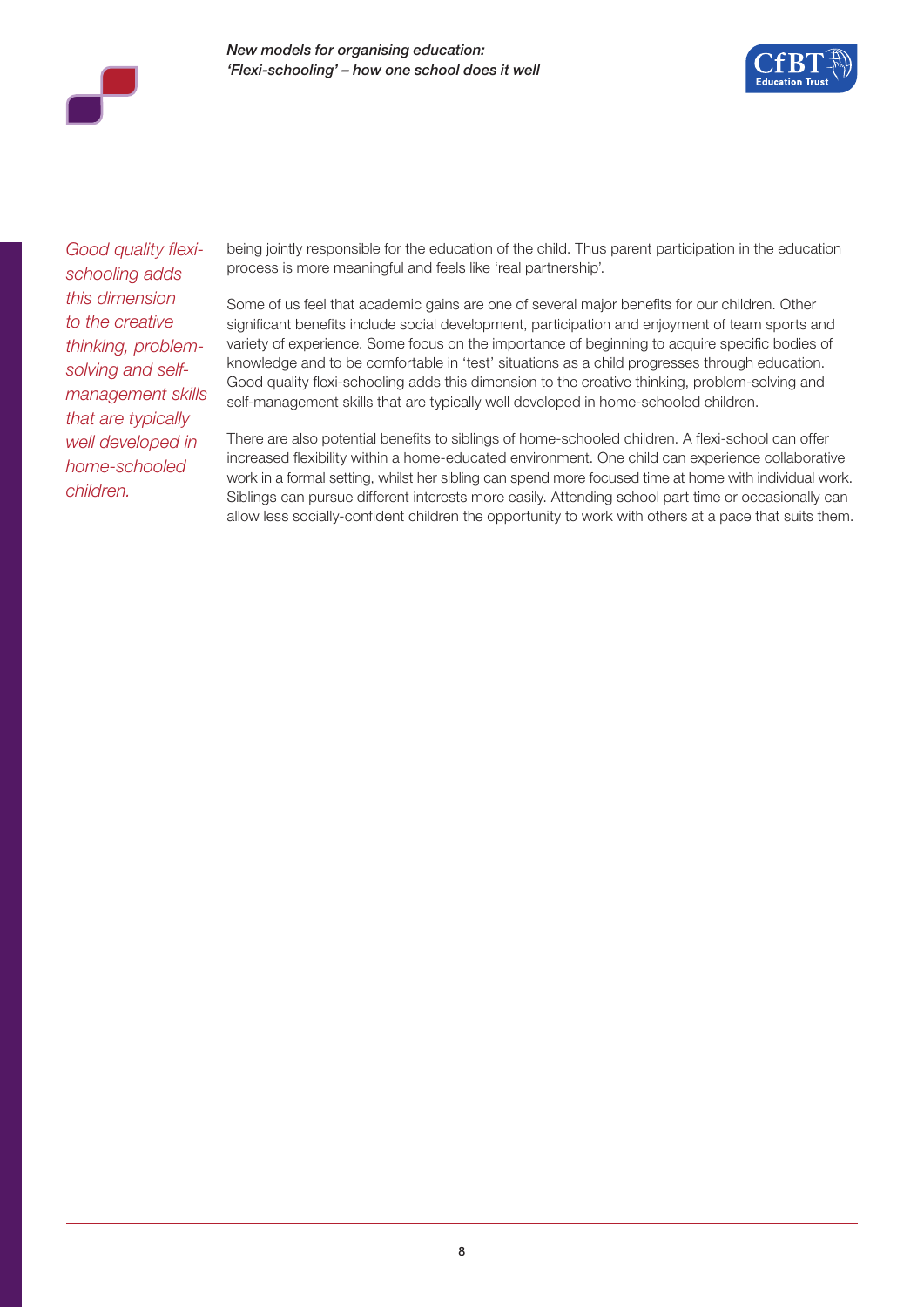



## **Part 2: A short guide for those considering flexi-school approaches**

*Hollinsclough believes that education should be tailored to the needs of each child and that each child should be able to develop at an appropriate pace…*

This short guide is based on the key concerns identified by stakeholders during the development of the Hollinsclough model of flexi-schooling. It is not a step-by-step guide to establishing a flexi-school approach; rather it takes the form of a list of questions a school might need to consider in order to develop a flexi-school offer. Every school will want to develop its own principles underpinning the rationale for initiating flexi-schooling, based on the ethos and context of the school. The guiding principles and rationale for Hollinsclough are given below as an example.

### **The Hollinsclough model of flexi-schooling: rationale**

Most families and children are quite happy and do well in the traditional structure of state schooling; however, there are exceptions. There are those children who have been emotionally bruised by their experience of school. There are others whose parents are unhappy with the constraints of a national programme of learning. There are yet others with particular talents or interests who may want more time spent outside school to nurture them but who would also value some time in a school setting.

Hollinsclough believes that education should be tailored to the needs of each child and that each child should be able to develop at an appropriate pace, and access any level of education whatever his or her age. Accordingly, each child at Hollinsclough has a personalised learning plan, and the advantage of as much individual tuition as is needed. We welcome the support of parents and members of the community who have skills to help us enrich the curriculum. The learning programme is designed to accommodate a child's interests and enthusiasms which help motivate the child, ensuring that learning is a pleasurable and stimulating experience. The overall programme of learning requires a balance between the different areas of content, concepts and skills, but can be flexible about day-to-day timing, allowing the school to respond to the needs of the child and to opportunities that arise during learning.

The school offers a flexible approach to education that encompasses and supports those children who are home-educated and those who have been emotionally bruised by their experiences in a large primary or secondary school. This approach provides mutual support, enhanced social development and dynamic teaching and learning. The Hollinsclough model of flexi-schooling enables parents to select one of three options that best suits their needs:

- Option 1 full-time education within statutory quidelines
- Option 2 part-time education, where the child comes on agreed days, wears school uniform, and joins in with timetabled opportunities for that day
- Option 3 children and parents/carers come to a 'Learning Hub' at least once every two weeks for an education surgery, show and tell opportunities, or an activity day.

### **Principles**

- 1. School organisation must be based on identified need.
- 2. School organisation must be led by needs of *all* learners and their families (i.e. must ensure there is no detrimental effect on pupils within school who attend full time).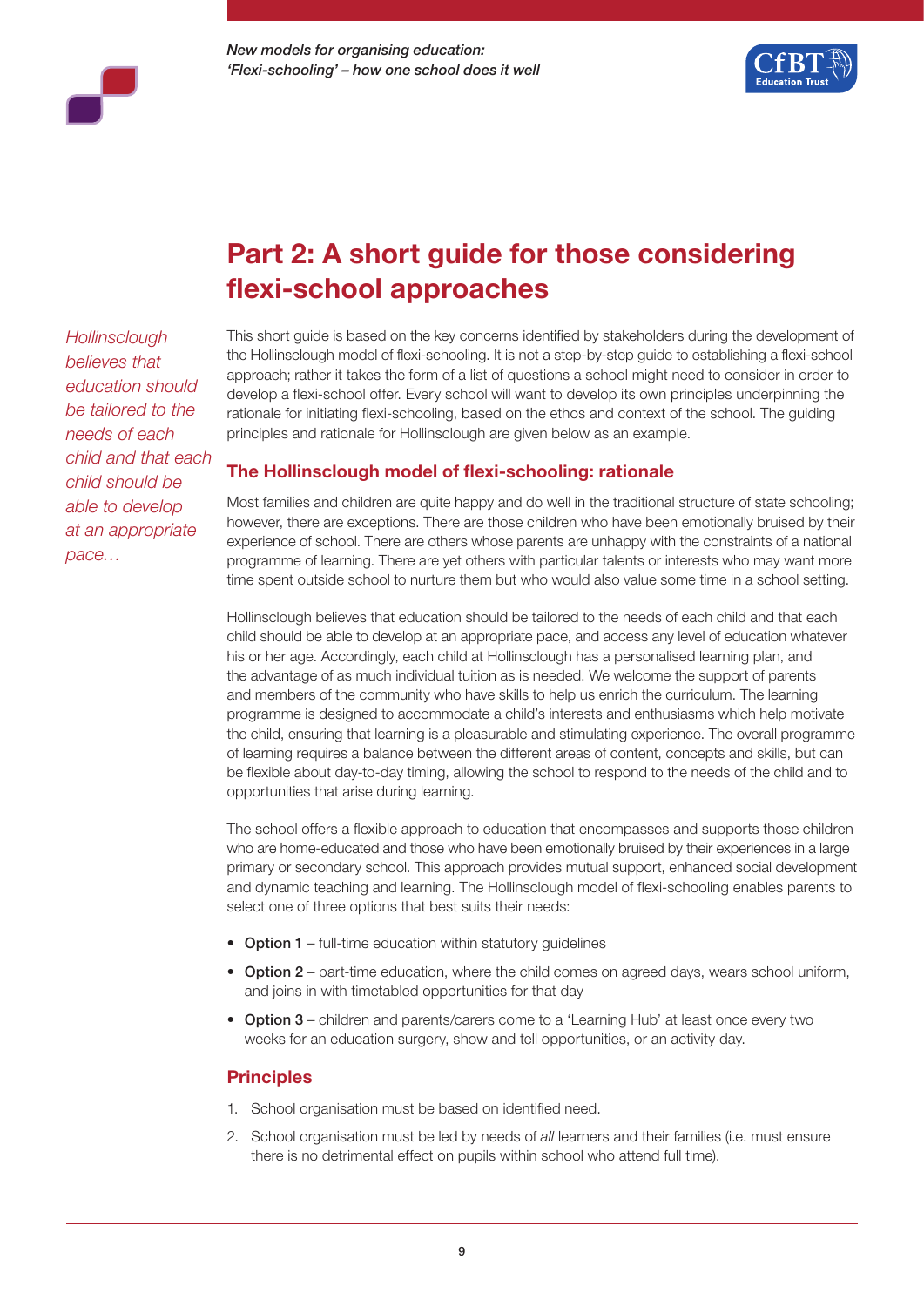



- 3. Flexi-school parents must be part of the formal school governance structure.
- 4. The approach must enable mutual support, social experience and dynamic learning for all children and parents attending the school.

### **Key considerations**

There are a number of key considerations that the headteacher and governors of Hollinsclough had to address in developing its model of flexi-schooling. It is likely that any school considering introducing a flexi-schooling approach will need to think about similar issues, but the response may well differ as most of the issues are contextually dependent. See below.

| <b>Considerations</b>  |                                      | <b>Questions to ask yourself</b>                                                                                                                              |  |  |  |  |  |  |  |
|------------------------|--------------------------------------|---------------------------------------------------------------------------------------------------------------------------------------------------------------|--|--|--|--|--|--|--|
| Identifying need<br>1. |                                      | Q. Is there a 'market'? How many home-schooling families are there<br>in a 10-mile/20-mile/50-mile radius?                                                    |  |  |  |  |  |  |  |
|                        |                                      | Q. What do those families want/expect from a school? Why do they<br>home-school? Is part-time attendance attractive to them? In what form?<br>At what times?  |  |  |  |  |  |  |  |
|                        |                                      | Q. Are there families whose children are currently full-time pupils who<br>would want to take up a part-time offer? Would this have negative<br>consequences? |  |  |  |  |  |  |  |
|                        |                                      | Q. Are any other local schools providing a similar offer?                                                                                                     |  |  |  |  |  |  |  |
| 2.                     | Resources and<br>funding             | Q. What level of funding will your local authority provide for part-time<br>pupils?                                                                           |  |  |  |  |  |  |  |
|                        |                                      | Q. What implications will there be for staffing? Will flexi-school families<br>volunteer to help deliver some services and/or support learning in school?     |  |  |  |  |  |  |  |
|                        |                                      | Q. Who will have responsibility for building and maintaining<br>relationships with flexi-school families?                                                     |  |  |  |  |  |  |  |
|                        |                                      | Q. What impact will it have on school support staff?                                                                                                          |  |  |  |  |  |  |  |
|                        |                                      | Q. Will the funding model be based on mixed sources of income?<br>Consider paid for services, grant making trusts etc.                                        |  |  |  |  |  |  |  |
|                        | 3. Curriculum design<br>and delivery | Q. Does your curriculum match the identified learning needs of<br>potential flexi-school families?                                                            |  |  |  |  |  |  |  |
|                        |                                      | Q. Do you need to adjust timetabling to accommodate the 'domestic'<br>arrangements of potential flexi-school families?                                        |  |  |  |  |  |  |  |
|                        |                                      | Q. Will you need to define 'core' or 'foundation' subjects and<br>timetable accordingly?                                                                      |  |  |  |  |  |  |  |
|                        |                                      | Q. How can individual learning plans be used to ensure appropriate<br>learning and continuity of learning?                                                    |  |  |  |  |  |  |  |
|                        |                                      | Q. Are there staffing implications? Can families and community<br>members enrich the curriculum?                                                              |  |  |  |  |  |  |  |
|                        |                                      | Q. Will partnerships with other learning providers be useful?                                                                                                 |  |  |  |  |  |  |  |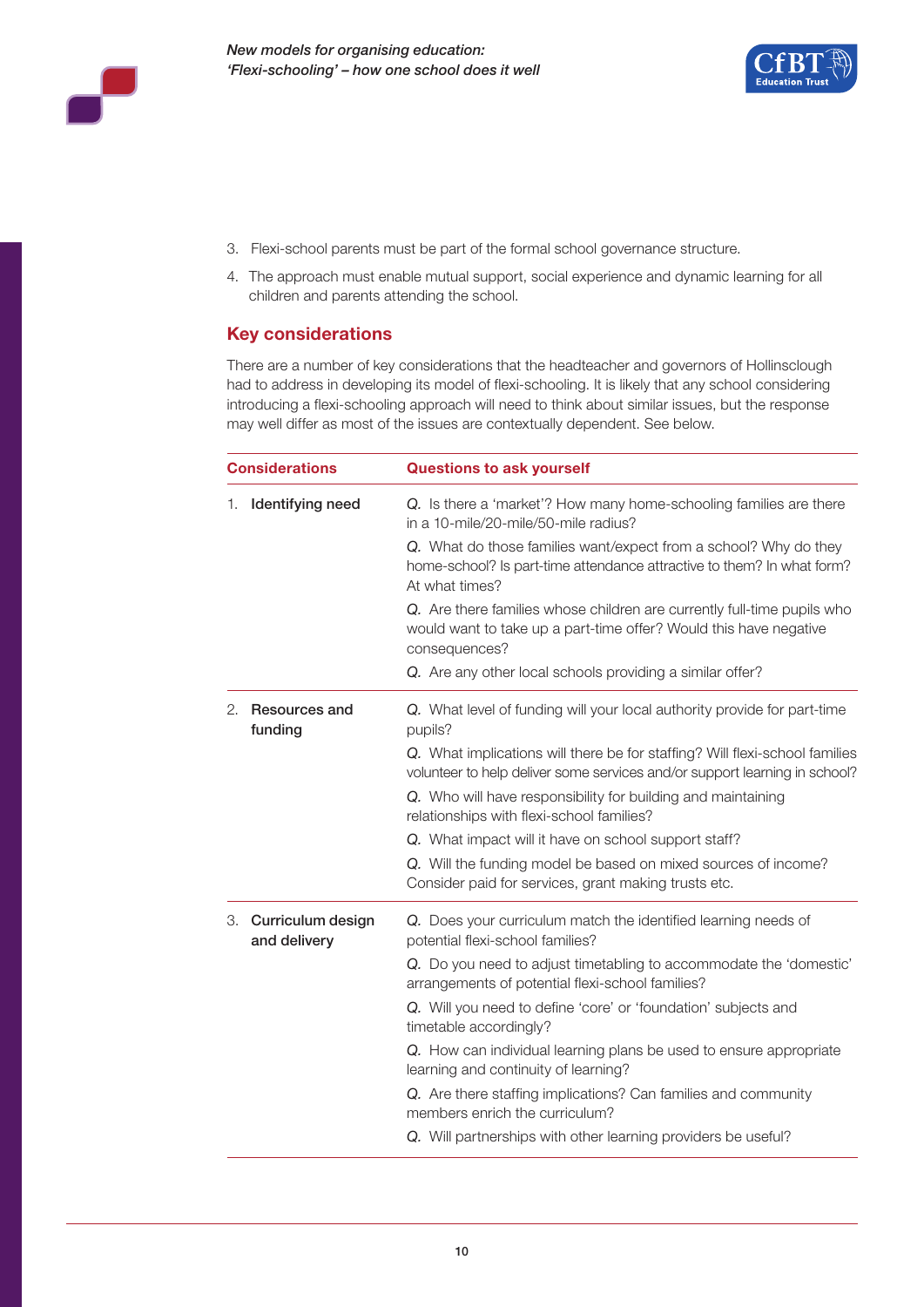

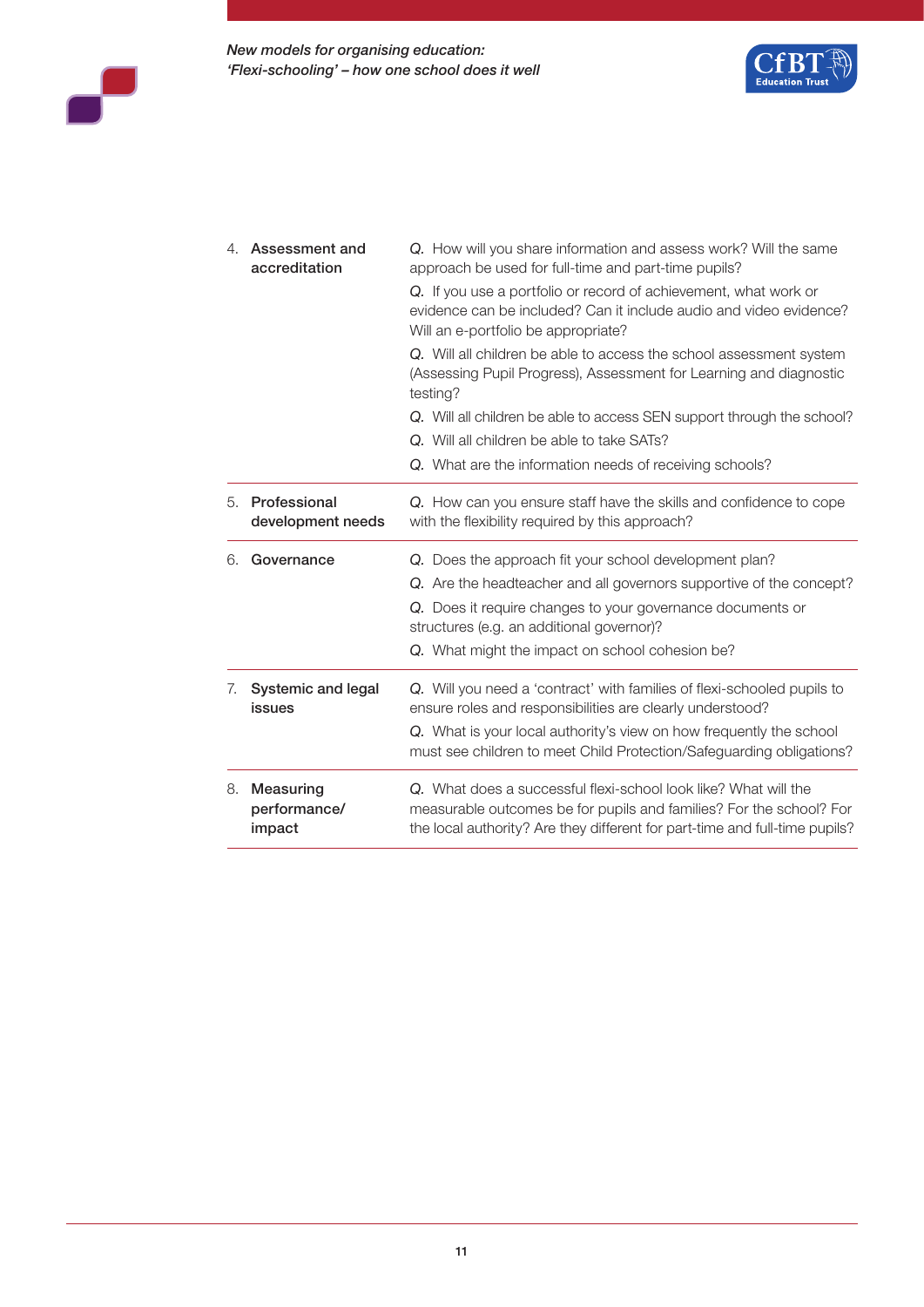



## **Part 3: Rapid Evidence Review**

*Other estimates suggest that there may be as many as 150,000 children currently being educated at home…*

This Rapid Evidence Review (RER) was undertaken as part of the Design and Research project to establish a model for flexi-schooling. The RER aims to cover issues identified by the project advisory group as potentially significant obstacles and issues that must be overcome or addressed in order to establish a successful flexi-school. These issues are set out in Box 1. It is not a comprehensive or exhaustive review of the literature. It covers UK and international examples of policy development, research into and guidance for developing and supporting alternative models of delivering education, elective home education, non-formal education and virtual schooling. Its focus is on the systems, processes and structures required to establish a workable model of flexi-schooling that meets both statutory requirements and the needs of parents and the young people themselves. The RER does not focus on the relative merits and disadvantages of home-schooling, the effectiveness of home-schooling, or the reasons underlying the decision to home-school or opt out of mainstream schooling.

#### **Box 1: Key issues when designing the flexi-school model**

- Systemic and legal issues register codes, safeguarding
- Determining an appropriate offer/curriculum
- Parental needs and engagement
- School/home agreements
- Assessment and accreditation of progress
- Resources and funding
- Professional development requirements
- Virtual learning environments
- Access to specialist services and support
- Identifying partners and commissioning additional offer

### **Why is developing a flexi-school model important?**

There is growing interest in home educators in the UK and internationally. Government research into the number of home educators in the UK suggests that there are somewhere between 35,000 and 50,000 young people being educated at home. This is a considerable number of young people (though only a small percentage of the total population of children and young people – approximately 1%). Other estimates suggest that there may be as many as 150,000 children currently being educated at home, and this number is predicted to rise by 3% per year.<sup>1</sup> SigmaScan<sup>2</sup> suggests that the number of parents choosing to educate their children at home could increase substantially, reaching 350,000 pupils in ten years. If this were to happen the need for improved systems of support for home-schooling families would be likely to increase. The value of support groups to home-educators is emphasised in Atkinson *et al* (2006). Though their study is based on a small sample of only 20 home-educating families, they note that contact with other home-educating families provided an important opportunity to share knowledge and experiences and was an important source of information and ideas as well as access to organised activities. Similarly Barson (2004) quotes from a number of research studies in America including one survey of 1500 home-educated students, in which 85% attended a support group or intended to join one, and

<sup>1</sup> http://www.oxfordhomeschooling.co.uk/?gclid=CIaXpc3YmZUCFQ9KQgodq37rgw

<sup>2</sup> The Office of Science and Innovation commissioned work published via SigmaScan, a horizon scanning programme provided by the Outsights-MORI partnership www.sigmascan.org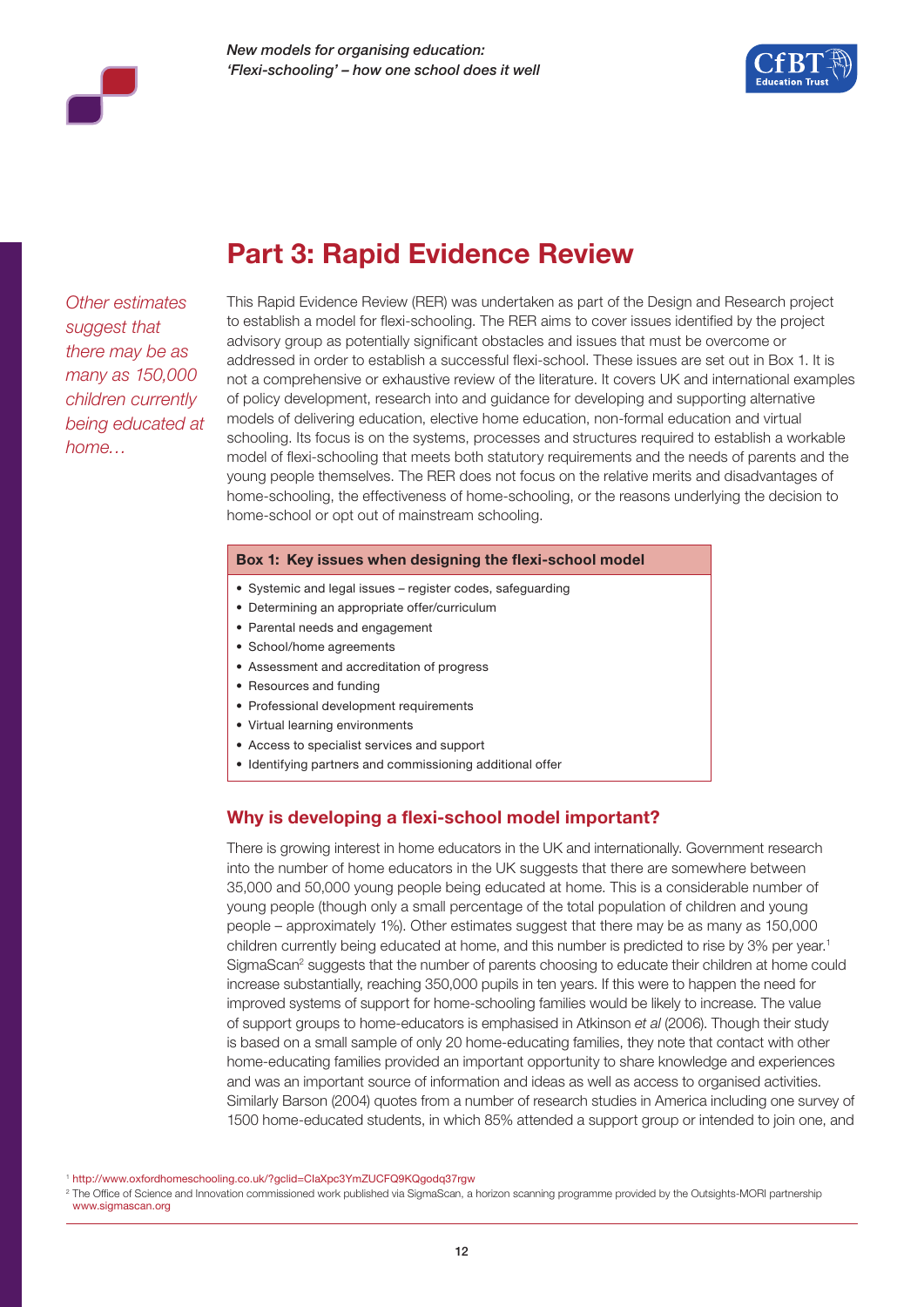



*'Flexi-schooling' is a legal option provided that the headteacher at the school concerned agrees to the arrangement.*

another study which chronicles 21 home-educating families of which 15 mentioned using a support group. Three of these were internet-based support networks and five were co-operatives. Reilly *et al* (2002) highlight the importance of support networks for home educators in Australia as a source of 'encouragement and verification' which increases parents' confidence in their ability to manage the process. The Hollinsclough model of flexi-schooling aims to provide access to a support network of like-minded families as well as educational 'expertise'.

A number of authors question the suitability of current educational delivery models and see a growing demand for alternative models of delivery, such as virtual schools, driven at least in part by fundamental changes in our society and the students who inhabit it. 'As ubiquitous communications and immediate access to information have become more common, learners recognise that learning can be an anytime-anywhere experience. They want educational opportunities that reflect these characteristics' (Davis & Roblyer, 2005). In addition, the coalition government's plans for schools open up the way for new innovative structures for schools including parent-led schools and innovative approaches to curriculum design and delivery. In an era of reduced public funding, flexischooling, all-age learning hubs, parent-led co-operatives and other models of school organisation may provide models for sustainable small community schools.

Furthermore there is scope for more localised forms of schooling. The coalition government's Free Schools policy allows 'the creation of new educational institutions within the state-funded sector – each of them an individual reflection of the character and needs of their local communities.' This clearly opens the door for new forms of 'schooling' if based on the needs of a specific community, and the case for flexi-schooling may be strengthened further through powers in the Localism Bill, namely:

- the 'General Power of Competence' which gives local authorities the freedom to 'do anything which is not specifically prohibited by law'
- the 'right to do things differently in different places'
- suggestions that the delivery model (process) for public services is less important than the achievement of the desired outcomes.

## **Flexi-schooling – the concept**

The flexi-schooling concept builds on the view identified by Rothermel (2002) that 'There was a sense of families searching out an ideal that was not home and not school but some midway alternative.'

Leicestershire County Council (2008) provides a legal definition of flexi-schooling or flexible school attendance as:

'an arrangement between the parent and the school where the child is registered at school *and attends the school only part time; the rest of the time the child is home educated (on authorised absence from school). This can be a long-term arrangement or a short-term measure*  for a particular reason. "Flexi-schooling" is a legal option provided that the headteacher at the school concerned agrees to the arrangement. The child will be required to follow the National *Curriculum whilst at school but not whilst he or she is being educated at home.'*

In some ways this does not differ significantly from Rothermel's (2002) description of home-schooling: 'It is not an education that happens at home because so much of it happens outside the home. All that can really be said of it in this respect is that it is an education that does not take place wholly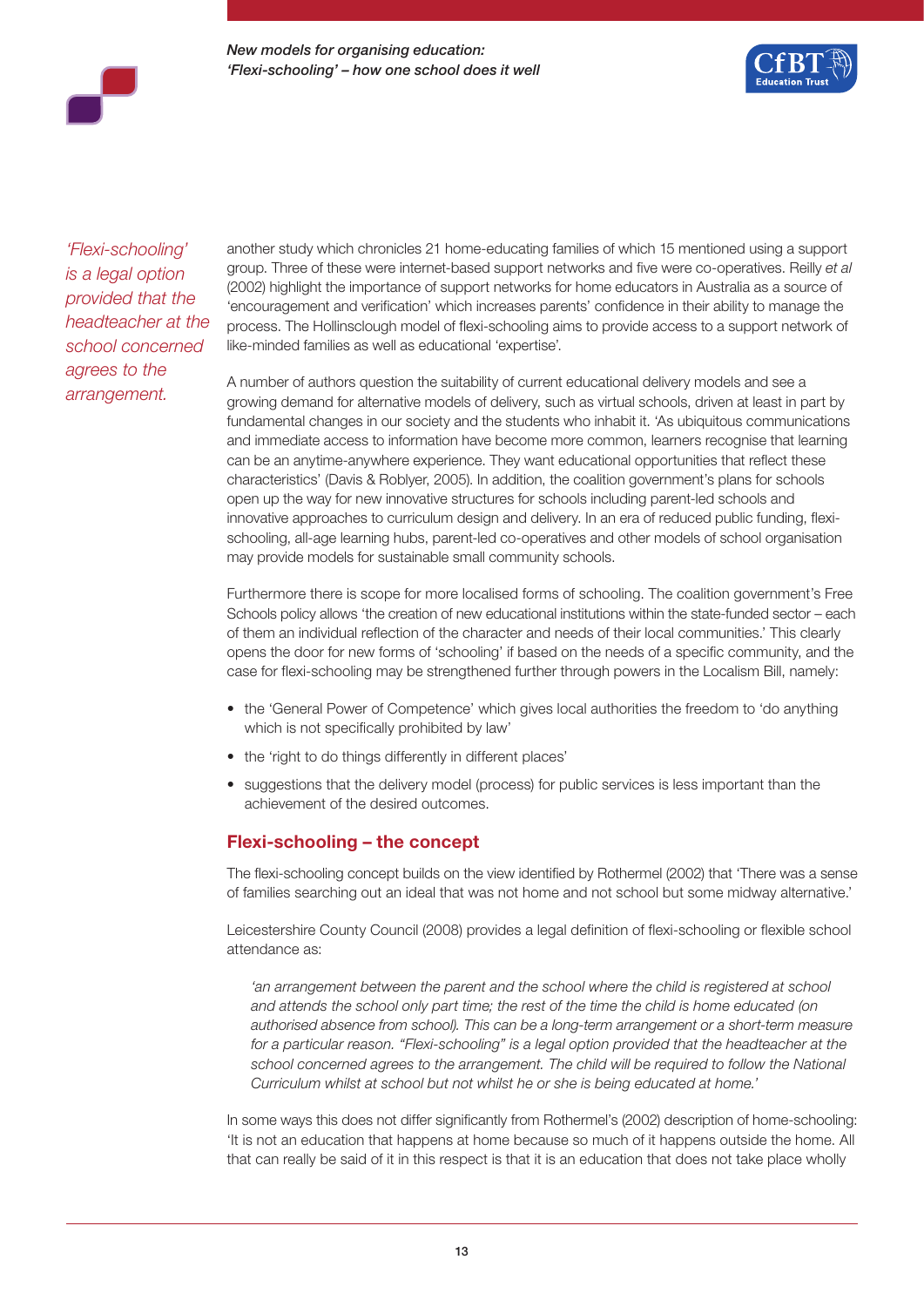



 *…the provision of high-quality specialist tuition for a few hours per week for home-schooling families…*

within a school (although many children go into schools for after-school classes) and that is not subject to the regulations, aged-based learning goals and testing regimes that schools involve.'

One useful description of how flexi-schooling might actually be organised suggests flexi-schooling would:

*'involve parents being able to choose what days and how many hours per day their children went* to school; parents and children being able to pick specific courses that they wanted to attend; *parents attending lessons with their children; the provision of high-quality specialist tuition for a few hours per week for home-schooling families and providing specialist facilities – such as libraries, laboratories, computers, sports facilities and gardens – for children that are not in full-time school.'*  (freedom-in-education.co.uk)

This description is closest to the vision of flexi-schooling held by Hollinsclough School and would appear to be a commonsense approach for organising education. It also reflects a model of education that Brabant (2007) refers to as the 'educational village', building on the African proverb that 'it takes a village to raise a child'. Brabant notes that this concept 'suggests cooperation' or even 'interdependence' between 'villagers'. Epstein (2005) places this notion in a more theoretical context – the theory of overlapping spheres. 'By focusing attention on the importance of home, school and community as the major contexts in which students develop, the theory of overlapping spheres of influence helps connect ideas about teaching, shared leadership, and student learning.' Both Epstein and Brabant's ideas, however, leave many unanswered questions that also reflect the issues that flexischooling needs to address, for example 'Who makes the decisions?' 'Who coordinates the tasks?' 'Where and with whom does the child spend most of his/her days?' 'Does the child have a say in this?'

Some authors argue that this collaborative approach to education may be well suited to the future demands of a knowledge economy. Doblar (2009) notes that we live in a world where 'everything is customised to suit our wants and needs…except school.' By and large, school still reflects the standardised 'factory model' that suited life one hundred years ago and as Robinson (2010) noted in his RSA lecture, the problem with education is that countries are 'trying to meet the future by doing what they did in the past and in the process are alienating millions of kids who don't see any purpose in going to school'. Russell (2005) notes that a number of authors have reflected on perceived shortcomings of traditional pedagogical models and that this has led them to suggest:

- the knowledge economy is less suited for whole-class instruction, because it is unsuited to the required creativity, collaboration and self-management
- the continuance of industrial-era schools is reminiscent of industrial-age factories, where there was passive knowledge transfer, and an unquestioning requirement to complete assigned tasks
- schools can be characterised by their centralised curricula, insufficient autonomy, and excessive control.

Thus, Russell asks, should we now be looking to a post-industrial or post-modern concept of education that includes increased responsibility for individual teachers, parents and schools, and the reduction of central bureaucracies?

The sense that the current education systems are not up to the challenges of the 21st century are further examined by John Daniel in *Mega-Schools, Technology and Teachers, Achieving Education for All* (2010) as he observes that 'education in the 21st century requires more emphasis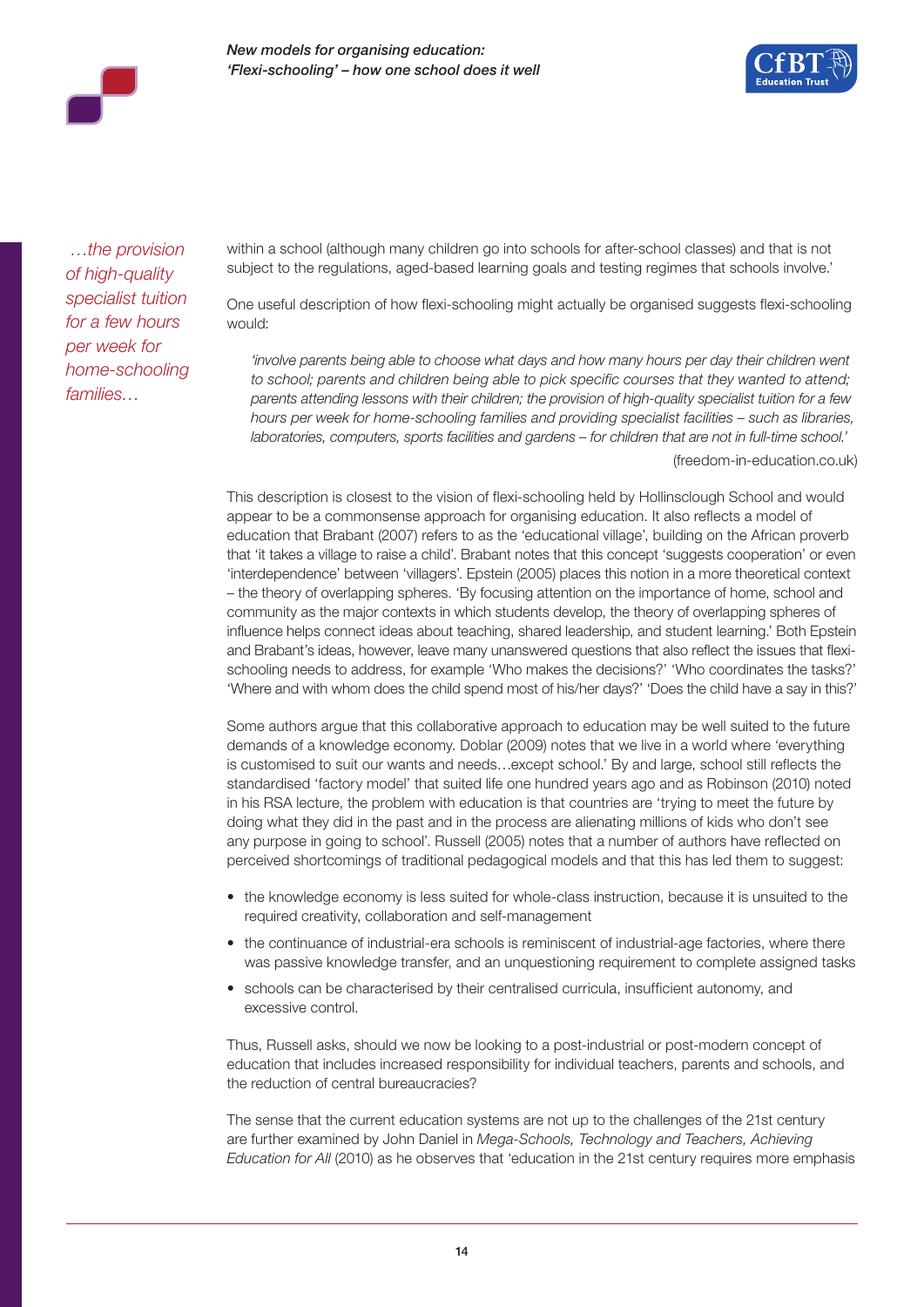*New models for organising education: 'Flexi-schooling' – how one school does it well*



*Although conceived on a global scale the principles of combining distance learning, community support and using technology are relevant to flexischooling.*

on learning and less on teaching'. In his book, Daniel describes a future where 30 million children worldwide will not be attending primary school in 2015 and there will be a shortfall of over 10 million teachers in the next five years. Daniel's solution is 'Open Schools', which use ICT to offer courses synchronously to scattered populations. He envisages Open Schools with 10,000 students being feasible through the innovative use of technology. Such schools already exist in some countries. Although conceived on a global scale the principles of combining distance learning, community support and using technology are relevant to flexi-schooling.

## **Flexi-schooling – borrowing from other forms of school organisation**

Part of the rationale underpinning our interest in the flexi-school approach is a desire to question whether current forms of school organisation are relevant to the 21st century. We are not alone in this and it is not new. Doblar (2009) draws attention to the principles set out in 1994 by Charles Reigeluth that schools should move towards:

- teachers who operate as guides and facilitators of learning rather than sources of learning; under such an organisation, learning would become resource based, project based, and student or group based, rather than teacher and class based
- personal learning plans and contracts for each student, negotiated by the student, the teacher and parents
- multi-age grouping based on developmental level rather than chronological age, allowing a student to remain with one guide and community of learners for longer than a single year
- thinking skills, problem-solving skills and creativity being integrated into an interdisciplinary curriculum
- new, more central and comprehensive roles for technology in schools.

In their paper Rudd *et al* (2006) set out a number of challenges to fundamental assumptions that have historically underpinned the organisation of education (see Box 2). They argue that it is necessary to challenge these assumptions if we are to achieve a fully personalised education system designed around the needs, interests and aspirations of each learner. They suggest that it is only possible to personalise education if we move to 'a system organised through more porous and flexible learning networks that link homes, communities and multiple sites of learning.'

### **Box 2: Challenges to the education system (Rudd** *et al***, 2006)**

**First**, we need to challenge the assumption that expertise and knowledge reside only within the walls of the educational institution, and to ask instead, what might be gained from tapping into the resources that exist in the wider community and within the networks that people are already connected to?

**Second**, we need to challenge the assumption that 'learning' and 'schooling' are different words for the same thing, and to ask instead what different approaches to and models of learning are also in evidence today in people's work and leisure lives?

**Third**, we need to challenge the assumption that the most 'equitable' education systems are those which offer a one-size-fits-all approach, and instead examine how the recognition of learners' diverse voices and experiences can enhance inclusion, aspiration and achievement through the creation of personalised educational trajectories.

**Finally**, as digital resources increasingly offer opportunities for networked, collaborative and distributed learning and interaction, we need to challenge the assumption that the easiest and most cost-effective approach to organising learning is within the walls of the school.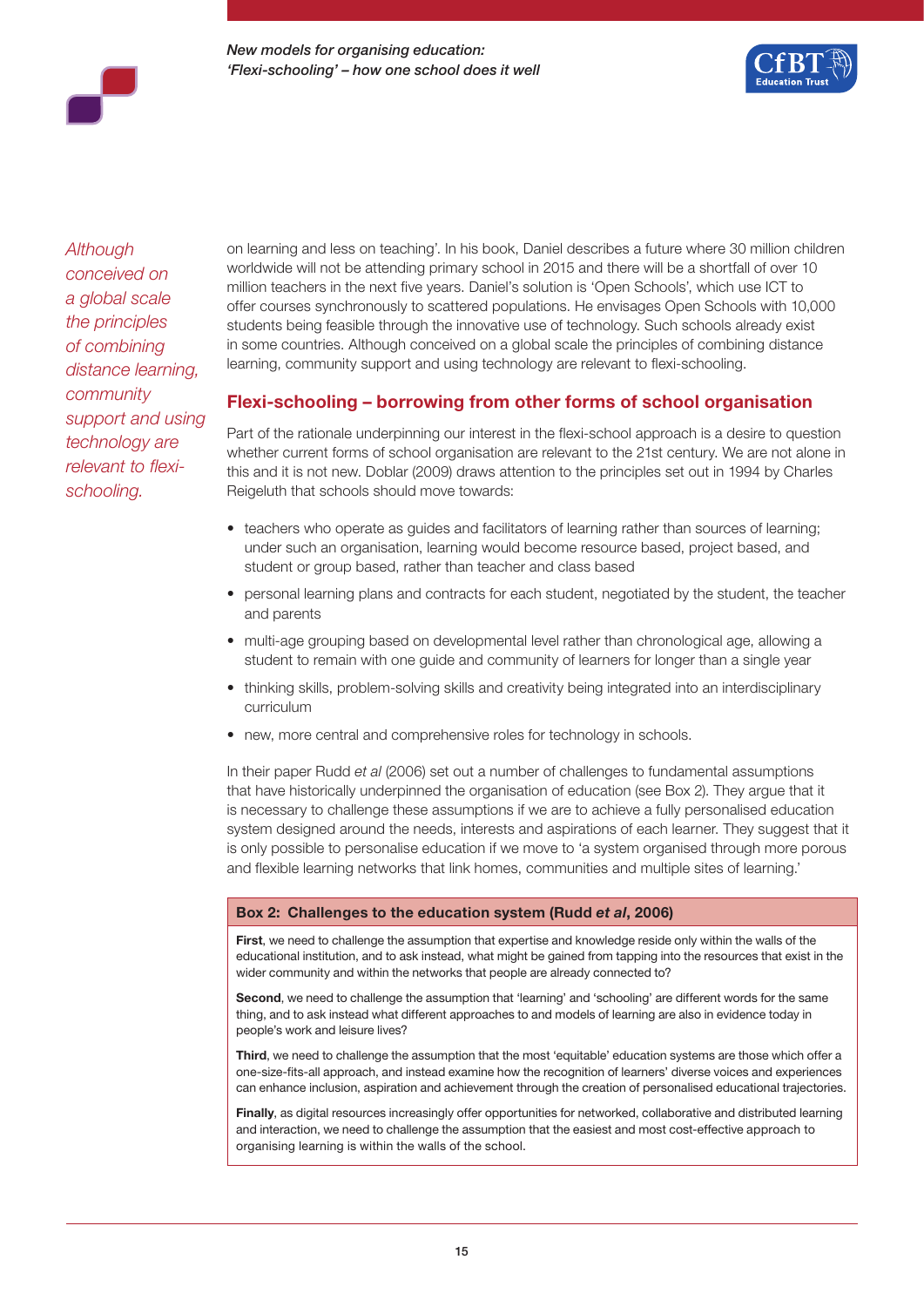



*Cyber schools blur established boundaries between public schools and home schools.*

Rudd *et al* cite earlier work by Moll in which he advocates 'exploring and levering the skills, expertise and informal learning that occurs in learners' homes and cultural backgrounds' and that we need to recognise this in the formal learning context, to value and incorporate it as the basis for more formal learning practices. He contends that in doing this, educators increase the mechanisms for participation, account for diversity and are more likely to produce relevant and engaging learning experiences and challenges. He continues: 'Once these local networks have been established and better utilised then there is a greater likelihood that learners can tap into other distributed social networks with which they can be connected as a result of developing assets and social capital.'

This reflects the thinking of both Brabant (2007) and Epstein (2005) discussed earlier, and also the rationale that underpins some virtual or cyber schools:

*'Cyber schools blur established boundaries between public schools and home schools. The popularity of cyber school learning will continue to impact home schooling, particularly if home-school students exercise the opportunity to move back and forth between publicly funded cyber schools and minimally regulated home schools.'*

(Ellis, 2008)

In America there is considerable debate regarding Cyber Charter Schools and their ability to offer a more flexible and personalised approach to education as well as their potential to offer a hybrid form of education where part of a young person's schooling is delivered in a 'traditional' environment, for example project-based work, but with elements of the standard curriculum accessed online from home. The reasons for choosing a cyber school, and the potential benefits, are similar to those often cited as the reasons why families elect to home-school (Paradise, 2010; Ahn, 2010; Watson *et al*, 2010). According to Ellis (2008) cyber schools typically deliver between 20% and 80% of their academic instruction online, with parents generally being expected, though not necessarily formally 'contracted', to monitor the learner's work, and they have periodic student-teacher contact, via phone, email or in person. Watson *et al* (2010) point out that virtual schooling is not home-schooling, as virtual schools must meet national or state standards and importantly, 'even though the student is learning at home, it is still the school's job to accommodate his or her needs. Additional support is needed, both for the student and his or her parents, so the school should have services in place to help.'

Ahn (2010) sees this 'hybrid model' where pupils might access their curriculum at home, but attend school for one-to-one support from their teachers as potentially leading to 'innovative organisational and pedagogical strategies' that offer greater levels of personalisation. In a metaanalysis of web-based distance education programmes that also included some classroom-based teaching, Cavanaugh *et al* (2004) suggest that learners in these types of programme make greater improvement than their conventional school counterparts in critical thinking, researching, using computers, learning independently, problem solving, creative thinking, decision making, and time management. The authors also note, however, that learners 'may feel isolated, parents may have concerns about children's social development, students with language difficulties may experience a disadvantage in a text-heavy online environment, and subjects requiring physical demonstrations of skill such as music, physical education, or foreign languages may not be practical in a technology-mediated setting.' Indeed evidence is presented on learner performance in maths and science that suggests these, and other 'highly technical' subjects, are difficult to teach successfully through distance education. The findings of Cavanaugh's meta-analysis suggest that a hybrid model of school organisation that involves both online learning and regular face-to-face contact, such as that offered through a flexi-school approach could be beneficial to learners.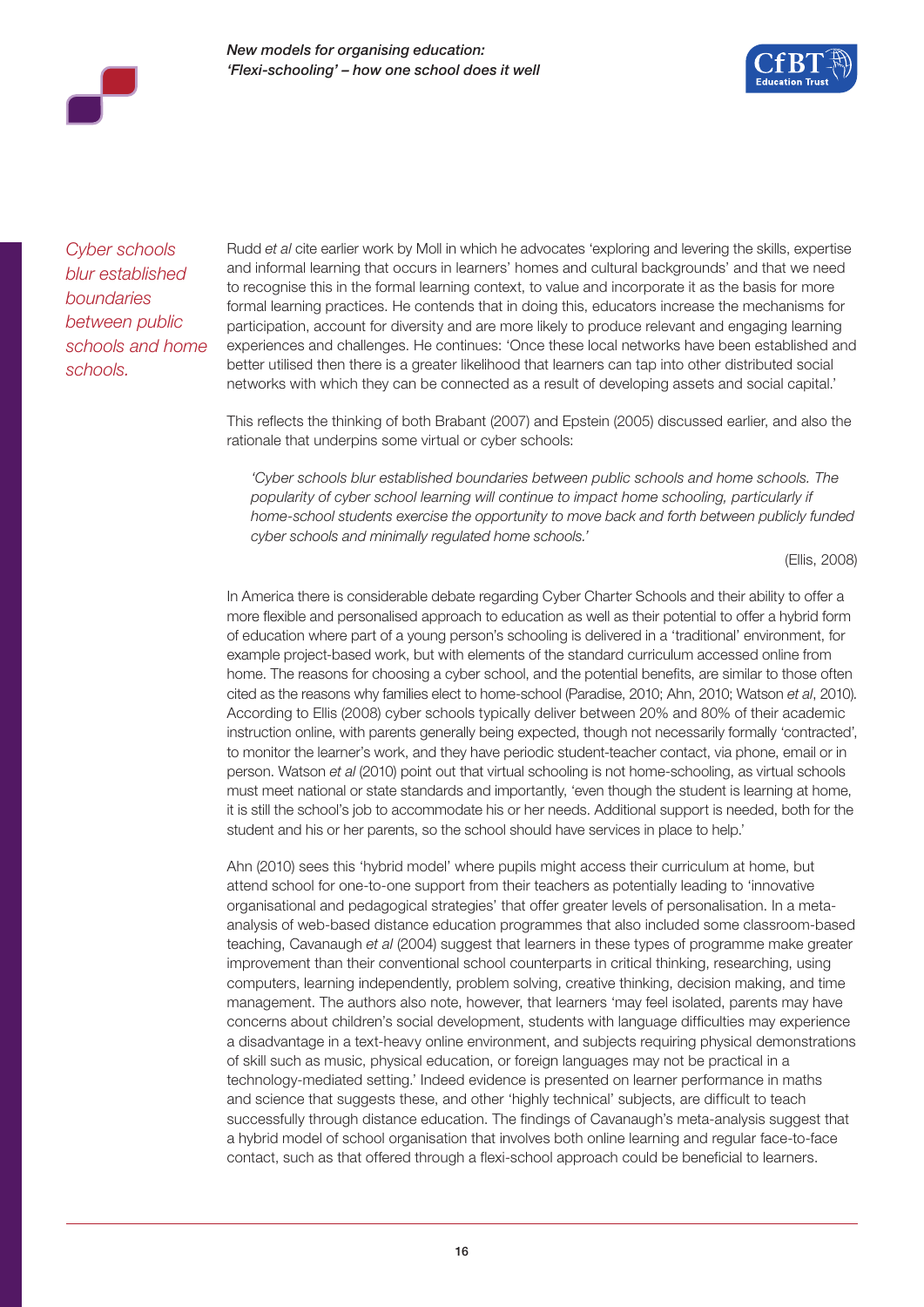



*'I want to prune the curriculum of over-prescriptive notions of how to teach and how to timetable. Instead I want to arrive at a simple core.'*

Barson (2004) has examined the ways in which home-schooling families organise their support networks and conceptualised it in terms of Wenger's 'Communities of Practice'. Of special note in terms of the organisation of a flexi-school are the concepts of joint enterprise and mutual engagement. 'Joint enterprise' is defined by the participants and creates ways in which the participants are mutually accountable. This process is continually being renegotiated and rewritten.

'Mutual engagement' refers to membership of the community of practice. People work together within the community of practice creating differences as well as similarities. It is said that each person's involvement in the community of practice further integrates and refines it. Mutual engagement also refers to the relationships created within the community of practice. Membership takes a lot of commitment and work and therefore if a person does not feel able to do this they fall away from membership of the community. In this way membership is self-selecting and the continued life of the community of practice carries on as long as members are interested in maintaining it. Engagement in communities of practice is essentially informal and the 'rules' are rewritten constantly within the community. To learn the 'rules' you must be engaged in the practices of the community.

Barson (2004) also highlights what she describes as a more common arrangement in America, the 'co-op model'. 'The co-op model may vary but it has a common element: meeting regularly with other home-educating families for more formal work that resembles the style of education usually carried out in schools. The co-op parents meet together beforehand to discuss what the children will study and how they will go about it. With regard to a community of practice, the mutual engagement with this educational structure has grown from the needs of those homeeducating families that attend and changes over time as these needs change.' This fits well with the concept of flexi-schooling and may offer useful insights into aspects of flexi-schooling such as negotiated or personalised curricula and enable a flexi-school to operate using the knowledge and expertise of the parents. As Barson notes, 'The joint enterprise involves more than educating their children. Parents in this community of practice have the joint enterprise of teaching their children a curriculum designed by the parents together. Mutual engagement is through the organisational meetings, regular weekly meetings of the whole group and the parties that surround the co-op.'

Tom Hodgkinson has suggested in *The Idle Parent* that parents may set up 'some kind of community school' where a group of families come together to hire one or two teachers to teach four hours each morning which would then be followed by afternoons of outdoor activities, groups, clubs or societies. This is not dissimilar to more formal neighbourhood home-schooling networks in the US.

### **Curriculum design and assessment**

*'I want to prune the curriculum of over-prescriptive notions of how to teach and how to timetable. Instead I want to arrive at a simple core.'* 

Michael Gove<sup>3</sup>

Whatever the model of school organisation adopted it must meet the needs of young people and a desire to move away from a 'one-size-fits all' curriculum to 'one that meets their own needs and connects with their own lives' (Bayliss *et al*, 2002).

Michael Gove has suggested that there should be greater flexibility in what is taught beyond a core of subject-specific content. The law sets out that for flexi-school pupils, 'On days the pupil is attending school as a registered pupil, he or she must follow the National Curriculum and cannot be

<sup>3</sup> Michael Gove, Secretary of State for Education's speech to the National College Annual Conference 17 June 2010, accessed 5 October 2010 http://www.michaelgove.com/content/national\_college\_annual\_conference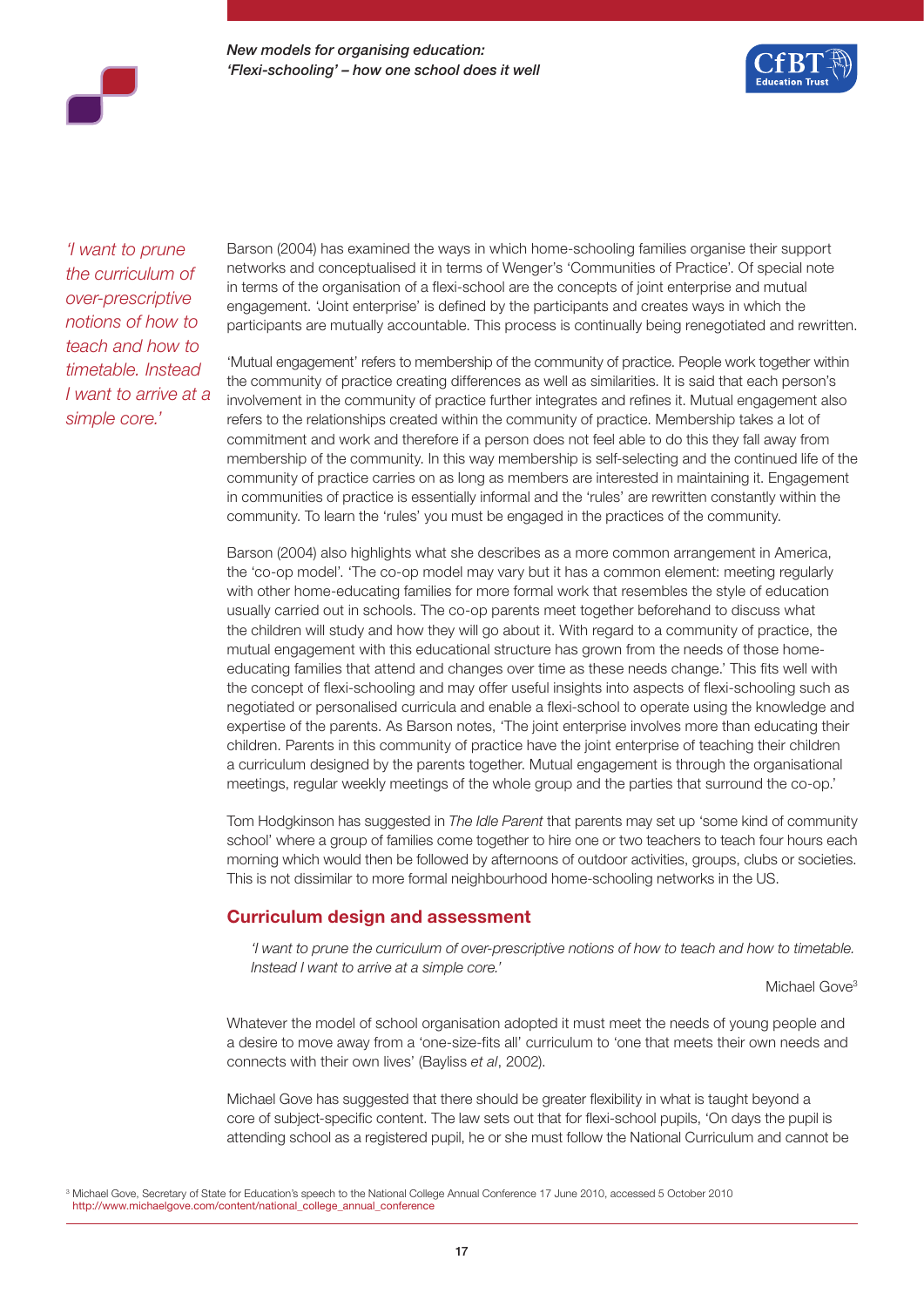



*Hypothetically, students are no longer bound by an 8am–3pm school day or a September–June school year.*

disapplied from statutory curriculum or assessment arrangements' (Leicestershire County Council, 2008). However, this does not limit the freedom and flexibility to experiment with the rest of the curriculum, howsoever it is delivered. Indeed the RSA Opening Minds<sup>4</sup> approach to the secondary curriculum enables schools to design and develop a curriculum based round the development of five key competences: citizenship, learning, managing information, relating to people and managing situations. This competence-based approach enables students not just to acquire subject knowledge but to understand, use and apply it within the context of their wider learning and life.

Ahn (2010) notes that in the US, Cyber Charter Schools 'can dramatically restructure curriculum, time, physical facilities, and social support to guide students through the learning process. For example, students who take online courses can move at their own pace and access the curriculum anytime, anywhere. Hypothetically, students are no longer bound by an 8am–3pm school day or a September–June school year. Learning can happen anytime, all-the-time.' Whilst Hollinsclough's own virtual learning environment is currently in the early stages of development, it does offer the flexi-school an innovative and reliable way of delivering a curriculum at a time and pace that suits the needs of home-schooling families, if they choose to access it.

Whilst aimed at secondary age pupils, Kunskapsskolen in Sweden may be another curriculum model of interest to those considering setting up a flexi-school. The four distinctive components of the approach to teaching and learning at Kunskapsskolen are:

#### 1. Goal-oriented education

Pupils are set long-term learning and attainment goals. Pupils, teachers and parents agree on the goals that each pupil will work to achieve by the end of his or her final year at the school. These long-term goals are broken down into a plan, with goals for each term and each week. These are followed up week by week in individual tutorial discussions. Part of this process is described as pupils 'finding the learning style that best suits their needs'.

### 2. Personal supervision

Pupils are assigned a teacher as a personal tutor, who follows them through their school years. The role of the personal tutor is to help and train pupils in 'planning and developing their learning strategies', following up school work and being available for 'support and control'. Pupils are 'allowed' to take increasing responsibility for their own studies. This method of working is intended to teach pupils, step by step, to take personal responsibility and to become independent. Personal supervision is described as the most important factor in ensuring that personalised education is functioning properly.

### 3. Opportunities for parents to follow school work

Parents have the opportunity to follow their children's studies in logbooks and via the Kunskapsporten (The Knowledge Portal), where the planning and course materials are available online. Teachers enter all results, remaining tasks, comments etc in the school's Pupil Documentation System, which is accessible via the internet. The portal gives access to all educational aids and resources.

#### 4. Steps and courses

Pupils study the various subjects either in 'steps' or 'courses'. Pupils study English, mathematics and modern languages in 35 steps. Which step they start on depends on how much they have already learnt in the subject. There are goals for each step and a description of what is required to reach different grades. The steps arrangement means that it is possible for pupils to vary the pace at which they learn, regardless of their school year. Pupils study the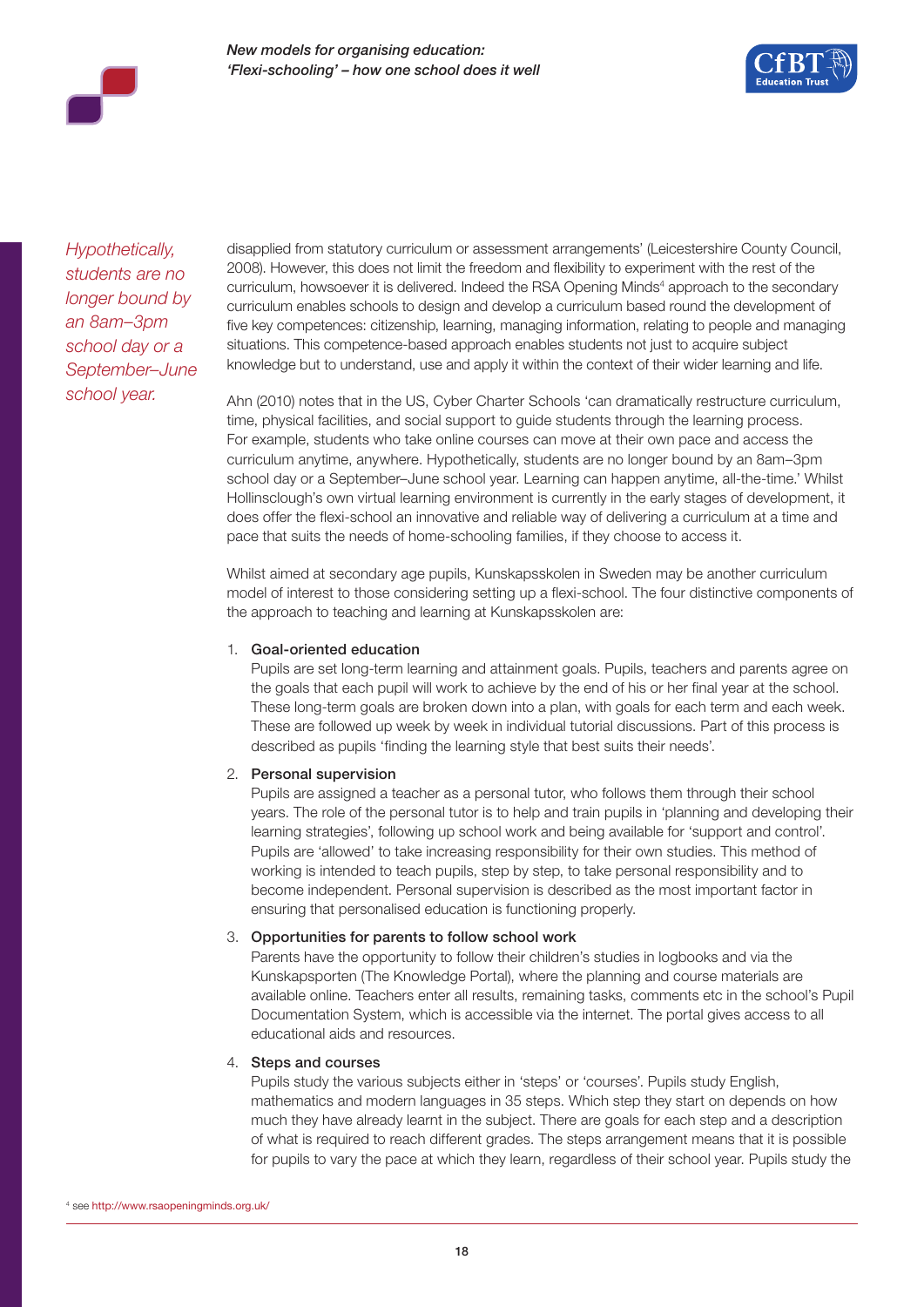



*Home-schooling parents are often accused of preventing their children from accessing suitable social development opportunities…*

other subjects in the form of courses, where several subjects are connected by a common theme. Each course has subject goals and grade requirements. Pupils study one course at a time, choosing to work at one of three levels of achievement, which lead to Pass (Godkänt), Credit (Väl godkänt) and Distinction (Mycket väl godkänt), respectively. The steps and courses are taught in a variety of lesson formats, including lectures, workshops, seminars and laboratory experiments which pupils and tutors can combine in a weekly schedule. Pupils can vary the time they devote to lessons and independent studies in each subject.

All of these components could, with some adaptation, suit a 'flexi-school' approach to education and are similar to Hollinsclough's ethos, Individual Learning Plan, proposed Virtual Learning Environment and Stage not Age approach.

Taylor-Hough (2010) refers to the ideas of John Taylor Gatto on curriculum, where the essential components of the curriculum can be summarised as 'teach serious material', 'encourage maturity' and 'train to be leaders and adventurers'. Box 3 shows more detail of what these three areas might cover. It can be seen that it may fit well with a flexi-school approach as it covers many areas of the National Curriculum whilst also allowing flexibility in terms of personal, emotional and social development and also delivery methods.

#### **Box 3: John Taylor Gatto's curriculum**

#### **Teach serious material**

- History
- Literature (real books)
- Philosophy
- Music
- Art
- Economics
- Theology
- Being flexible about time, textbooks, materials, and tests

#### **Encourage maturity**

- Thinking critically and independently
- Self-control
- Financial responsibility
- Self-entertainment
- Capacity for insight
- Examining political and commercial statements
- Developing deep friendships/relationships

#### **Train to be leaders and adventurers**

- Encouraging curiosity and questions
- Giving autonomy to take risks now and then
- Adventure
- Resilience
- Introducing kids to competent adults

What is evident in the curriculum designs referred to in this paper is the need to ensure both academic and social development. Home-schooling parents are often accused of preventing their children from accessing suitable social development opportunities; however these models indicate that non-traditional forms of school organisation can accommodate social skill development and,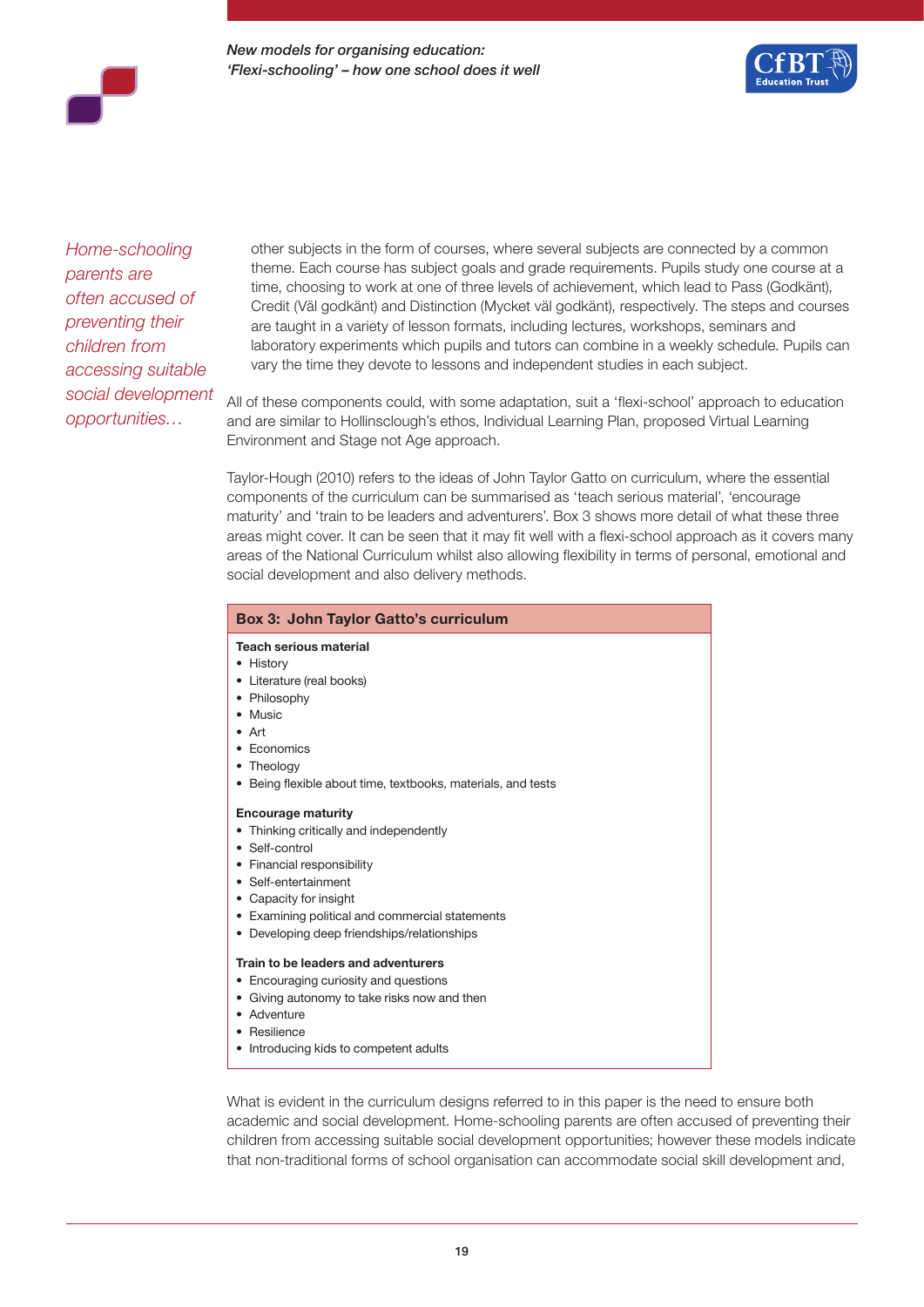



*Assessing and recording what is learnt is perhaps more problematic than developing an appropriate curriculum, although both must take into account the way children learn when not in school.* 

as Watson *et al* (2010) note, there is preliminary evidence that pupils enrolled in non-traditional models of schooling such as virtual education 'might have an advantage in their social skills development if they are highly engaged in activities outside the school day – including both activities involving peer interaction and activities not involving peer interaction.'

Assessing and recording what is learnt is perhaps more problematic than developing an appropriate curriculum, although both must take into account the way children learn when not in school. Shepherd (2008) refers to research by Thomas and Pattison who interviewed and observed 26 families who home-educated, between them, more than 70 children. The authors discovered that these children absorbed information mainly by 'doing nothing, observing, having conversations, exploring, and through self-directed learning'. They liken the 'chaotic nature' of informal learning to the process that leads to scientific breakthroughs, the early stages of crafting a novel, coming up with a solution to a technical problem, or the act of composing music where 'its products are often intangible, its processes obscure, its progress piecemeal'. The learning process is not linear: 'there are false starts, unrelated bits and pieces picked up, interests followed and discarded, sometimes to be taken up again, sometimes not... Yet the chaotic nature of the informal curriculum does not appear to be a barrier to children organising it into a coherent body of knowledge.' What is problematic for the flexi-school is how these learning processes can be accurately recorded, shared between home and school and assessed. It could be suggested that these issues are similar to those that have been faced by Alternative Education Provision (AEP) in the UK. The failings of AEP are often considered to be its inability to record learning and assess or monitor learner progress effectively (Ofsted, 2004).

Rothermel (2002) comments on how forms of assessment common in schools may not be appropriate for home-schooling contexts: 'Observations made during the testing programme showed just how inappropriate it was to use school-style measures on home-educated children… The tests gave no insight into the extent of these children's learning. The research found that the children's learning was best described as a multidirectional and multilayered model, and that such a model was not provided for by standard tests.' In a flexi-schooling context the approach to assessment needs to be consistent across school and non-school learning environments and thus will not be appropriate for a flexi-school either.

Rothermel (2002) also notes that many standard instruments are 'norm' based and that if assessment instruments 'adopt norms by which to judge such children, they will almost invariably find these children to be outside the "norm". What is desirable behaviour from a schoolchild is very different from what is deemed desirable behaviour from a home-educated child.'

Rudd *et al* (2006) highlight a number of scenarios for changing the education system. They clearly have implications for assessment and curriculum design but how do they fit with home-educators' needs and desires? They suggest that the system may 'try to change the learning practices that take place outside schools, and to make them more like those which occur in school.' In other words, educators may attempt to identify and potentially ally with other sites of learning (homes, community youth groups) in order to promote formal learning approaches and to transmit the ethos and values of the school. It is possible that this may have positive effects, particularly in relation to standards and attendance, as parents learn more about what their children are doing in school and how best to support their formal education, and also because learners have more opportunities to practise and understand the subjects, skills and processes of formal learning outside of the school setting. However, this 'curricularisation' of the home or non-formal setting does not necessarily build on and harness wider skills. The emphasis here is still firmly on valuing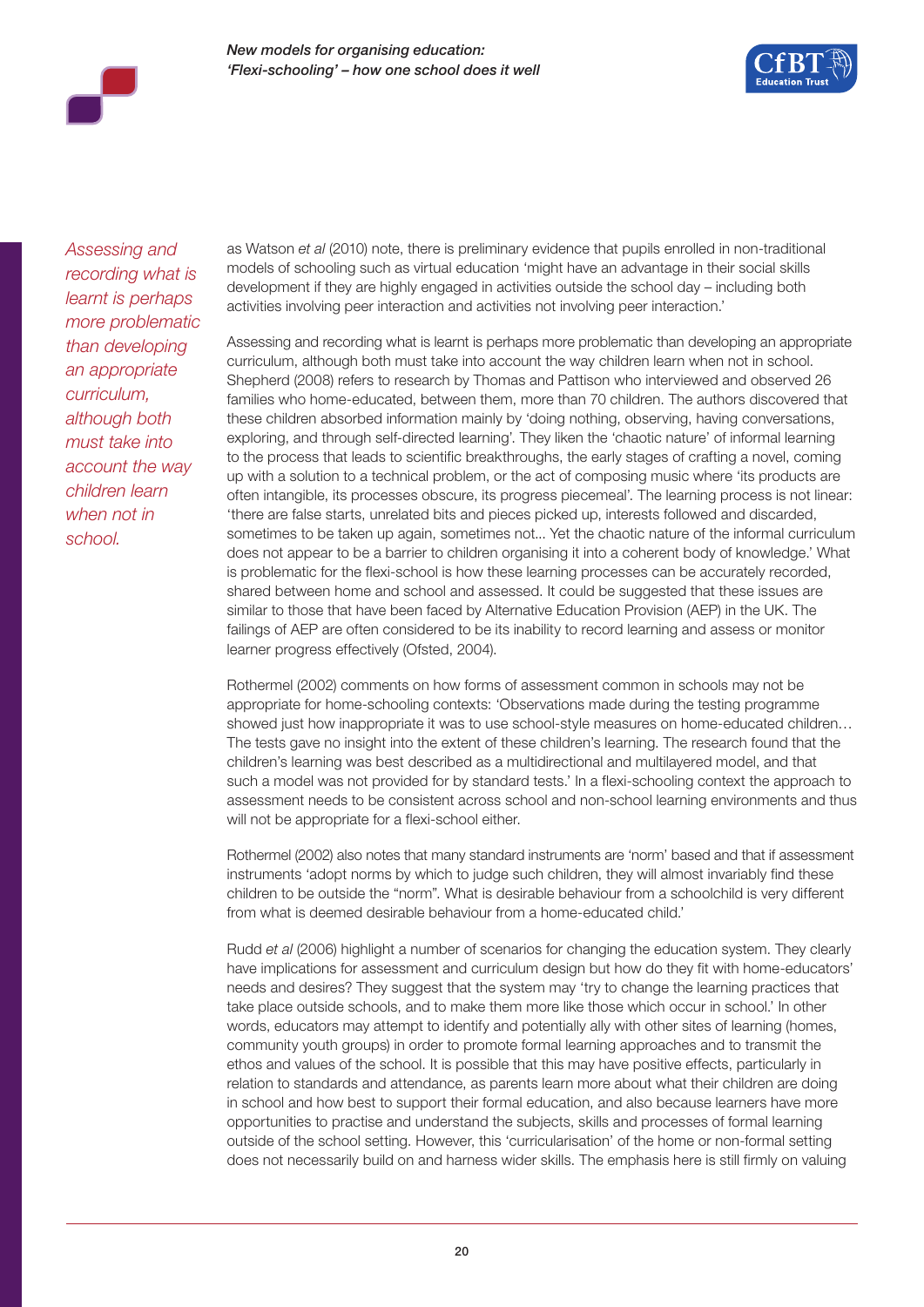



*Expert days provided researchers with an opportunity to meet each other and some of the experts, mentors and technicians.* 

formal learning above other forms, and may not sit well with home-schooling families. Alternatively, Rudd suggests, the system could make greater attempts to recognise and connect with nonformal learning and harness it; this would see all stakeholders working together to develop more tailored learning pathways and engaging with the resources of the wider community to achieve collaboratively determined goals.

In the flexi-school model children and their families will come into school once or twice a week. One question is: How do you make best use of this time in school? It may be that aspects of the formal curriculum are taught or it may be that some of these days are 'expert days' that potentially make use of the skills and knowledge of families or the wider community.

*'Expert days provided researchers with an opportunity to meet each other and some of the experts, mentors and technicians. They provided the opportunity for researchers to extend their expertise in highly specialised areas such as music or dance and to gain accreditation where possible. They also proved useful in re-engaging, supporting or training researchers – if the need arose – and in some cases the researchers were able to train the mentors. These days were always specialised in focus, and never designed to 'teach the basics.'*

(Notschool, 2002)

### **Establishing user demand and need**

Brabant (2007) notes the report to UNESCO of the International Commission on Education for the Twenty-first Century stressed that improvement in the administration of education worked best when grounded in the participation of local communities. It recommended a decentralisation of school systems in order to bring schools and education closer to communities and families. From the outset we felt it important to ensure that the flexi-school model was designed collaboratively with full involvement of all stakeholders including parents/carers, professionals with statutory responsibilities, teachers and young people. For example, our approach gave all stakeholders a place on the Expert Reference Group.

Flexi-schooling, as a model, must be able to accommodate a wealth of motivations for homeschooling or non-traditional schooling and approaches to, or philosophies of, 'education'. It is essential for anyone considering establishing a flexi-school option to determine that not only is there a desire and demand for this form of schooling but to also recognise that there is a need to work with parents to map their desired outcomes against those of the school to determine what can and should be delivered, what can be measured, and how. Related to this is the recommendation from Leicestershire County Council (2008) that the school has a written agreement with the parents about a flexi-schooling arrangement so that expectations and understandings are clear for both parties. The possible content of such an agreement can be seen in Box 4 on page 22.

Atkinson *et al* (2006) noted in their study that many home-educators were calling for 'greater access to learning opportunities for their children'. In terms of determining user needs they also raise a number of issues that flexi-schooling must address. They highlight that for some homeschooling families access to specialist support for families with children with SEN can be difficult. This is backed up by a more recent Ofsted investigation which notes: 'Almost all the parents surveyed whose children had special educational needs and/or disabilities had removed them from school because they believed their child's needs were not being met. However, once they were educating their children at home they experienced a lack of specialist support' (Ofsted, 2010). Similar issues have been noted in Australia by Reilly *et al* (2002): 'Families undergo the home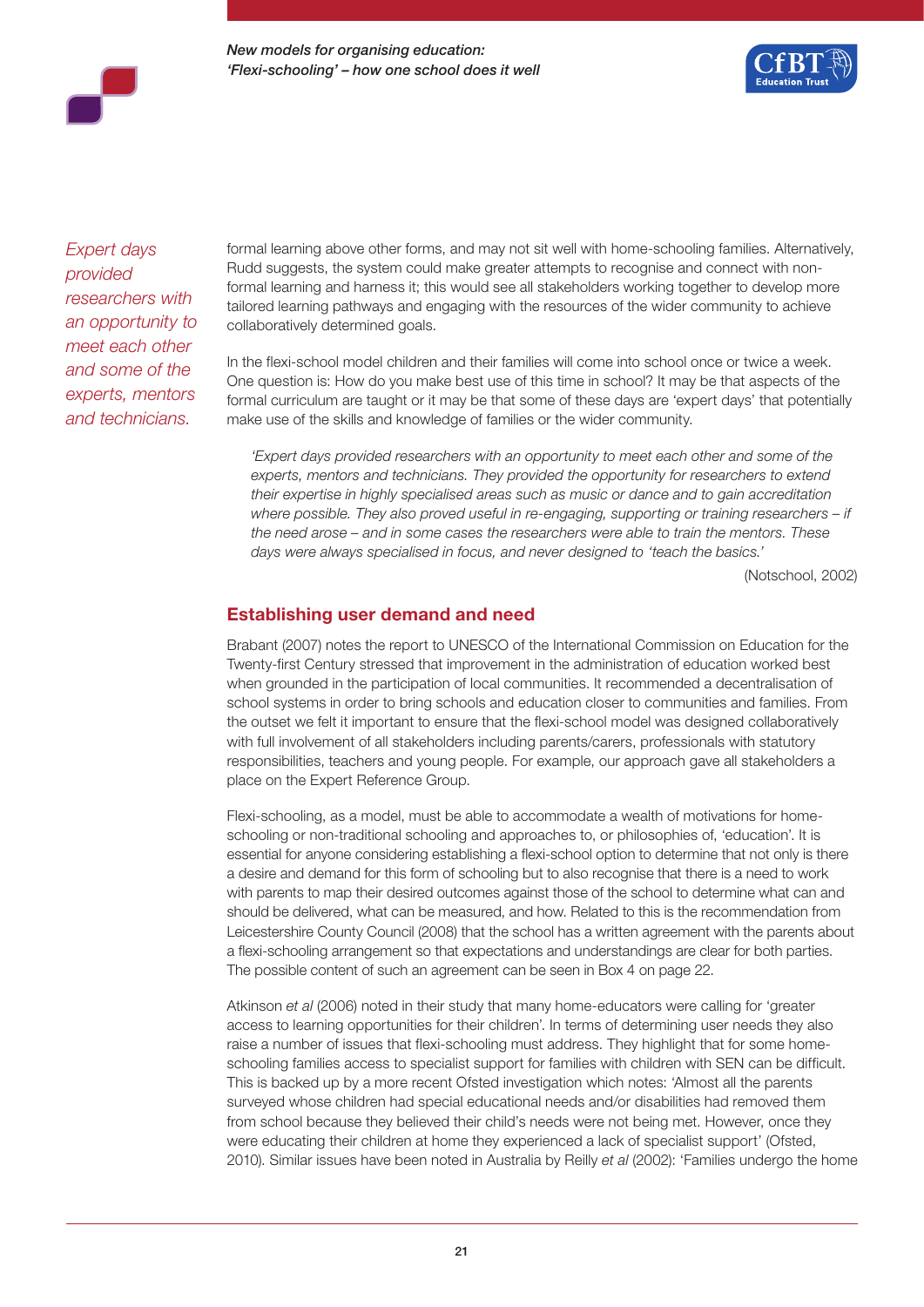



*The in-school part of a flexi-school arrangement could be seen as a means to ease the coordination of access to specialist support and ensure that children's needs are met.* 

#### **Box 4: A parent-school agreement might cover the following:**

- What days/sessions the child will or will not normally attend school, and if appropriate, over what period of time
- What flexibility there will be regarding special events which fall outside the normal arrangement, e.g. assemblies, trips, productions or performances, sports events, visitors to the school, etc
- How the register will be marked
- That the parents must contact the school if the pupil is absent from a session that they would normally be present at school or at approved educational activity
- That the school will follow up any unexpected or unexplained absence in the same way as it does for other pupils
- What the arrangement will be at times of pupils' assessment
- If parents choose to employ other people to educate their child at home, they will be responsible for making sure that those whom they engage are suitable to have access to children
- Any perceived special educational needs and associated provision
- Recommended regular planning meetings between parent and school to ensure the child achieves his/her potential and to promote good home-school relationships (to be agreed, e.g. termly)
- That the school will notify the local authority of the flexi-school arrangement and if it appears that the home-educated part of a flexi-school arrangement is not suitable, then the school and local authority will work in partnership to engage with the parents and resolve the concerns about the child's education
- That the school will inform the local authority if it appears the child is not receiving suitable full-time education
- Under what circumstances and with what notice either party can withdraw from the arrangement, including an exit strategy if appropriate
- How any disputes will be resolved (i.e. normal processes are for disputes to be resolved at the most informal level possible, but ultimately any complaints have to be considered by the headteacher first and then the governing body under the school's complaints procedures).

schooling process with limited funding, which restricts the teaching materials utilised. Therefore more accessible arrangements with schools are required, particularly in non-academic areas, so that children educated at home are not disadvantaged in terms of resources and specialised equipment.' The in-school part of a flexi-school arrangement could be seen as a means to ease the coordination of access to specialist support and ensure that children's needs are met.

Atkinson *et al* (2006) also note a difference between parents who decide to home-educate their children before they start school and parents who withdraw their children as a result of negative school experiences. The latter group of parents often have little or no time to plan in advance for home education, suggesting that they might require greater levels of support. Again this support, in the form of learning resources or time, could be part of the flexi-school offer.

The importance of understanding the needs of potential users can be demonstrated by findings in the final report of the research phase of 'notschool'. 'Notschool' deliberately avoids using terminology such as 'teachers' and 'pupils' – instead referring to teaching staff as 'mentors' and 'buddies' and pupils as 'researchers'. The evaluators claim that this is more than semantics, it is an accurate reflection of the actual relationships and also contributes to removing the 'school' barrier for those for whom it is an issue. Whilst this is a seemingly small detail, it is such attention to detail that could make some potential users of a flexi-school feel more included.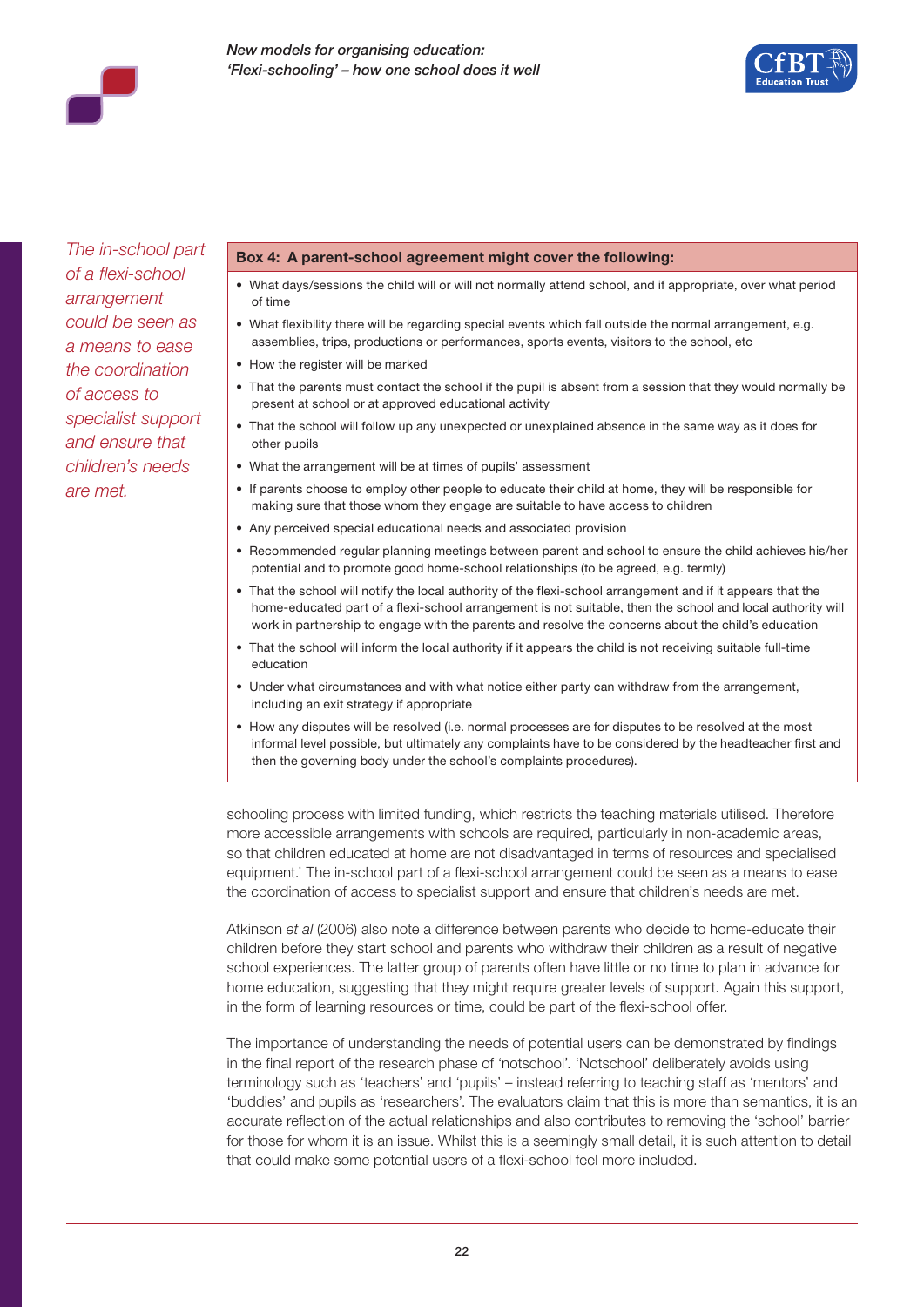



*…a good classroom teacher is not necessarily a good online teacher…*

### **Professional development**

A core component of the flexi-school model at Hollinsclough is the involvement of parents and the wider community in the delivery of teaching – Brabant's (2007) notion of the 'educational village' mentioned earlier. Epstein (2005) supports this view and notes 'theory posits that children have higher achievement and greater school success if their homes, schools, and communities share responsibilities for guiding and supporting student learning'. She continues that if this is the case then school leaders, teaching staff and administrative staff need professional development opportunities that reflect this more collaborative understanding of how to educate children. Not only do they need to 'learn to work together and to customise school, family, and community partnerships' but they also need support to recognise that teachers who believe that they share responsibilities with parents and others for student success will most likely teach differently to those who believe that they, alone, are responsible for student learning, and school leaders need help to understand that managing a 'learning community' is different from managing a school.

Indeed, Davis and Roblyer (2005) point out that 'a good classroom teacher is not necessarily a good online teacher' and it is almost certainly the case that a good classroom teacher is not necessarily a good teacher of flexi-schooled pupils, as there will be different demands and skills. Identifying what these skills are is important and must form part of the evaluation of any alternative models of delivery; for example: How does course planning differ? Are there additional communication skills? Is there good coordination of diverse learner activities? Is the role as much about advice and support for learner and families (facilitation) – as direct instruction?

## **Legal issues**

Guidance issued by Leicestershire County Council in 2008 covers many of the major legal issues regarding flexi-schooling. For example, as of 2008:

- The overall responsibility for a child's education lies with the parent, and section 9 of the Education Act 1996 contains the principle that children should be educated in accordance with the wishes of their parents.
- Children who attend part time under a flexi-schooling arrangement count for the purposes of the infant class size regulations, that is the limit of 30 children per teacher. They are not allowable exceptions to the infant class size limit (although they may be allowable exceptions for different reasons).
- If it appears that the home-educated part of a flexi-school arrangement is not suitable, it is the responsibility of the local authority, not the school, to intervene. The parent will first be issued with a notice to satisfy the local authority that the child is receiving suitable education. If the parent's reply does not show the local authority that the child is receiving suitable education then issuing a school attendance order is not possible as the child is already on a school roll. In these circumstances the local authority would advise the school to mark the child as 'unauthorised absent' when not in school, and follow normal non-attendance processes. These actions should rarely be necessary. One possible way of resolving this could be for the local authority, by agreement with the headteacher, to ask the parent for the child to attend school full-time.
- For the child attending part time under current arrangements, the school receives full funding. Flexi-schooled children are included in count returns as for other children.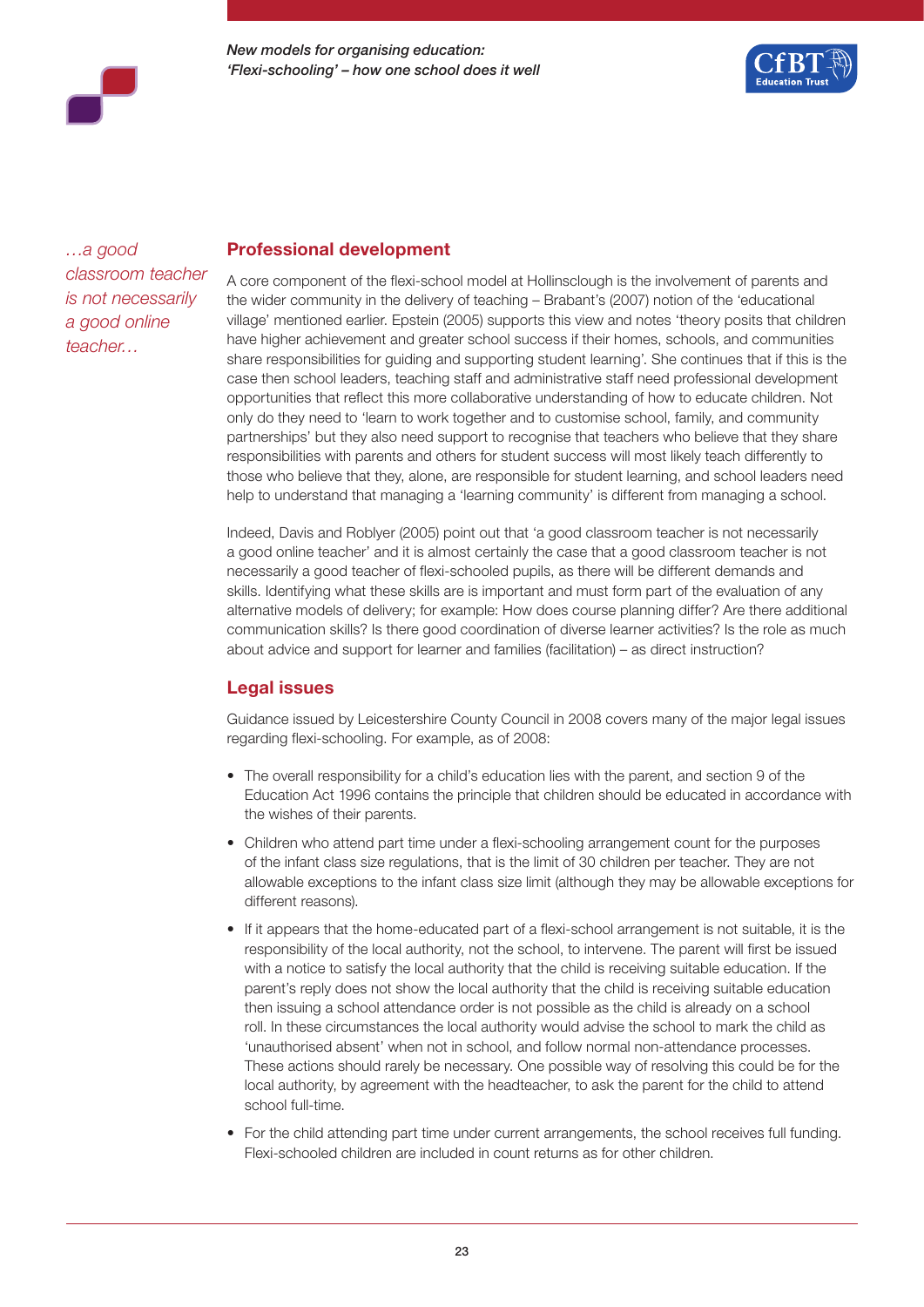



*A flexi-school or 'learning hub' approach could go a long way to ensuring local authorities can fulfil their statutory duties and provide support and resources to both parents and children.*

• Children who attend part time under a flexi-schooling arrangement are subject to the same school admission processes as other children. They count towards numbers for admissions purposes and they must be entered on the admissions register.

Departmental and local authority advice to this project states that if schools agree to a flexischooling arrangement, registers should be marked as 'authorised absences' under Code 'C' once leave of absence has been granted to be educated at home.

Ofsted (2010) points out that current legislation around home education 'severely hampers local authorities in fulfilling their statutory duties to safeguard children who are educated at home and ensure the suitability of their education, as well as to provide support and resources to homeeducating parents and their children.' A flexi-school or 'learning hub' approach could go a long way to ensuring local authorities can fulfil their statutory duties and provide support and resources to both parents and children.

Rothermel (2002) states that the right of children to learn autonomously (self-directed learning) was established through the case of Harrison & Harrison v Stevenson, heard at Worcester Crown Court (1981). The judge held that the Harrisons' unstructured form of education was satisfactory, holding that a 'suitable education' was one which 'prepares children for life in a modern, civilised society' and an 'efficient education' was one which 'achieves what it set out to achieve'.

## **Funding**

As noted above under current arrangements, a UK school receives full funding for flexi-schooled children; however, this raises a number of issues regarding funding, especially where flexi-schooled pupils may previously have been home-schooled. Rapp *et al* (2006) note cyber charter schools 'offer home-schooling families the option of public financing for a programme that relieves parents of much of the instructional burden but with little loss of autonomy.' In America there is concern about the costs of alternative delivery models for schooling, who will meet them and the impact on the public purse, especially as many of those taking up alternative delivery models such as cyber schooling are previously home-schooled (Rapp *et al* 2006, Ellis 2008) and therefore did not attract state funding, thus shifting the funding burden 'from the family to the taxpayers' (Ellis, 2008).

Though their study is based on US data and policy context, Rapp *et al* (2006) raise a number of pertinent issues with regard to funding that translate into notions of 'out-of-county' placements (cross-district in the US context), and local authority responsibilities (state or district in the US context). They note:

- some states can claim 75% or more of a state's per-pupil allocation for each student who enrols in the school
- some states, for example Colorado, specifically ban online schools from enrolling previously home-schooled students
- some states, for example Indiana, have legislated against cyber charter schools providing 'solely home-based instruction'.

In the last bullet, the use of the word 'solely' in the statute allows room for interpretation whereby home schools could become charter schools by providing primarily cyber instruction but use a 'bricks-andmortar' school for testing or other purposes that require minimal time outside of the home.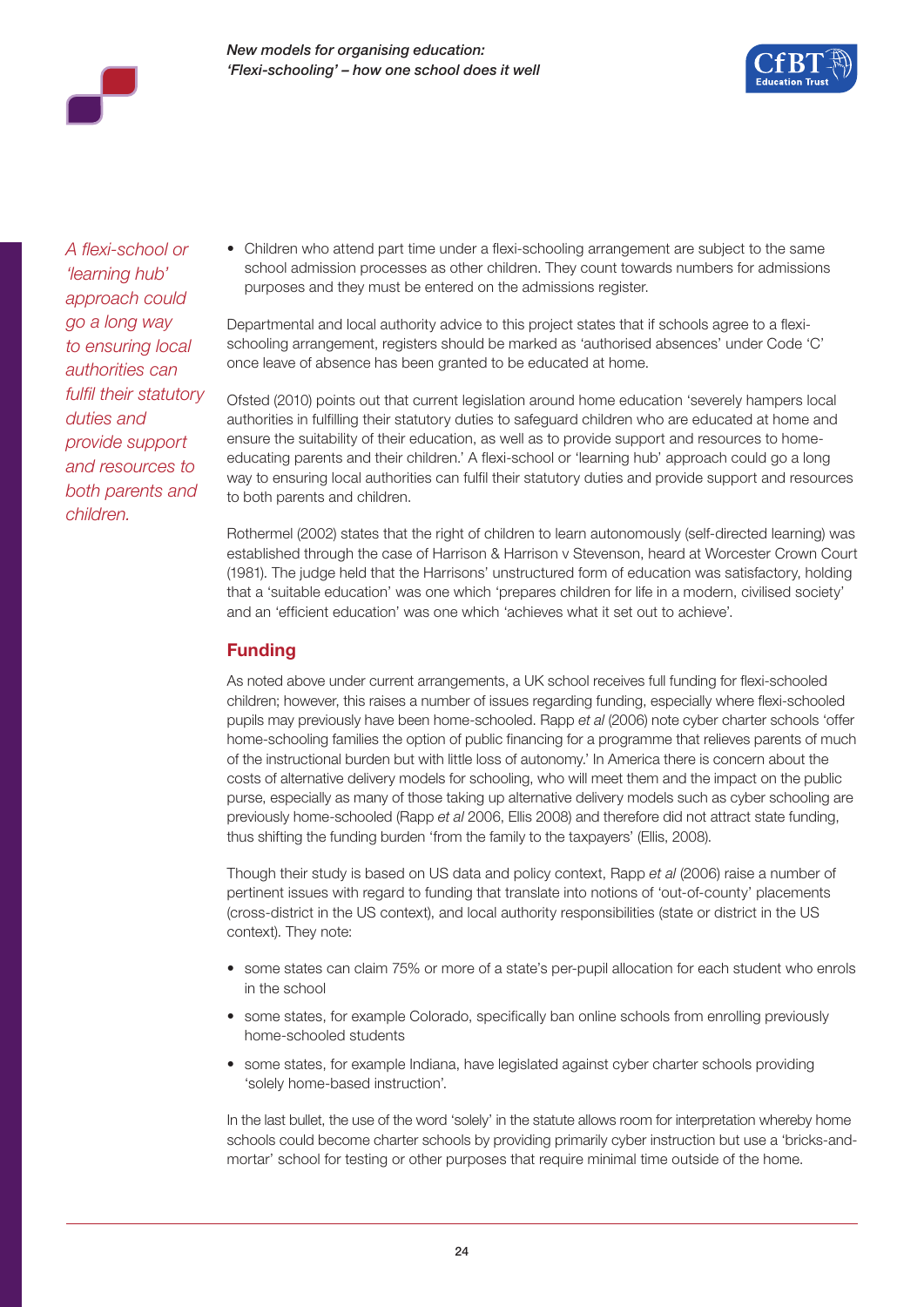



Whilst it may be possible to receive full or part funding from the local authority it may be necessary to part-fund flexi-school arrangements on a fee-paying basis. In America, Bauman (2005) refers to research that suggests home-schooling families typically spend around \$300 to \$500 on curricular materials each year. If these materials are supplied through the flexi-school it would be possible for each family to have access to a wider range of materials whilst paying a similar or lesser amount of money to the school.

As with the Hollinsclough advisory group, some American authors (Rapp *et al*, 2006) have highlighted questions about funding as 'the most important to address' in discussions of issues surrounding non-traditional forms of school organisation. Indeed great concerns have been expressed, especially if large numbers of currently home-schooled pupils choose to enrol in cyber charter schools in America, as there will be a considerable additional strain on public funds. Thus they warn it is essential to address complex questions about funding, such as 'should a virtual school receive full per pupil funding?' sooner rather than later. Will flexi-schooled pupils continue to attract full funding in the UK in the current economic climate? If not, what percentage of funding will they attract or will this be left to individual local authorities to decide?

### **Wider impact on the school**

What might the impact of flexi-schooling be on the school as a whole? The model of flexi-schooling proposed by Hollinsclough incorporates high levels of family and community involvement. According to Ofsted (2007) this could have a beneficial effect on the wider school. If the school effectively identifies the particular knowledge or expertise which parents and carers can share with children, the impact of parental contributions to learning can be 'significant'. There is no reason why parents of full-time pupils should not contribute in this way or that the full-time pupils should not benefit from the input and expertise of flexi-schooling families. The same report also provides an example of one school where the school website was used to give guidance to parents and carers about helping their children with homework. The school allocated a specific area for parents and carers on its website to help them to support their children. The pupils produced their own material to explain current methods in mathematics and aspects of literacy to enable parents and carers to help with homework more effectively. 'Parents, carers and children in the school reported that this information significantly helped the parents to support their children with homework' (Ofsted 2007). Thus it could be argued that any resources designed to support flexi-schooling families can also be beneficial to all families attending the school.

Whilst not a key driver for establishing a flexi-school there is potential to generate income from supporting home-schooling families and thus increase the sustainability of small rural schools. Bauman (2005) notes that: 'A second reason for the importance of homeschooling on the policy front is the potential growth of schools and institutions that serve homeschoolers. Some of these may be created by homeschoolers themselves However, most are businesses and organisations lured by the expanding home-school market.' (Hill, 2000).

## **Conclusion**

Bauman (2005) suggests that whilst there are no definitive answers to the motivations underlying why families opt out of the state education system, the rise of home-schooling shows 'a true, grass-roots desire for change in our educational system'. The evidence shows that there is a place for flexi-schooling within the existing state education system in the UK and that the issues we originally identified as potential barriers are surmountable – they simply have to be recognised and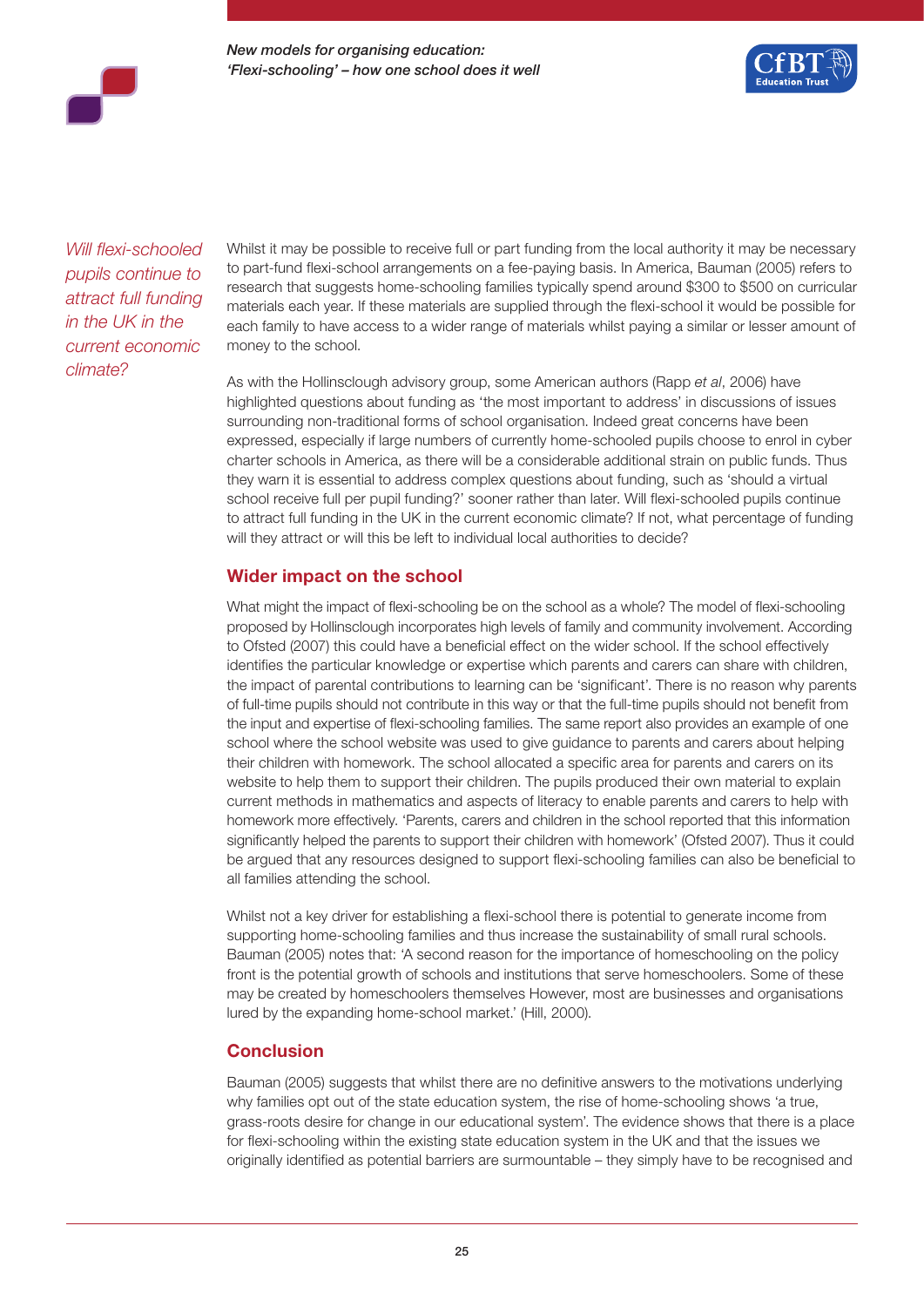



*And so every school, regardless of its status, works for itself and for the whole system.*

faced head on – and that there is evidence, primarily from America, of how this might be achieved. Flexi-schooling is a perfect example of Michael Gove's call for schools to be 'crucibles of innovation':

*'If we can develop schools to become crucibles of innovation on behalf of the whole system, working for the sake of all children as well as meeting the needs of parents who are seeking different provision, then the sum continues to be greater than the parts. And so every school, regardless of its status, works for itself and for the whole system.'5*

It may be more appropriate to call the Hollinsclough School model a 'learning network', or 'learning hub', rather than a 'flexi-school' as this reflects the collaborative nature of families and the wider community working with the school to deliver personalised educational opportunities. As Rudd *et al* (2006) note, there is a need for the education system to 'harness the diverse and multiple sites of expertise and learning that exist outside the school walls. Full personalisation will require the creation of powerful learning networks.'

It is hoped the Hollinsclough model will provide one way of doing this. The model, whilst in its initial stages of implementation, enables parents to select a 'mode' of schooling that best suits their needs:

- Option 1 full-time education within statutory guidelines
- Option 2 part-time education, where the child comes on agreed days, wears school uniform, and joins in with timetabled opportunities for that day
- Option 3 children and parents/carers come to a 'Learning Hub' at least once every two weeks, for an education surgery, show and tell opportunities, or an activity day.

Based on the findings of this RER and our experiences so far, we strongly believe that the potential benefits of flexi-schooling far outweigh the potential disadvantages.

5 Michael Gove, Secretary of State for Education's speech to the National College Annual Conference 17 June 2010, accessed 05/10/2010 http://www.michaelgove.com/content/national\_college\_annual\_conference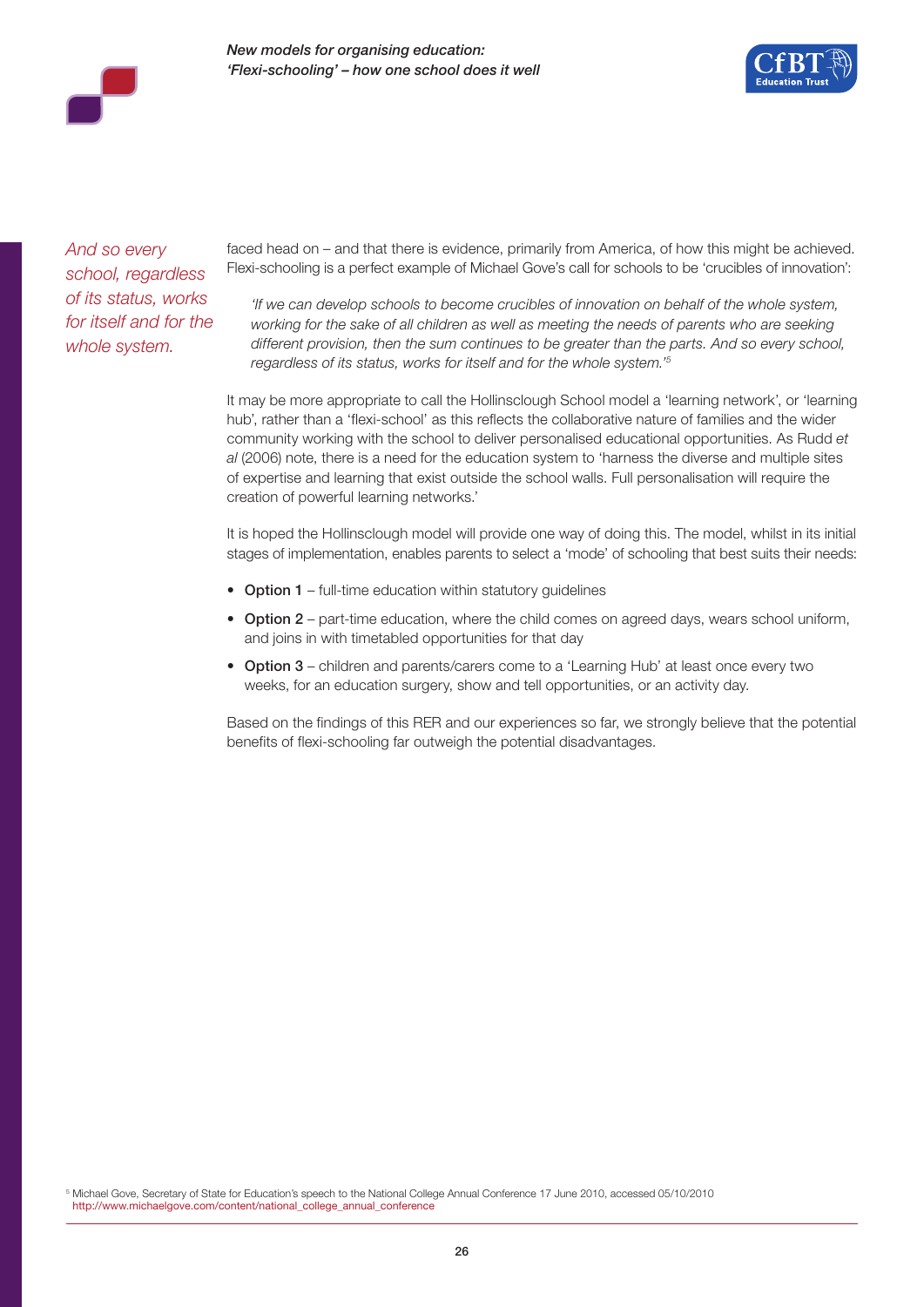



## **References**

Ahn, J. What's the Controversy around Cyber Charter Schools? *Teachers College Record*, 16 June 2010, http://www.tcrecord.org ID Number: 16018

Atkinson, M., Martin, K., Downing, D., Harland, J., Kendall, S. & White, R. (2006) *Support for children who are educated at home: Research Briefing*. NFER/ Esme Fairburn

Barson, L. (2004) 'Communities of Practice and Home Education (HE) Support Groups', Paper presented to the BERA Conference Manchester, England 16–18 September 2004

Bauman, K.J. (2005) One Million Homeschooled Students. *Teachers College Record*, 16 February 2005. http://www.tcrecord.org ID Number: 11756

Bayliss, V., Wyse, B., Cross, M. & Bastiani, J. (2002) *Opening Minds. Project Update*. London: RSA

Brabant, C. (2007) 'For a Reflexive Governance of Education: The Example of Home Education in Quebec', Paper presented at the European Conference on Educational Research, University of Ghent, 19–21 September 2007

Cavanaugh, C., Gillan, K., Kromrey, J., Hess, M. & Blomeyer, R. (2004) *The Effects of Distance Education on K–12 Student Outcomes: A Meta-Analysis*. Naperville, IL: North Central Regional Educational Laboratory.

Daniel, J. (2010) *Mega-Schools, Technology and Teachers: Achieving Education for All*  Abingdon: Routledge

Davis, N.E. & Roblyer, M.D. (2005) Preparing Teachers for the 'Schools That Technology Built': Evaluation of a Program to Train Teachers for Virtual Schooling. *Journal of Research on Technology in Education,* Summer 2005: Volume 37 Number 4

Doblar, D.D. (2009) *Ten Schools and School Districts to Get Excited About.* Accessed at www.eric.ed.gov

Ellis, K. (2008) *Cyber Charter Schools: Evolution, Issues, and Opportunities in Funding and Localized Oversight* http://www.eric.ed.gov/ERICDocs/data/ericdocs2sql/content\_ storage\_01/0000019b/80/3e/06/35.pdf

Epstein, J.L. (2005) Links in a Professional Development Chain: Preservice and Inservice Education for Effective Programs of School, Family, and Community Partnerships. *The New Educator*, 1:125–141, 2005, Taylor & Francis Inc.

Gove, M. *Secretary of State for Education's speech to the National College Annual Conference 17 June 2010*, http://www.michaelgove.com/content/national\_college\_annual\_conference Accessed 05/10/2010

Leicestershire County Council, 24 September 2008, *Flexischooling: Guidance for schools Version: 7* Leicestershire County Council

Notschool (2002) *NotSchool final report*

Ofsted (2004) *Out of school: A survey of the educational support and provision for pupils not in school.* London: Ofsted

Ofsted (2007) *Parents, carers and schools.* London: Ofsted

Ofsted (2010) *Local authorities and home education*. London: Ofsted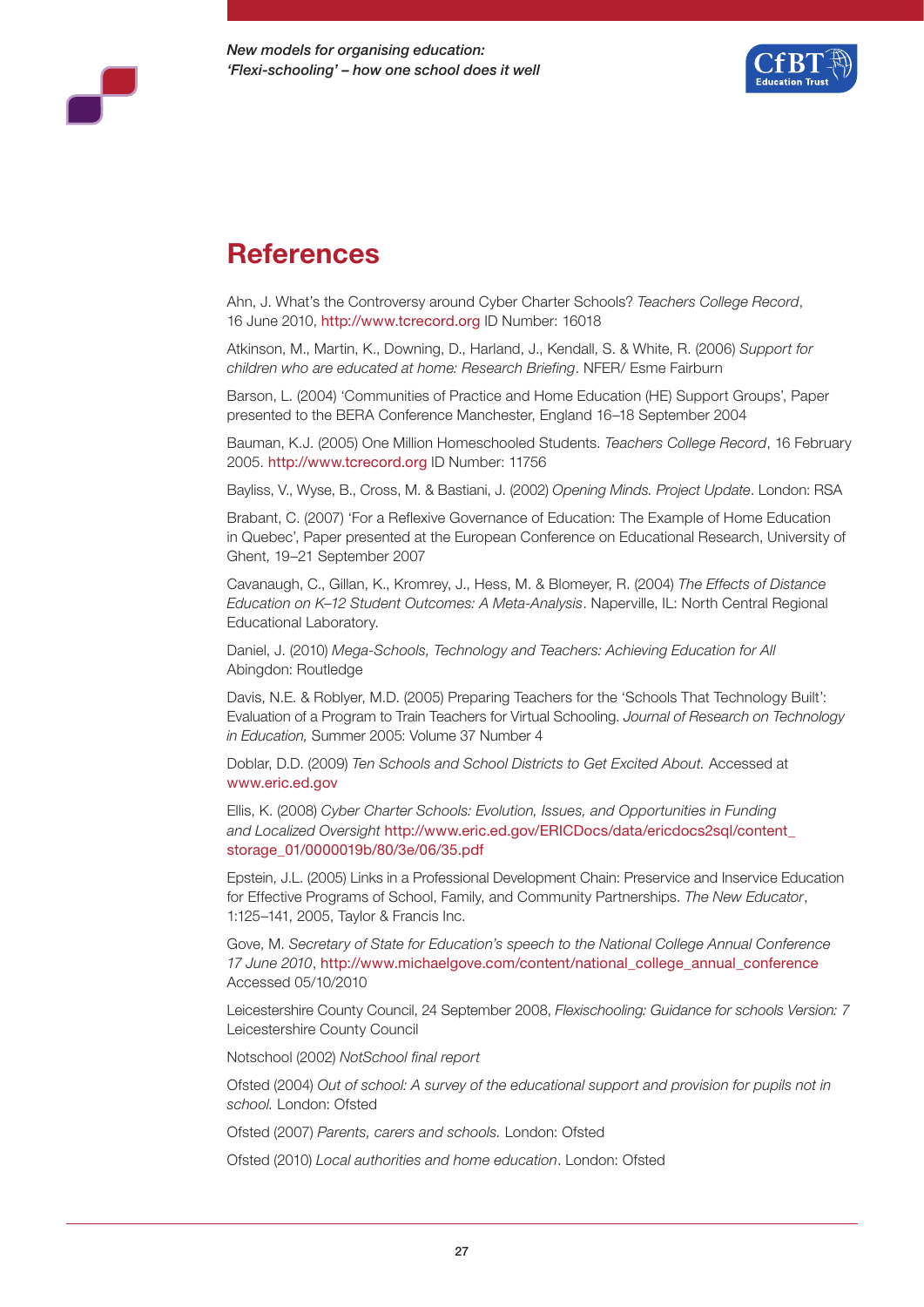



Paradise, K. (2010) Cost of Cyber Charter Schools Going up as Popularity Increases. *Public Opinion* Vol. 30, Issue 01, 11 August 2010. Chambersburg, PA.

Rapp, K.E., Eckes, S.E. & Plucker, J.A. (2006) Cyber Charter Schools in Indiana: Policy Implications of the Current Statutory Language. *Center for Evaluation & Education Policy, Policy Brief* Vol.4, No.3, Winter 2006

Reilly, L., Chapman, A. & O'Donoghue,T. (2002) Home schooling of children with disabilities. *Queensland Journal of Educational Research 2002*, Vol.18, No.1 http://www.iier.org.au/qjer/qjer18/reilly.html

Robinson, K. (2010) RSA lecture. Accessed at: http://comment.rsablogs.org.uk/2010/10/14/rsa-animate-changing-education-paradigms/#

Rothermel, P. (2002) 'Home-Education: Aims, Practices and Outcomes', Paper presented at the Annual Conference of the British Educational Research Association, University of Exeter, England, 12–14 September 2002

Rudd, T., Sutch, D. & Facer, K. (2006) *Opening Education: Towards new learning networks.* Bristol: Futurelab

Russell, G. (2005) 'The knowledge economy and virtual schooling', *Paper presented at the European Conference on Educational Research, University College Dublin*, 7–10 September 2005

Shepherd, J. (2008) 'No school like home', *Guardian* 19 August 2008

Taylor, C. September 2009, *Lessons learnt from the charter school movement in the US and publicly funded independent schools in Sweden: a review of research findings.* Unpublished report

Taylor-Hough, D. (2010) *Are All Homeschooling Methods Created Equal?* Accessed at www.eric.ed.gov

Watson, J., Gemin, B. & Coffey, M. (2010) *Promising Practices in Online Learning: A Parent's Guide to Choosing the Right Online Program*. Accessed at www.inacol.org/research/bookstore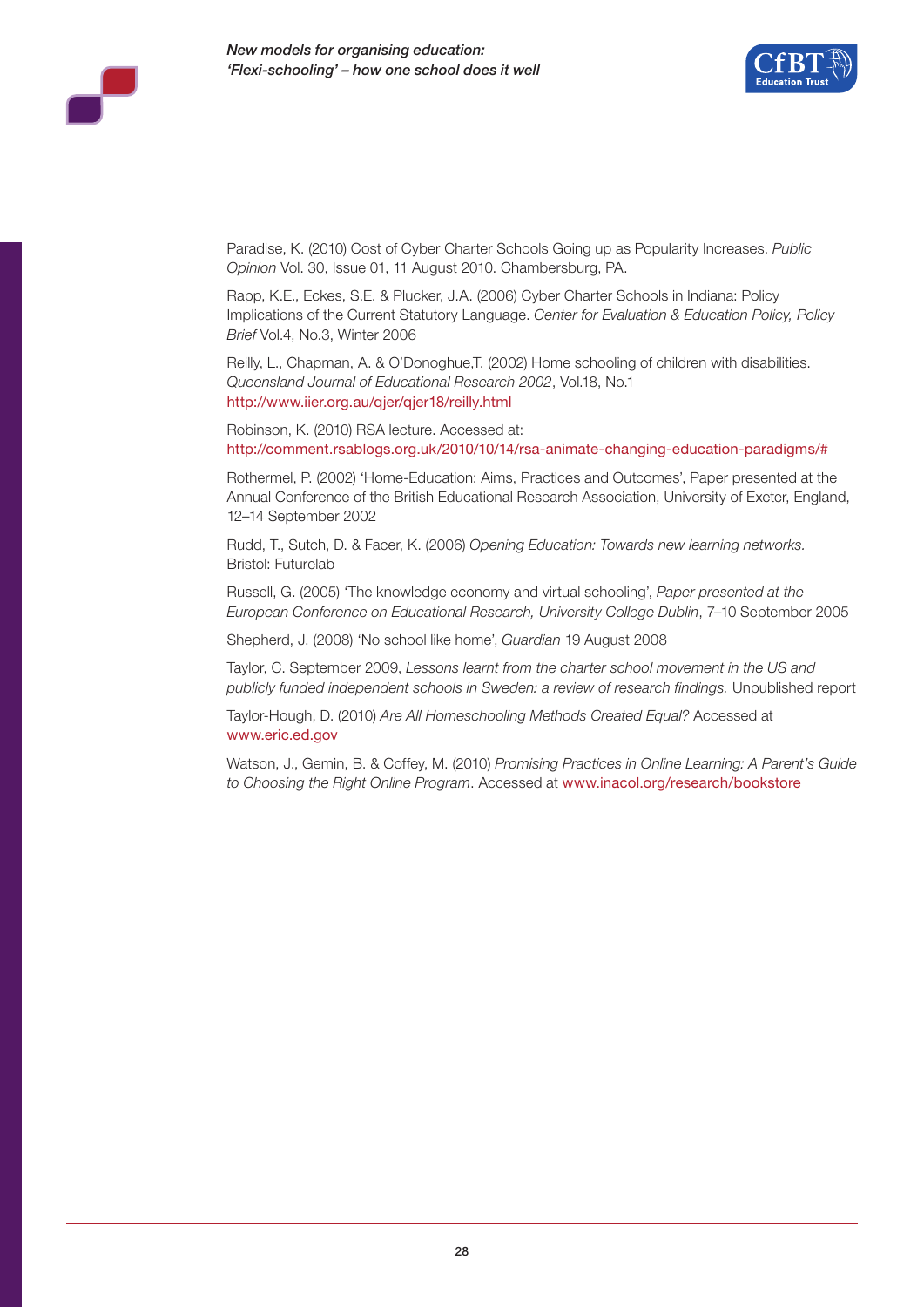



# **Appendix A: Summary of potential benefits and disadvantages of flexi-schooling**

| Table 1: Potential benefits and disadvantages of flexi-schooling                                                                                                                                                     |                                                                                                 |  |  |  |  |  |  |  |
|----------------------------------------------------------------------------------------------------------------------------------------------------------------------------------------------------------------------|-------------------------------------------------------------------------------------------------|--|--|--|--|--|--|--|
| <b>Benefits</b>                                                                                                                                                                                                      | <b>Disadvantages</b>                                                                            |  |  |  |  |  |  |  |
| Flexibility helps retain children within the system                                                                                                                                                                  | Impact on teaching staff – time and professional<br>development                                 |  |  |  |  |  |  |  |
| Offers a phased approach to reintegration                                                                                                                                                                            | Children may feel isolated and parents may have<br>concerns about children's social development |  |  |  |  |  |  |  |
| Offers support and encouragement to home-<br>schooling families                                                                                                                                                      | Ensuring accurate and appropriate assessment<br>of learning                                     |  |  |  |  |  |  |  |
| Enables greater levels of personalisation whilst<br>delivering the national curriculum                                                                                                                               | Funding                                                                                         |  |  |  |  |  |  |  |
| Enables education to be an 'anytime-anywhere'<br>experience                                                                                                                                                          |                                                                                                 |  |  |  |  |  |  |  |
| Enables the creation of purposeful links between<br>homes, communities and multiple sites of learning                                                                                                                |                                                                                                 |  |  |  |  |  |  |  |
| May lead to higher development of competences<br>such as critical thinking, researching, using<br>computers, learning independently, problem-<br>solving, creative thinking, decision-making, and<br>time management |                                                                                                 |  |  |  |  |  |  |  |
| Enables access to specialist support                                                                                                                                                                                 |                                                                                                 |  |  |  |  |  |  |  |
| Any resources designed to support flexi-schooling<br>families can also be beneficial to all families<br>attending the school                                                                                         |                                                                                                 |  |  |  |  |  |  |  |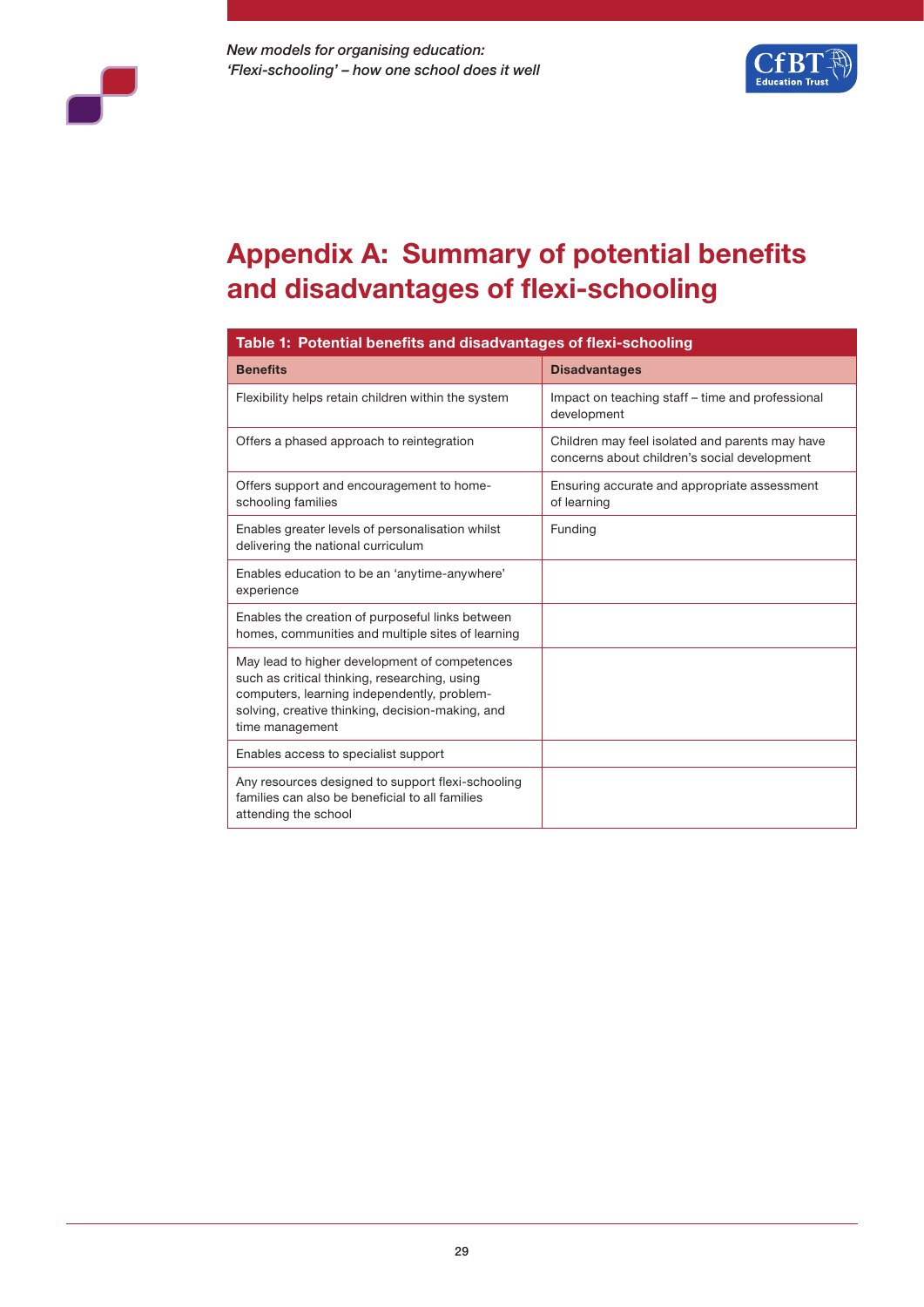



## **Appendix B: Research design**

The approach taken contained three elements:

- 1. A Rapid Evidence Review
- 2. An Expert Reference Group
- 3. A reflexive Design and Research Project

The table below shows the research questions set out in the research specification document and the relationship with each of the project elements. Note that the distinction between the Design and Research project and the other two elements is a false one in that the Rapid Evidence Review and the Expert Reference Group are integral elements of the Design and Research project and contribute significantly to the 'suggestion' and 'development' phases. Here it is intended to signify the development, evaluation and conclusion phases of a Design and Research process.

#### **Table 2: Research questions set out in the research specification document and the relationship with each of the project elements**

|                                                                                             | <b>Research elements</b>           |                                            |                                          |  |  |  |  |
|---------------------------------------------------------------------------------------------|------------------------------------|--------------------------------------------|------------------------------------------|--|--|--|--|
| <b>Research questions</b>                                                                   | Rapid<br>Evidence<br><b>Review</b> | <b>Expert</b><br><b>Reference</b><br>Group | Design and<br><b>Research</b><br>project |  |  |  |  |
| <b>RQ1</b><br>What is known regarding flexi-schooling<br>internationally?                   |                                    |                                            |                                          |  |  |  |  |
| <b>RQ2</b><br>What are the challenges to flexi-schooling and<br>how might they be overcome? |                                    |                                            |                                          |  |  |  |  |
| RQ3<br>How can the Hollinsclough model of flexi-<br>schooling be replicated?                |                                    |                                            |                                          |  |  |  |  |

## **Rapid Evidence Review**

A Rapid Evidence Review was conducted covering UK and international examples of policy development, research into and guidance for developing and supporting flexi-schools, elective home education, non-formal education (e.g. Forest Schools) and virtual schooling. Its focus was on the systems, processes and structures required to establish a workable model of flexi-schooling that meets both statutory requirements and the needs of parents and the young people themselves.

The Rapid Evidence Review did not include research or evaluation reports that are focused on the relative merits and disadvantages of home-schooling, the effectiveness of home-schooling, or the reasons underlying the decision to home-school.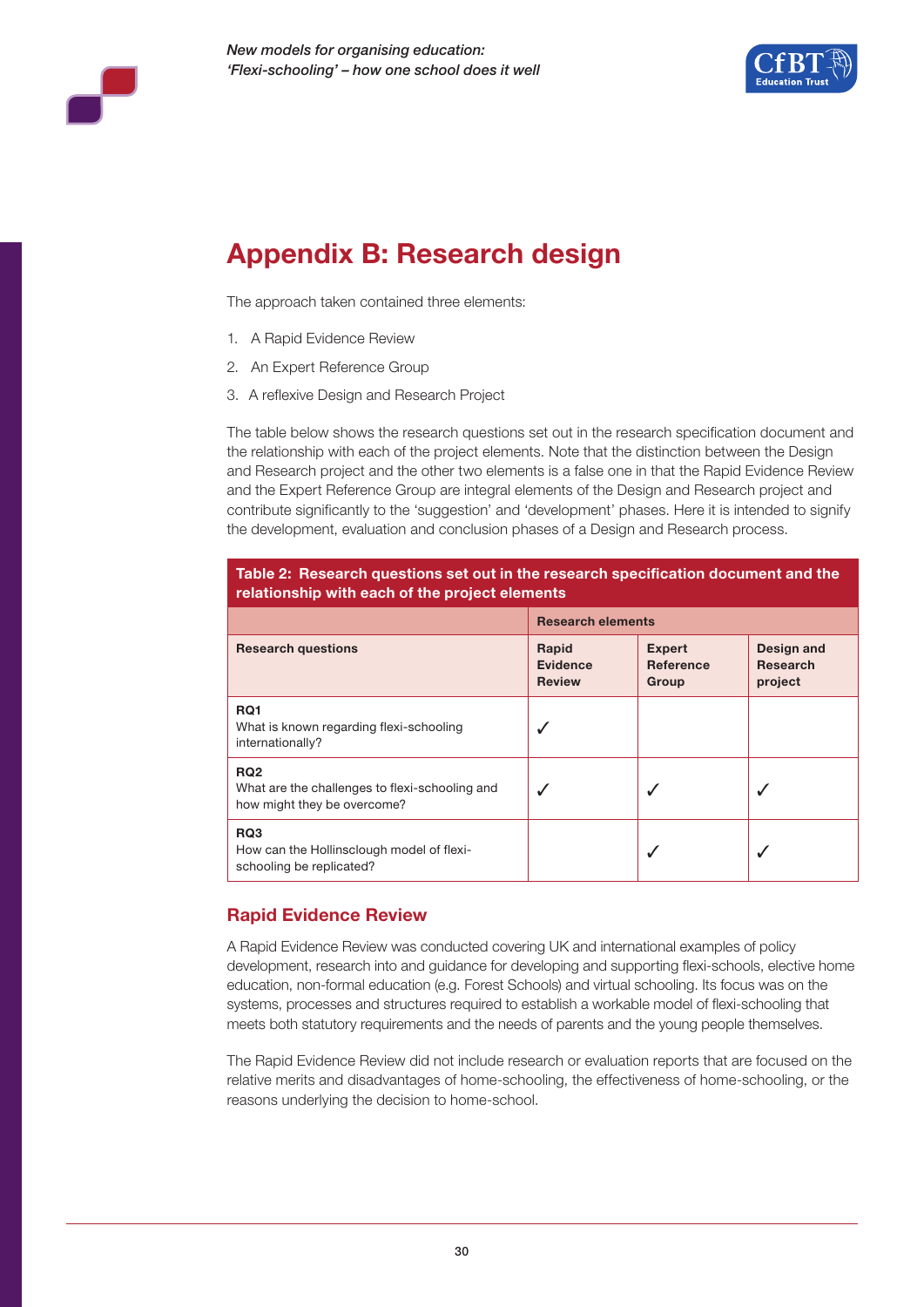



## **Expert Reference Group**

The group met twice during the project but was also expected to contribute to responding to issues raised during the face-to-face meetings. The Expert Reference Group was facilitated and supported by Janette Mountford-Lees and Paul Gutherson.

#### **Meeting 1**

The initial Expert Reference Group meeting was used to determine areas of focus for the Design and Research Project. In particular it aimed to enable each stakeholder group to raise the issues that were most important for them in designing a model of flexi-schooling.

#### **Meeting 2**

The second Expert Reference Group meeting reviewed the findings of the Design and Research Project and considered in detail the implications of the Hollinsclough model of flexi-schooling.

### **Design and Research Project**

The aim of the Design and Research Project was to formalise the collective available knowledge surrounding flexi-schooling into a model of operational principles that would meet the statutory and educational needs of all stakeholders. The Design and Research process is represented diagrammatically below.



Step 1 (Awareness of problem) of this process has been completed, in that Hollinsclough School has identified the problems surrounding flexi-schooling and the CfBT research specification, and in this response, has articulated the problem further and set out a proposal for a research effort.

The initial meeting of the Expert Reference Group and the Rapid Evidence Review made significant contributions to the 'suggestion' phase and resulted in the design of a tentative model for flexi-schooling.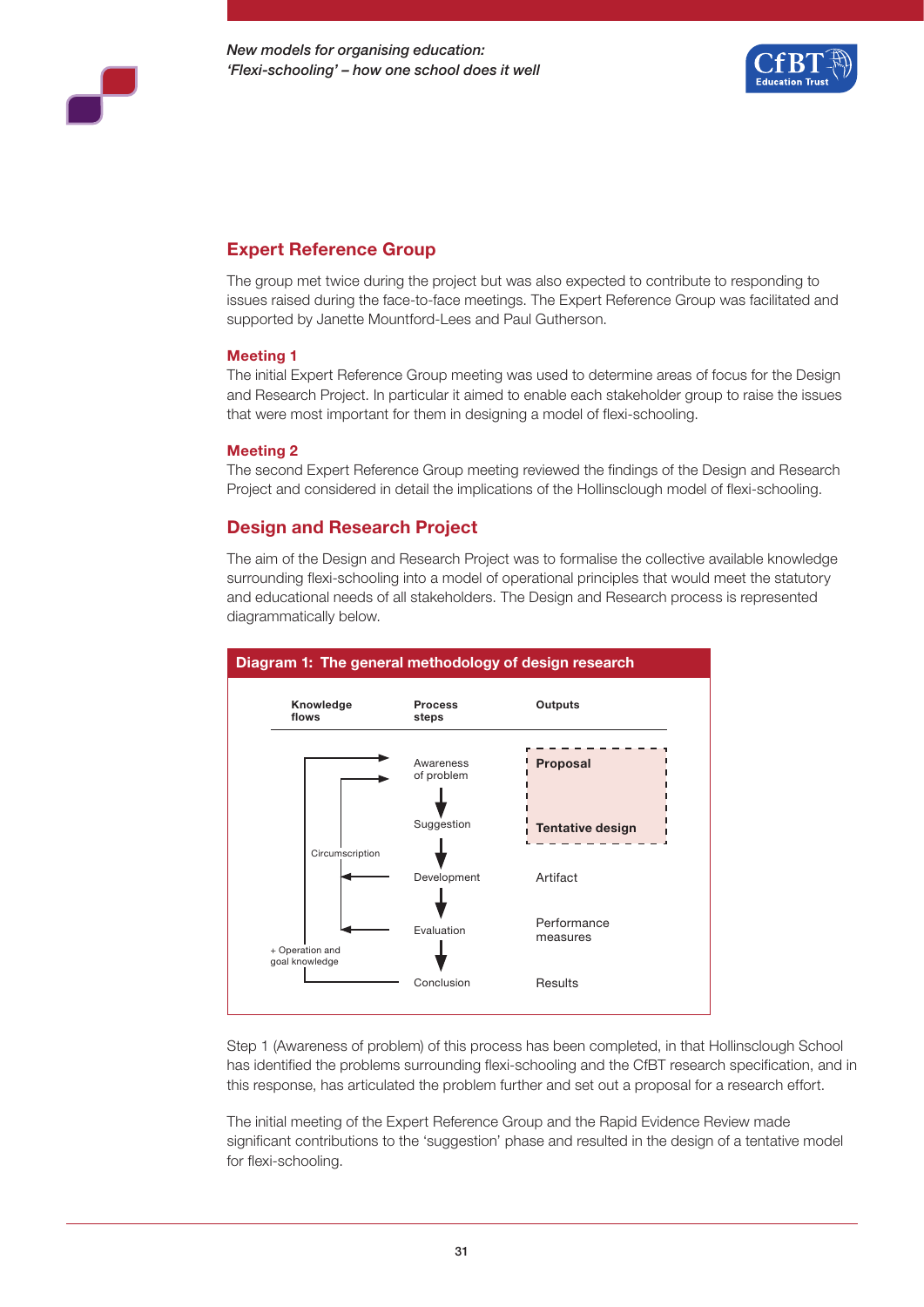



The development and evaluation phases involved the headteacher, Janette Mountford-Lees, refining, applying and testing the model by applying it in the Hollinsclough School context and also through further interviews with key stakeholders and through the second Expert Reference Group meeting. This phase was about ensuring fitness for purpose of the 'tentative' model, through reallife application of the model, and adapting it where necessary. This was followed by a conclusion phase where the finalised model was written up and shared more widely so that others might learn from the model.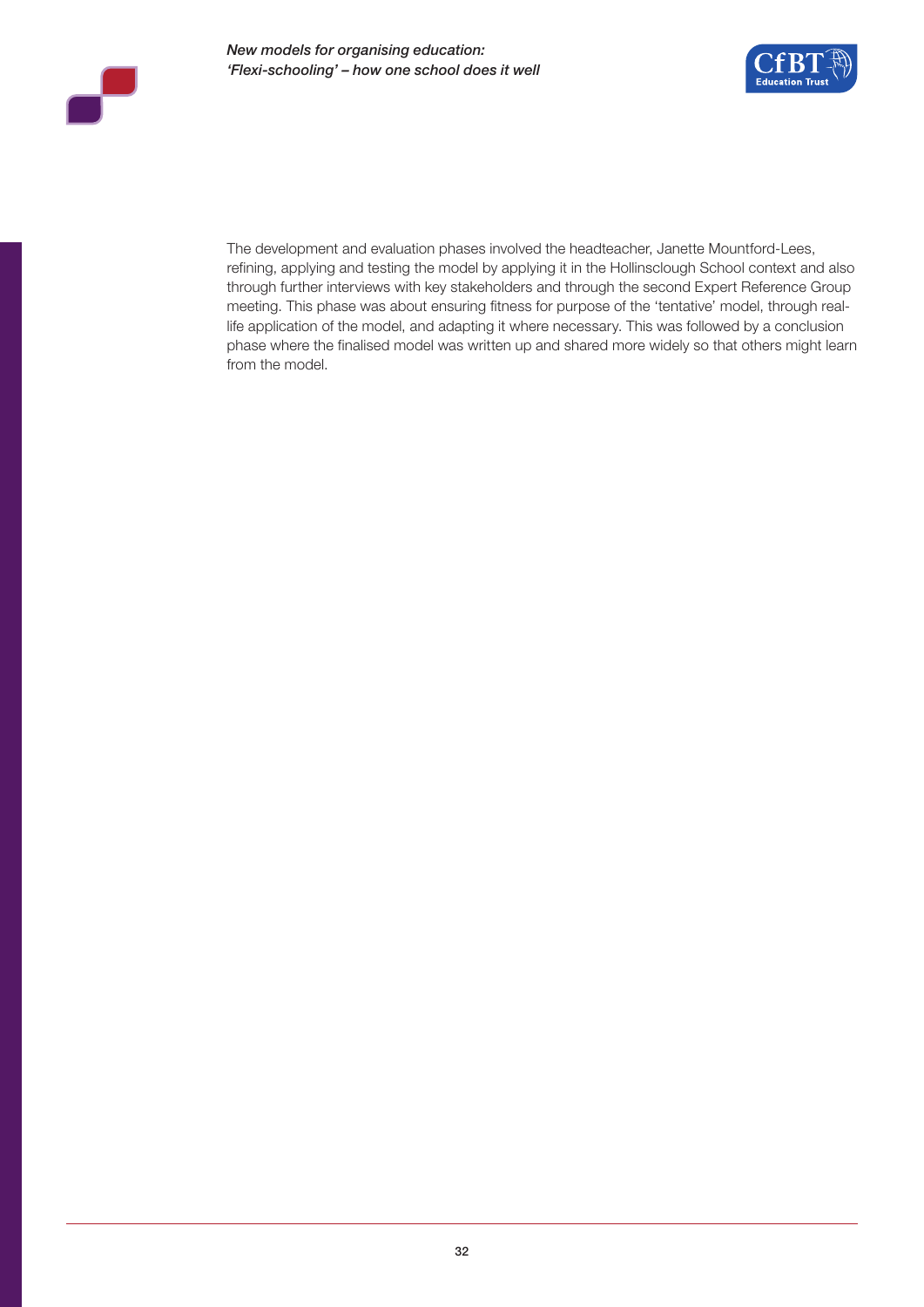



# **Appendix C**

## **Examples of flexi-schooling documentation used at Hollinsclough School**



**Hollinsclough C of E (VA) Primary School Home Educator Support Contract: 2010 Mission Statement**

'To encourage the enthusiasm and joy of learning through a creative curriculum and a holistic<br>approach to education that reflects Christian values and supports our community.<br>We guarantee accessibility and availability to



*Developing potential*

| Name of parent(s), carer(s)                                                                                                                                                                                                                                                                   |  |                                                                                                 |        |                                  |                                  |  |  |
|-----------------------------------------------------------------------------------------------------------------------------------------------------------------------------------------------------------------------------------------------------------------------------------------------|--|-------------------------------------------------------------------------------------------------|--------|----------------------------------|----------------------------------|--|--|
| Reason for Flexi-School<br>Education (optional)                                                                                                                                                                                                                                               |  | (For example: Lifestyle, Philosophical, Bullying, Cultural, Religious Belief, Additional Needs) |        |                                  |                                  |  |  |
| Parents/Carers expectations of<br>school (desirable)                                                                                                                                                                                                                                          |  |                                                                                                 |        |                                  | (continue overleaf if necessary) |  |  |
| Type of work to be continued at home                                                                                                                                                                                                                                                          |  |                                                                                                 |        |                                  |                                  |  |  |
| Child's achievements, skills, hobbies, interests,<br>activities                                                                                                                                                                                                                               |  |                                                                                                 |        | (continue overleaf if necessary) |                                  |  |  |
| Current levels of attainment achieved (if applicable)                                                                                                                                                                                                                                         |  |                                                                                                 |        |                                  |                                  |  |  |
| Additional Educational/Personal Need(s) (if applicable and may require further discussion)                                                                                                                                                                                                    |  |                                                                                                 |        |                                  | Yes/No                           |  |  |
| Educational Assessment/Review Acceptable                                                                                                                                                                                                                                                      |  |                                                                                                 |        |                                  | Yes/No                           |  |  |
| Form in which work from home shared with school<br>(if desired - please circle)                                                                                                                                                                                                               |  | Written                                                                                         | Verbal | Graphic                          | <b>Electronic</b>                |  |  |
|                                                                                                                                                                                                                                                                                               |  |                                                                                                 |        |                                  |                                  |  |  |
| Standard admissions information provided to administration staff                                                                                                                                                                                                                              |  |                                                                                                 |        |                                  | Yes/No                           |  |  |
|                                                                                                                                                                                                                                                                                               |  |                                                                                                 |        |                                  |                                  |  |  |
|                                                                                                                                                                                                                                                                                               |  | Signed (parent/carer):<br>Date:                                                                 |        |                                  |                                  |  |  |
| Other Information Parents/Carers may wish to share:<br>(continue overleaf if necessary)<br>I/We agree to ensure that the child has adequate<br>opportunity for Health Care<br>I/We agree to be fully responsible for child's<br>safety when not on school premises and<br>under parental care |  | Signed (parent/carer):<br>Date:                                                                 |        |                                  |                                  |  |  |
|                                                                                                                                                                                                                                                                                               |  | Signed (parent/carer):<br>Date:                                                                 |        |                                  |                                  |  |  |
| I/We agree to bring the child to school at least<br>once every two weeks<br>Signed (School contact):                                                                                                                                                                                          |  |                                                                                                 |        |                                  | Date:                            |  |  |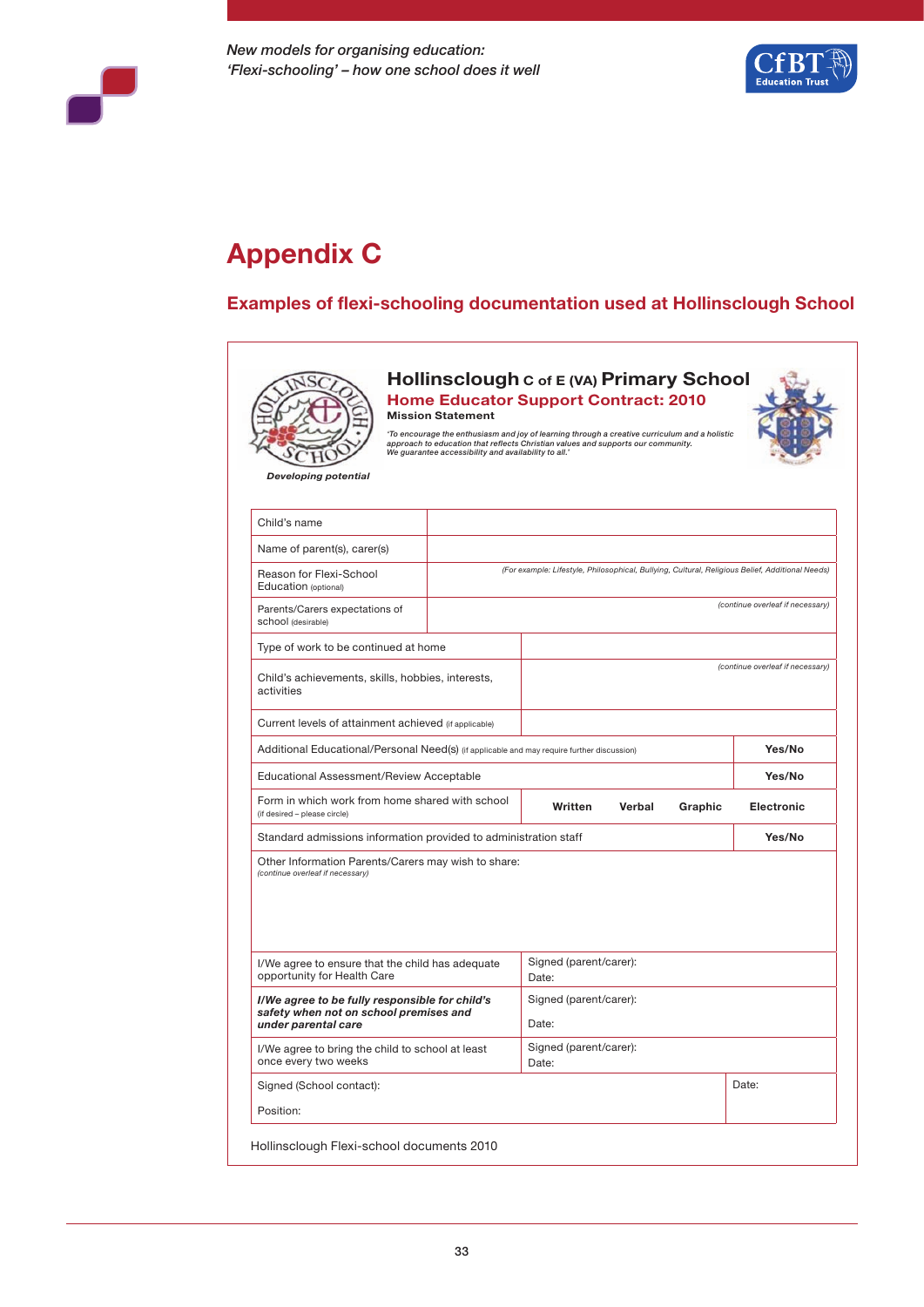





### **Hollinsclough C of E (VA) Primary School**

Carr Lane, Hollinsclough, Nr. Buxton, Staffordshire, SK17 0RH 01298 83303 E.mail – headteacher@hollinsclough.staffs.sch.uk

*Headteacher:* Mrs Janette Mountford-Lees MA B Ed. NPQH



Tuesday, 23 November 2010

Dear *Parent/Carer*,

#### **Flexi-School arrangements**

We welcome children who are home tutored to our school, and firmly believe that it can be an arrangement which would be beneficial to us all.

We allow access to all areas of the curriculum, including French, PE and swimming. We are also able to assess the needs of all children and advise on next steps. We can provide exercise books and writing materials for use at home, and can arrange for other resources to be borrowed.

We expect all of our children, when in school, to follow our 'Golden Rules' which the children and adults have developed together.

#### These are:

- We are gentle
- We are kind and helpful
- We listen
- We are honest
- We work hard
- We look after property

We also encourage all children to wear school colours to promote cohesion, but this is purely voluntary.

#### School colours are:

- Grey skirt or trousers
- White shirt, polo shirt or tee shirt
- Navy blue jumper, sweat shirt or cardigan

(School wear with the school emblem can be ordered from the office.)

We need to know how much of the curriculum parents wish the school to be responsible for, and how much would be taught at home. If no English or mathematics is completed during school time, then we would appreciate examples of this work each term, so that we can see how well the children are doing. All children keep a *Record of Achievement* which includes certificates, examples of learning, creative outcomes, group work, visits and/or whatever the child feels to be valuable and feels proud of.

If you need to discuss any of the above, please feel free to come in and discuss arrangements. We look forward to seeing you.

Regards

*Mrs. Janette Mountford-Lees* MA B Ed. NPQH

```
Headteacher
Hollinsclough C of E (VA) Primary School
01298 83303
```
www.hollinsclough.staffs.sch.uk headteacher@hollinsclough.staffs.sch.uk

Hollinsclough Flexi-school documents 2010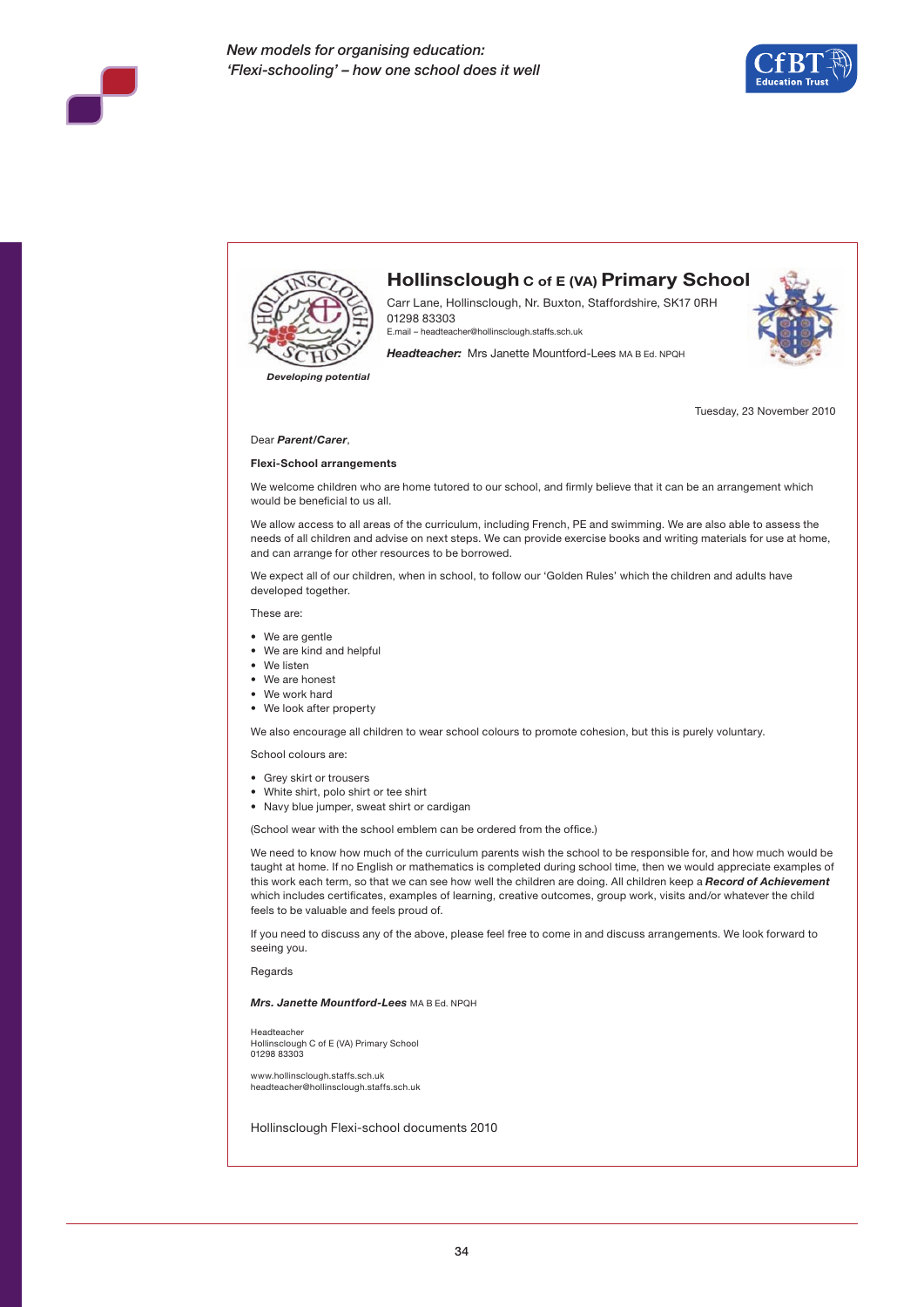

|                                                                                                                                                                                                                                                                                                              |                                                                                |                                                                                                             | Whole School Timetable 2010 - Autumn Term                                                                       |                                       |                         | Table 3: Hollinsclough C of E (VA) Primary School                                                                         |  |                                                              |                            |                                                                                                                                 |                                                        |                                                                 |                                                                                                                                          |                                            |              |
|--------------------------------------------------------------------------------------------------------------------------------------------------------------------------------------------------------------------------------------------------------------------------------------------------------------|--------------------------------------------------------------------------------|-------------------------------------------------------------------------------------------------------------|-----------------------------------------------------------------------------------------------------------------|---------------------------------------|-------------------------|---------------------------------------------------------------------------------------------------------------------------|--|--------------------------------------------------------------|----------------------------|---------------------------------------------------------------------------------------------------------------------------------|--------------------------------------------------------|-----------------------------------------------------------------|------------------------------------------------------------------------------------------------------------------------------------------|--------------------------------------------|--------------|
| Monday                                                                                                                                                                                                                                                                                                       | L – <b>ERIC time</b><br>4 – B. Reading<br>8.40–9.00<br>$rac{1}{5}$ $rac{1}{5}$ | $- B.$ Reading<br>$9.00 - 9.30$<br>$\overline{a}$                                                           | Class 2 - Topic<br><b>Class 1 - Focused</b><br><b>Activities</b><br>JML KS2/CM&LC Class 1<br>$9.15 - 10.15$     |                                       | 5                       | <b>Class 2 - Numeracy</b><br><b>Class 1 - Focused</b><br><b>Activities</b><br>JML KS2/CM&LC Class 1<br>10.30-12.00        |  |                                                              |                            | <b>Guided Reading</b><br>JML/CM/LC<br>$1.00 - 2.00$                                                                             |                                                        |                                                                 | $\overline{\mathbf{M}}$                                                                                                                  | Class 2 - Tables<br>Class 1 - Story        | JML-Assembly |
| Tuesday                                                                                                                                                                                                                                                                                                      | Assembly<br>CM<br>8.40-9.00                                                    |                                                                                                             | <b>Creative Writing</b><br>CM/LC<br>$9.00 - 9.45$                                                               | <b>ICT</b><br>LC/CM<br>$9.45 - 10.15$ | Σő                      | <b>All-Investigative</b><br><b>Science</b><br>LC/CM<br>10.30-12.00                                                        |  |                                                              | Dinnertime play 12.30-1.00 | CI <sub>2</sub> - French<br><b>CW</b><br>CI 1 - Spelling<br>CM/LC<br><b>CW</b>                                                  |                                                        | CI <sub>2</sub> - Spelling<br>CM/LC<br>CI <sub>1</sub> - French | 5                                                                                                                                        | <b>Music</b><br>$2.15 - 3.00$<br><b>CW</b> |              |
| Wednesday                                                                                                                                                                                                                                                                                                    | Assembly<br>Priest/JML<br>8.40-9.00                                            | JML – PSHE<br>CM/LC BR<br>9.00–9.30                                                                         | <b>RE</b><br><b>JML</b><br><b>Readers CM/LC</b><br>9.30-10.30 - Late play                                       |                                       | <b>M</b> L              | <b>Class 2 - Numeracy</b><br><b>Class 1 - Focused</b><br><b>Activities</b><br>JML KS2/CM&LC Class 1<br>10.45-12.00        |  | $\mathbf{I}$<br>$\overline{\text{SN}}$<br>Dinner 12.00-12.30 | PE<br>$1.00 - 2.30$        |                                                                                                                                 |                                                        | <b>Handwriting</b><br>$2.30 - 3.00$                             |                                                                                                                                          |                                            |              |
| Thursday                                                                                                                                                                                                                                                                                                     | Assembly<br>JML<br>$8.40 - 9.00$                                               | > - B. Reading<br>9.00-9.30<br>$\overline{a}$                                                               | <b>Class 2 - Literacy</b><br><b>Skills</b><br><b>CM</b><br><b>Class 1 - Phonics</b><br>JML/LC<br>$9.30 - 10.15$ |                                       | 5                       | <b>Class 2 - Literacy</b><br><b>Skills</b><br><b>CM</b><br>Class 1 - Space, shape<br>and measure<br>JML/LC<br>10.30-12.00 |  |                                                              |                            | <b>Class 2 - Focused</b><br><b>Activities</b><br>JML<br><b>Class 1 - Focused</b><br><b>Activities</b><br>CM/LC<br>$1.00 - 2.00$ |                                                        | 동                                                               | CI <sub>2</sub> - Focused<br><b>Activities</b><br><b>JML</b><br>CI <sub>1</sub> - Focused<br><b>Activities</b><br>CM/LC<br>$2.15 - 3.00$ |                                            |              |
| Friday                                                                                                                                                                                                                                                                                                       |                                                                                | Learning<br><b>Swimming</b><br><b>Platforms</b><br>LC/CM<br>(CM - B. Reading<br>9.30-10.30<br>$8.40 - 9.00$ |                                                                                                                 |                                       | <b>Nurture</b><br>LC/CM | Library Time                                                                                                              |  | Golden<br><b>Time</b><br>&<br><b>Playtime</b><br><b>SM</b>   | Dinner<br>Late             |                                                                                                                                 | <b>Art and Craft/D&amp;T</b><br>LC/CM<br>$1.30 - 2.30$ |                                                                 | <b>Celebration</b><br><b>Assembly</b><br><b>CM</b><br>$2.45 - 3.00$                                                                      |                                            |              |
| Register 8.30 am<br>B. Reading = focused reading support for 2 pupils each term<br>ELS/ALS/FLS = Literacy support groups (Early, Additional and Further Literacy Support)<br>Blue - Class 1 (mostly KS1 and Reception children - depending on ability)<br>Purple - Class 2 (mostly KS2)<br>Red - whole class |                                                                                |                                                                                                             |                                                                                                                 |                                       |                         |                                                                                                                           |  |                                                              |                            |                                                                                                                                 |                                                        |                                                                 |                                                                                                                                          |                                            |              |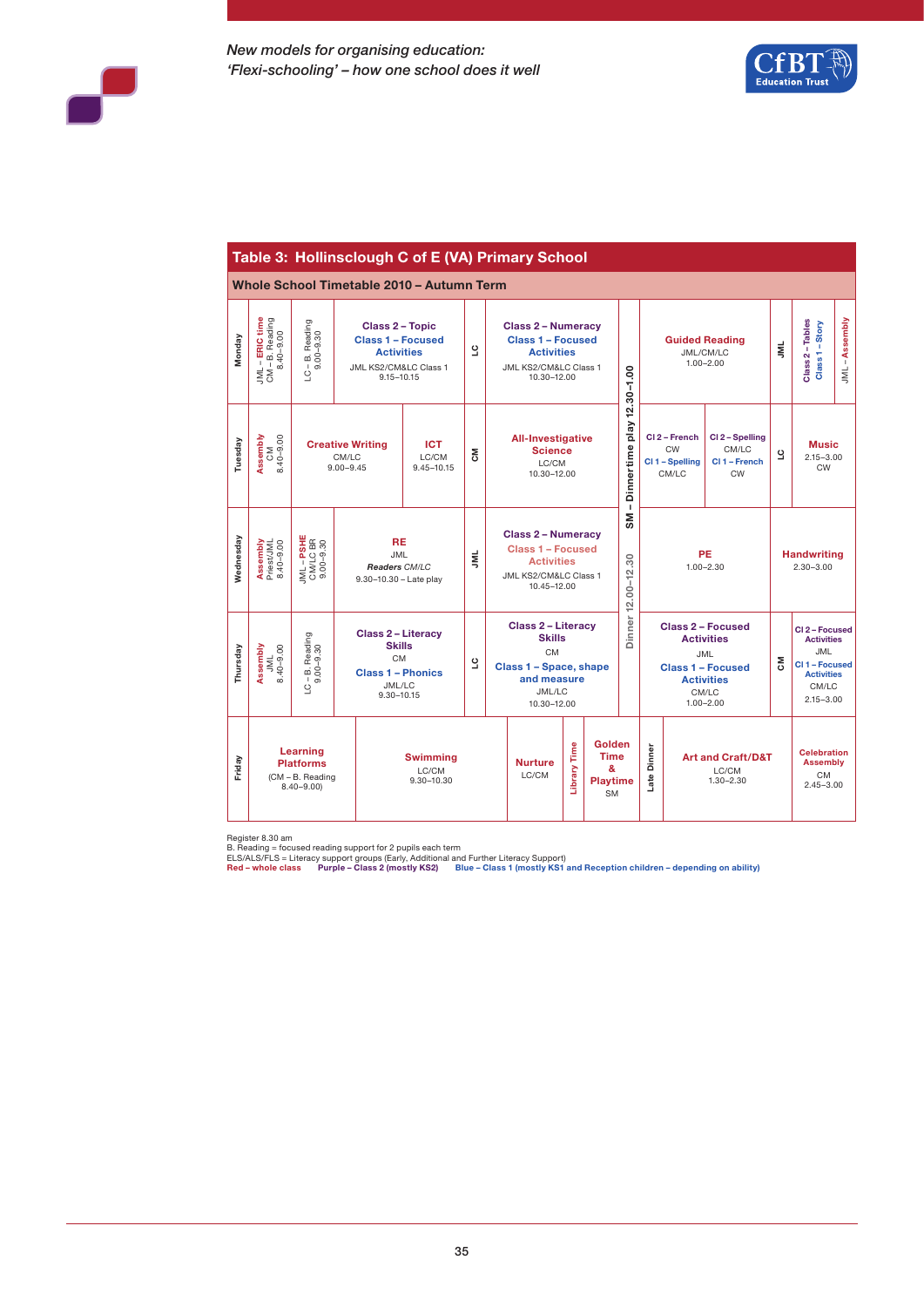

| Table 4: Hollinsclough C of E (VA) Primary School |                                                  |                                                                                |          |     |                                                           |                 |                                                                               |  |  |  |
|---------------------------------------------------|--------------------------------------------------|--------------------------------------------------------------------------------|----------|-----|-----------------------------------------------------------|-----------------|-------------------------------------------------------------------------------|--|--|--|
|                                                   | <b>Whole School Timetable 2011 - Spring Term</b> |                                                                                |          |     |                                                           |                 |                                                                               |  |  |  |
| Monday                                            | Assembly                                         | <b>Literacy Skills</b><br><b>Guided Reading</b><br><b>KS1 Focused Activity</b> | Playtime | F&S | <b>Numeracy Skills</b><br><b>KS1 Focused Activity</b>     | $12.30 - 1.00$  | <b>My World Afternoon</b><br><b>Self-managed learning</b>                     |  |  |  |
| Tuesday                                           | Assembly<br>SEAL                                 | <b>KS2 French and music</b><br><b>KS1 Focused Activity</b>                     | Playtime | F&S | <b>KS2 Numeracy Skills</b><br><b>KS1 French and music</b> | Playtime        | <b>Art and Craft/D&amp;T</b><br><b>Workshop</b>                               |  |  |  |
| Wednesday                                         | Assembly<br>Priest                               | <b>KS2 Literacy Skills</b><br><b>KS1 RE/Free Choice</b><br><b>Activities</b>   | Playtime | F&S | <b>KS2 RE</b><br><b>KS1 Focused Activity</b>              | $12.00 - 12.30$ | <b>PE Activities</b>                                                          |  |  |  |
| Thursday                                          | Assembly                                         | <b>KS2 Literacy Skills</b><br><b>KS1 Focused Activity</b>                      | Playtime | F&S | <b>Numeracy Skills</b><br><b>KS1 Focused Activity</b>     | Dinner          | <b>Topic</b>                                                                  |  |  |  |
| Friday                                            | Assembly                                         | <b>Swimming</b><br><b>Nurture</b><br>(tea and toast)                           |          |     | <b>Science Activities</b>                                 |                 | <b>Practical Numeracy</b><br><b>PSHE</b><br><b>Activities</b><br><b>(KS2)</b> |  |  |  |

Register 8.30 am<br>B. Reading = focused reading support for 2 pupils each term<br>ELS/ALS/FLS = Literacy support groups (Early, Additional and Further Literacy Support)<br>**Red – whole class Purple – Class 2 (mostly KS2)**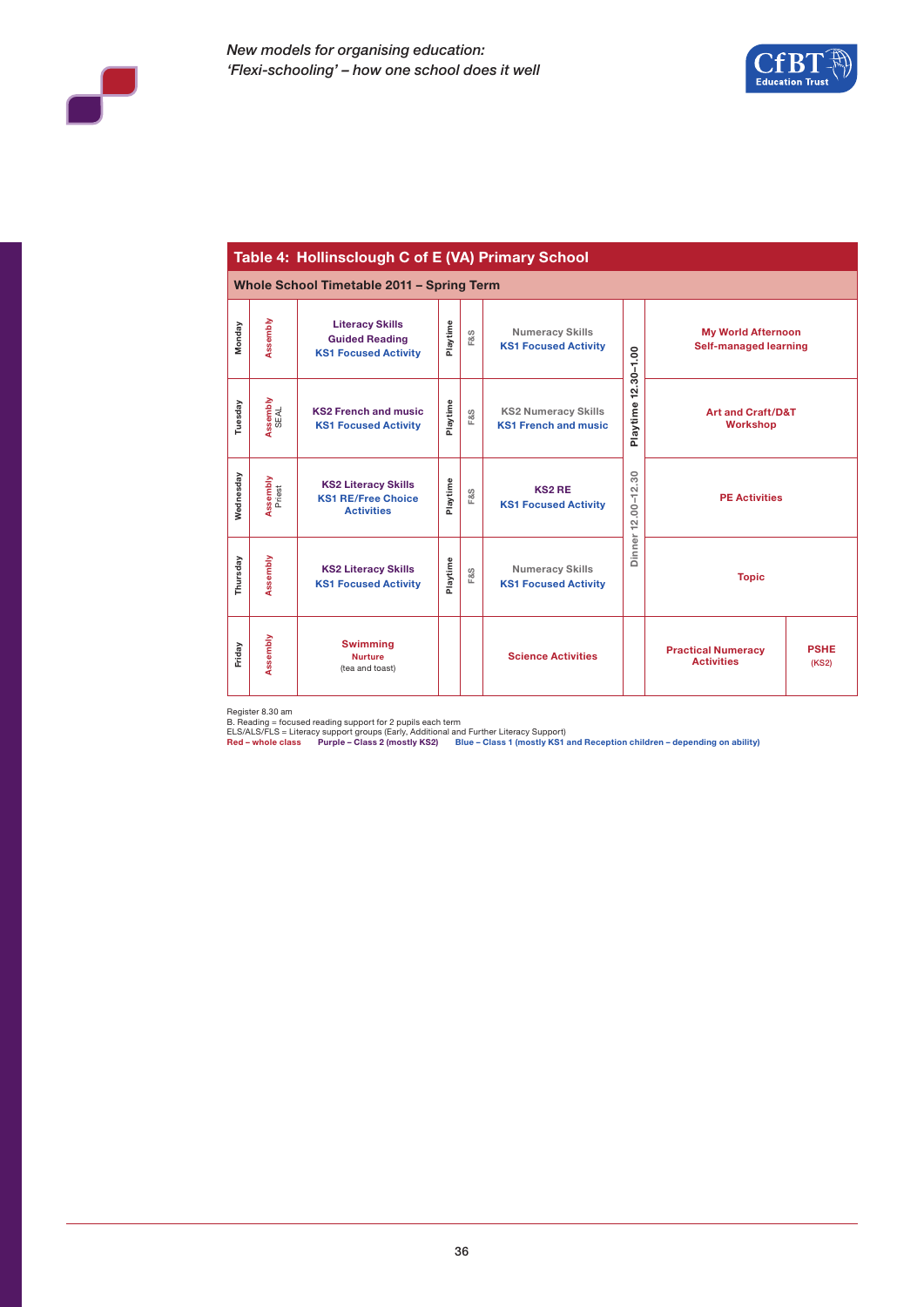